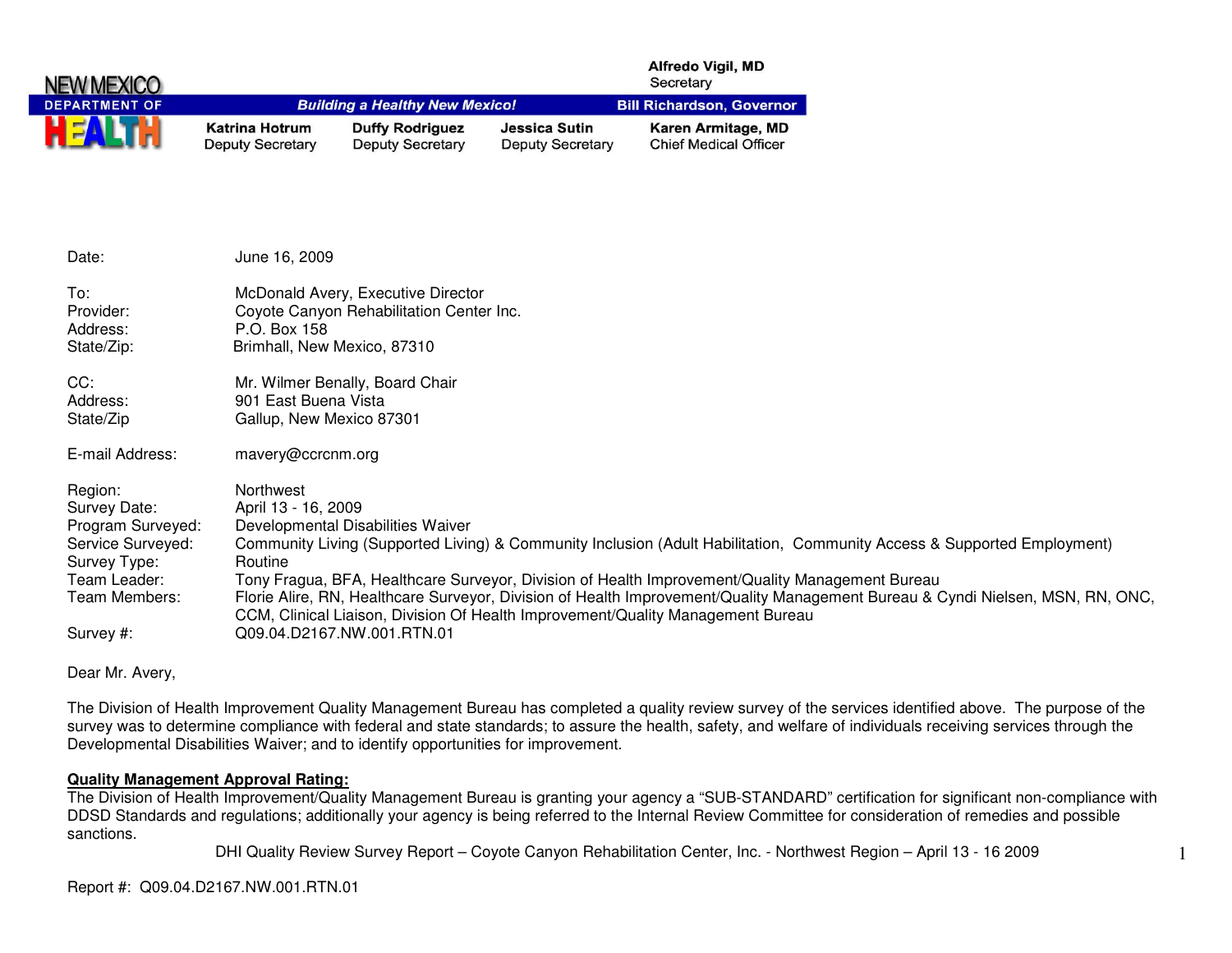### **Plan of Correction:**

 The attached Report of Findings identifies deficiencies found during your agency's survey. You are required to complete and implement a Plan of Correction (POC). Please submit your agency's Plan of Correction (POC) in the space on the two right columns of the Report of Findings. See attachment A for additional guidance in completing the POC. The response is due to the parties below within 10 working days of the receipt of this letter:

- 1. Quality Management Bureau, Attention: Plan of Correction Coordinator 5301 Central Ave. NE Suite 900 Albuquerque, NM 87108
- 2. Developmental Disabilities Supports Division Regional Office for region of service surveyed.

Upon notification from QMB that your Plan of Correction has been approved, you must implement all remedies and corrective actions within 45 working days. If your plan of correction is denied, you must resubmit a revised plan ASAP for approval. All remedies must still be completed within 45 working days of the original submission.

Failure to submit, complete or implement your POC within the required time frames will result in the imposition of a \$200 per day Civil Monetary Penalty until it is received, completed and/or implemented.

### **Request for Informal Reconsideration of Findings (IRF):**

 If you disagree with a determination of noncompliance (finding) you have 10 working days upon receipt of this notice to request an IRF. Submit your request for an IRF in writing to:

> QMB Deputy Bureau Chief 5301 Central Ave NE Suite #900 Albuquerque, NM 87108 Attention: IRF request

A request for an IRF will not delay the implementation of your Plan of Correction which must be completed within 45 working days. Providers may not appeal the nature or interpretation of the standard or regulation, the team composition, sampling methodology or the Scope and Severity of the finding.

If the IRF approves the change or removal of a finding, you will be advised of any changes.

This IRF process is separate and apart from the Informal Dispute Resolution (IDR) and Fair Hearing Process for Sanctions from DOH.

Please call the Team Leader at 505-841-5825, if you have questions about the survey or the report. Thank you for your cooperation and for the work you perform.

Sincerely,

oni razna

Tony Fragua Team Lead/Healthcare Surveyor Division of Health Improvement

DHI Quality Review Survey Report – Coyote Canyon Rehabilitation Center, Inc. - Northwest Region – April 13 - 16 2009

Report #: Q09.04.D2167.NW.001.RTN.01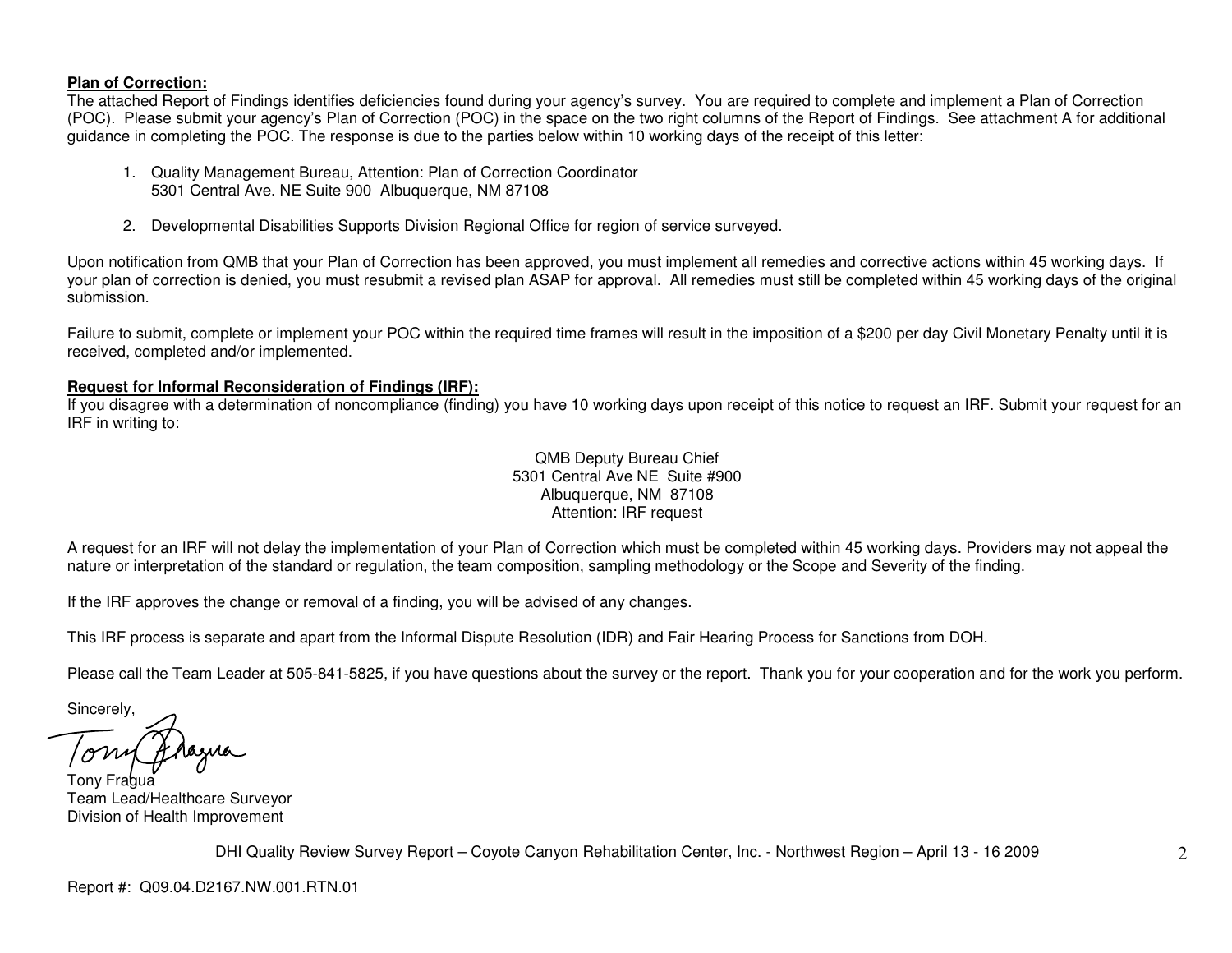Quality Management Bureau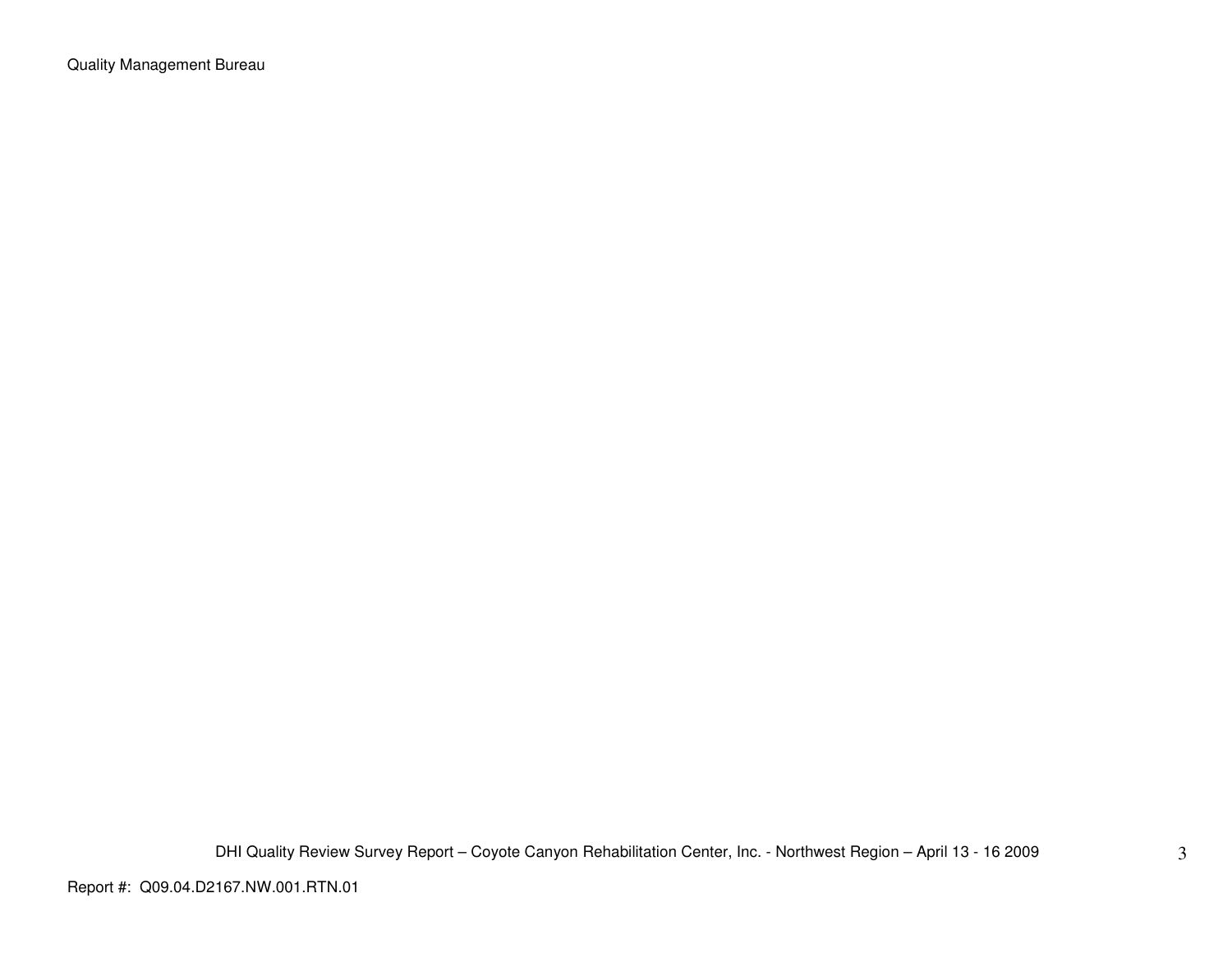| <b>Survey Process Employed:</b> |  |  |
|---------------------------------|--|--|
|---------------------------------|--|--|

| <b>Entrance Conference Date:</b>        | April 13, 2009                                                                                                                                                                                                                                                                                                                                                                                                                                                                                                                                                                                                                                                                                                                                                             |                                                                                           |  |
|-----------------------------------------|----------------------------------------------------------------------------------------------------------------------------------------------------------------------------------------------------------------------------------------------------------------------------------------------------------------------------------------------------------------------------------------------------------------------------------------------------------------------------------------------------------------------------------------------------------------------------------------------------------------------------------------------------------------------------------------------------------------------------------------------------------------------------|-------------------------------------------------------------------------------------------|--|
| Present:                                | <b>Coyote Canyon Rehabilitation Center, Inc.</b><br>Jefferson Kee, Program Director<br>Jonathan Avery, Community Living Manager                                                                                                                                                                                                                                                                                                                                                                                                                                                                                                                                                                                                                                            |                                                                                           |  |
|                                         | DOH/DHI/QMB                                                                                                                                                                                                                                                                                                                                                                                                                                                                                                                                                                                                                                                                                                                                                                | Tony Fragua, BFA, Team Lead/Healthcare Surveyor<br>Florie Alire, RN, Healthcare Surveyor  |  |
| Exit Conference Date:                   | April 16, 2009                                                                                                                                                                                                                                                                                                                                                                                                                                                                                                                                                                                                                                                                                                                                                             |                                                                                           |  |
| Present:                                | <b>Coyote Canyon Rehabilitation Center, Inc.</b><br>MacDonald Avery, Executive Director<br>Jefferson Kee, Program Director<br>Virginia Cometsevah, RN<br>Lucille McCabe, Day Habilitation Manager<br>Adrianna Sandoval, Health Manager<br>Orlinda Charleston, Employment Services Manager<br>William B. Howard, Staff Development Trainer<br>Yvette Sandoval, Quality Assurance & Compliance Officer<br>Angelee James, Human Resource Manager<br>Marques Johnson, Community Living Instructor<br>Tonia Halona-Plummer, Internal Case Manager<br>DOH/DHI/QMB<br>Tony Fragua, BFA, Team Lead/Healthcare Surveyor<br>Florie Alire, RN, Healthcare Surveyor<br><b>DDSD - NW Regional Office</b><br>Shirl Lee Roper-Hardman, Social/Community Service Coordinator via telephone |                                                                                           |  |
| <b>Homes Visited</b>                    | Number:                                                                                                                                                                                                                                                                                                                                                                                                                                                                                                                                                                                                                                                                                                                                                                    | 8                                                                                         |  |
| <b>Administrative Locations Visited</b> | Number:                                                                                                                                                                                                                                                                                                                                                                                                                                                                                                                                                                                                                                                                                                                                                                    | 1                                                                                         |  |
| <b>Total Sample Size</b>                | Number:                                                                                                                                                                                                                                                                                                                                                                                                                                                                                                                                                                                                                                                                                                                                                                    | 10<br>0- Jackson Class Members<br>10 - Non-Jackson Class Members<br>10 - Supported Living |  |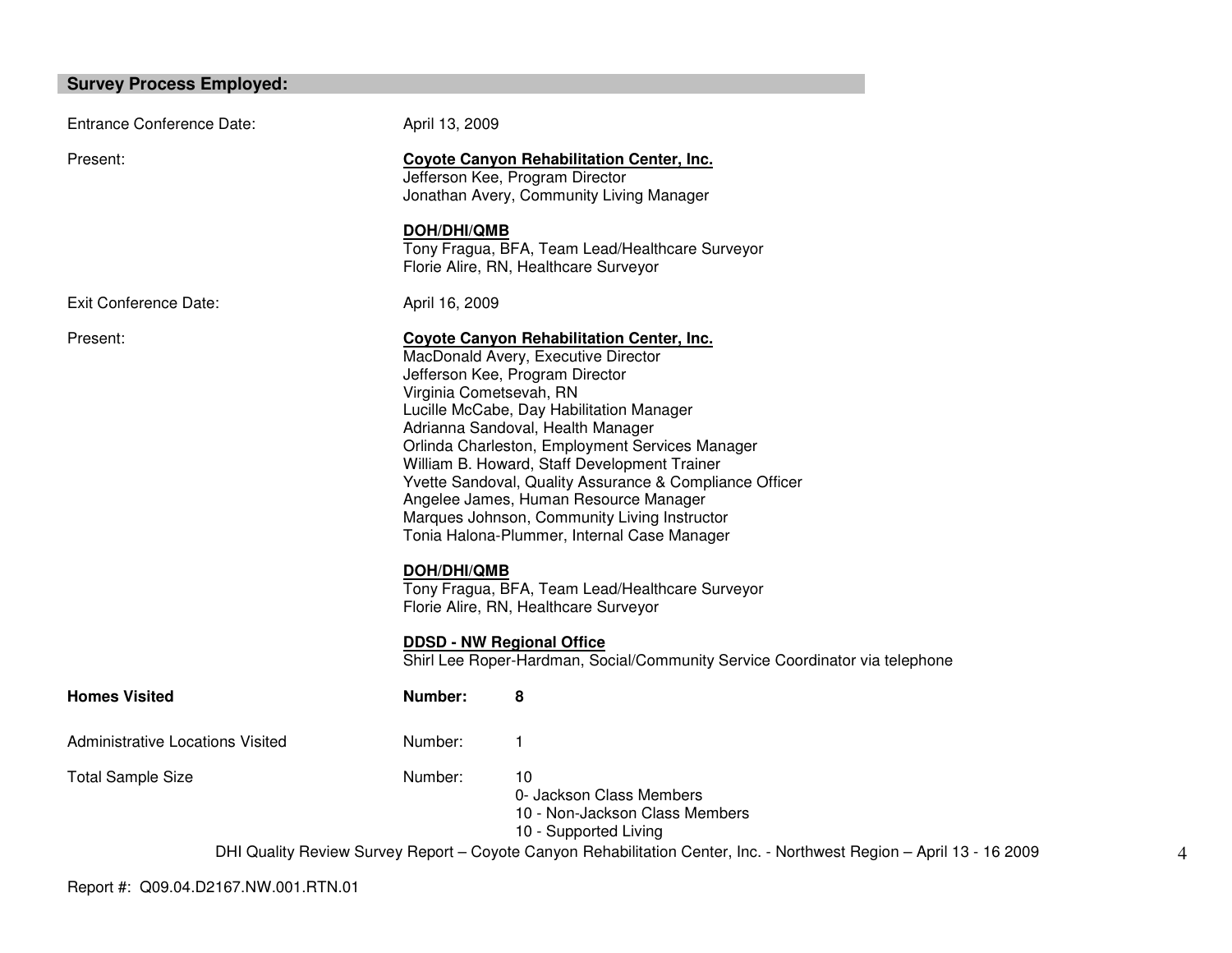|                                   |                                                                                                                                                                                                         | 7 - Adult Habilitation<br>3 - Supported Employment<br>9 - Community Access                                                                                                                                                                                         |
|-----------------------------------|---------------------------------------------------------------------------------------------------------------------------------------------------------------------------------------------------------|--------------------------------------------------------------------------------------------------------------------------------------------------------------------------------------------------------------------------------------------------------------------|
| Persons Served Interviewed        | Number:                                                                                                                                                                                                 | 4 (2 Individuals responded non-verbally with<br>facial expressions and gestures.)                                                                                                                                                                                  |
| Persons Served Observed           | Number:                                                                                                                                                                                                 | 6 (4 Individuals did not want to be interviewed,<br>2 Individuals were not present during the on-<br>site survey)                                                                                                                                                  |
| Records Reviewed (Persons Served) | Number:                                                                                                                                                                                                 | 10                                                                                                                                                                                                                                                                 |
| Administrative Files Reviewed     | <b>Billing Records</b><br><b>Medical Records</b><br>$\bullet$<br>$\bullet$<br><b>Personnel Files</b><br>$\bullet$<br><b>Training Records</b><br>٠<br>$\bullet$<br>$\bullet$<br><b>Evacuation Drills</b> | Incident Management Records<br>Agency Policy and Procedure<br>Caregiver Criminal History Screening Records<br><b>Employee Abuse Registry</b><br>Human Rights Notes and/or Meeting Minutes<br>Nursing personnel files<br>Quality Improvement/Quality Assurance Plan |

CC: Distribution List: DOH - Division of Health Improvement

- DOH Developmental Disabilities Supports Division
	- DOH Office of Internal Audit
- HSD Medical Assistance Division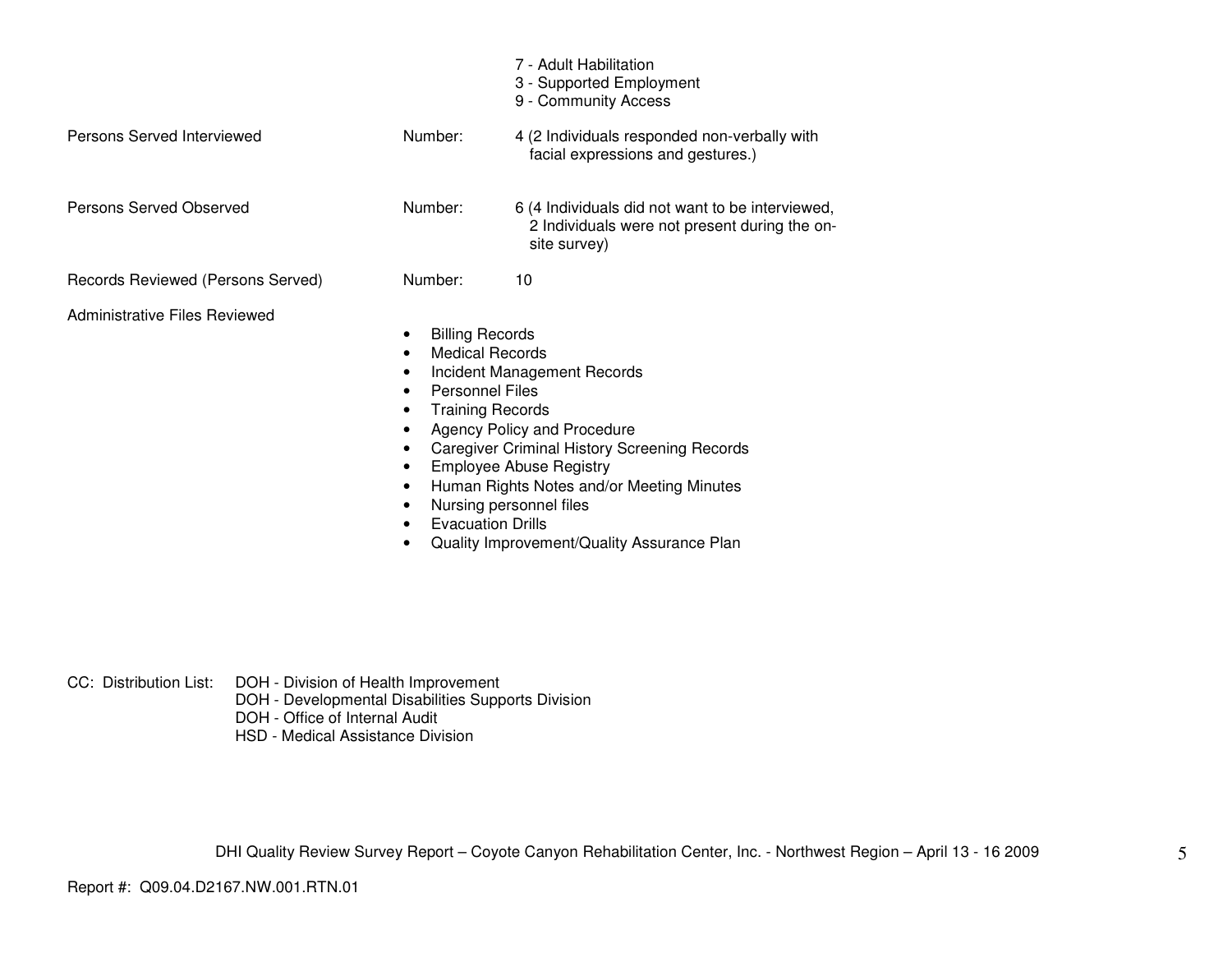**Attachment A** 

# **Provider Instructions for Completing the QMB Plan of Correction (POC) Process**

- After a QMB Quality Review, your Survey Report will be sent to you via certified mail. You may request that it also be sent to you electronically by calling George Perrault, Plan of Correction Coordinator at 505-222-8624.
- Within 10 business days of the date you received your survey report, you must develop and send your Plan of Correction response to the QMB office.<br>(Providers who do not pick up their mail will be referred to the Internal

DHI Quality Review Survey Report – Coyote Canyon Rehabilitation Center, Inc. - Northwest Region – April 13 - 16 2009

Report #: Q09.04.D2167.NW.001.RTN.01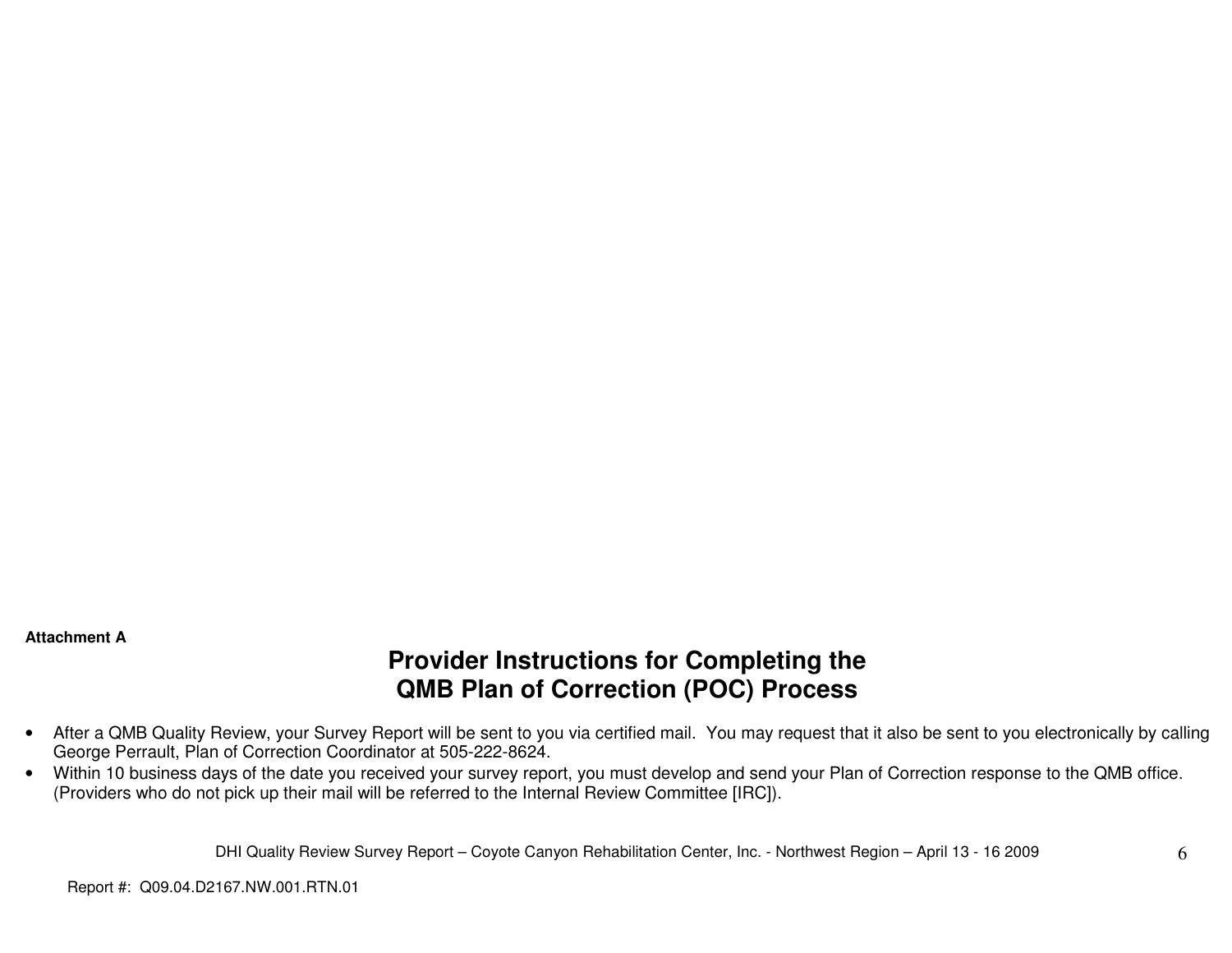- For each Deficiency in your Survey Report, include specific information about HOW you will correct each Deficiency, WHO will fix each Deficiency ("Responsible Party"), and by WHEN ("Date Due").
- Your POC must not only address HOW, WHO and WHEN each Deficiency will be corrected, but must also address overall systemic issues to prevent the Deficiency from reoccurring, i.e., Quality Assurance (QA). Your description of your QA must include specifics about your self-auditing processes, such as HOW OFTEN you will self-audit, WHO will do it, and WHAT FORMS will be used.
- Corrective actions should be incorporated into your agency's Quality Assurance/Quality Improvement policies and procedures.
- You may send your POC response electronically to George.Perrault@state.nm.us, by fax (505-841-5815), or by postal mail.
- Do not send supporting documentation to QMB until after your POC has been approved by QMB.
- QMB will notify you if your POC has been "Approved" or "Denied".
- Whether your POC is "Approved" or "Denied", you have a maximum of 45 business days to correct all survey Deficiencies from the date of receipt of your Survey Report. If your POC is "Denied" it must be revised and resubmitted ASAP, as the 45 working day limit is in effect. Providers whose revised POC is denied will be referred to the IRC.
- The POC must be completed on the official QMB Survey Report and Plan of Correction Form, unless approved in advance by the POC Coordinator.
- The following Deficiencies must be corrected within the deadlines below (after receipt of your Survey Report):

| $\circ$ CCHS and EAR:              | 10 working days |
|------------------------------------|-----------------|
| $\circ$ Medication errors:         | 10 working days |
| $\circ$ IMS system/training:       | 20 working days |
| $\circ$ ISP related documentation: | 30 working days |
| $\circ$ DDSD Training              | 45 working days |
|                                    |                 |

- If you have questions about the POC process, call the QMB POC Coordinator, George Perrault at 505-222-8624 for assistance.
- For Technical Assistance (TA) in developing or implementing your POC, contact your local DDSD Regional Office.
- Once your POC has been approved by QMB, the POC may not be altered or the dates changed.
- Requests for an extension or modification of your POC (post approval) must be made in writing and submitted to the POC Coordinator at QMB, and are approved on a case-by-case basis.
- When submitting supporting documentation, organize your documents by Tag #s, and annotate or label each document using Individual #s.
- Do not submit original documents, hard copies or scanned and electronically submitted copies are fine. Originals must be maintained in the agency/client file(s) as per DDSD Standards.
- Failure to submit, complete or implement your POC within the required timeframes will result in a referral to the IRC and the possible imposition of a \$200 per day Civil Monetary Penalty until it is received, completed and/or implemented.

### **Attachment B**

## **QMB Scope and Severity Matrix of survey results**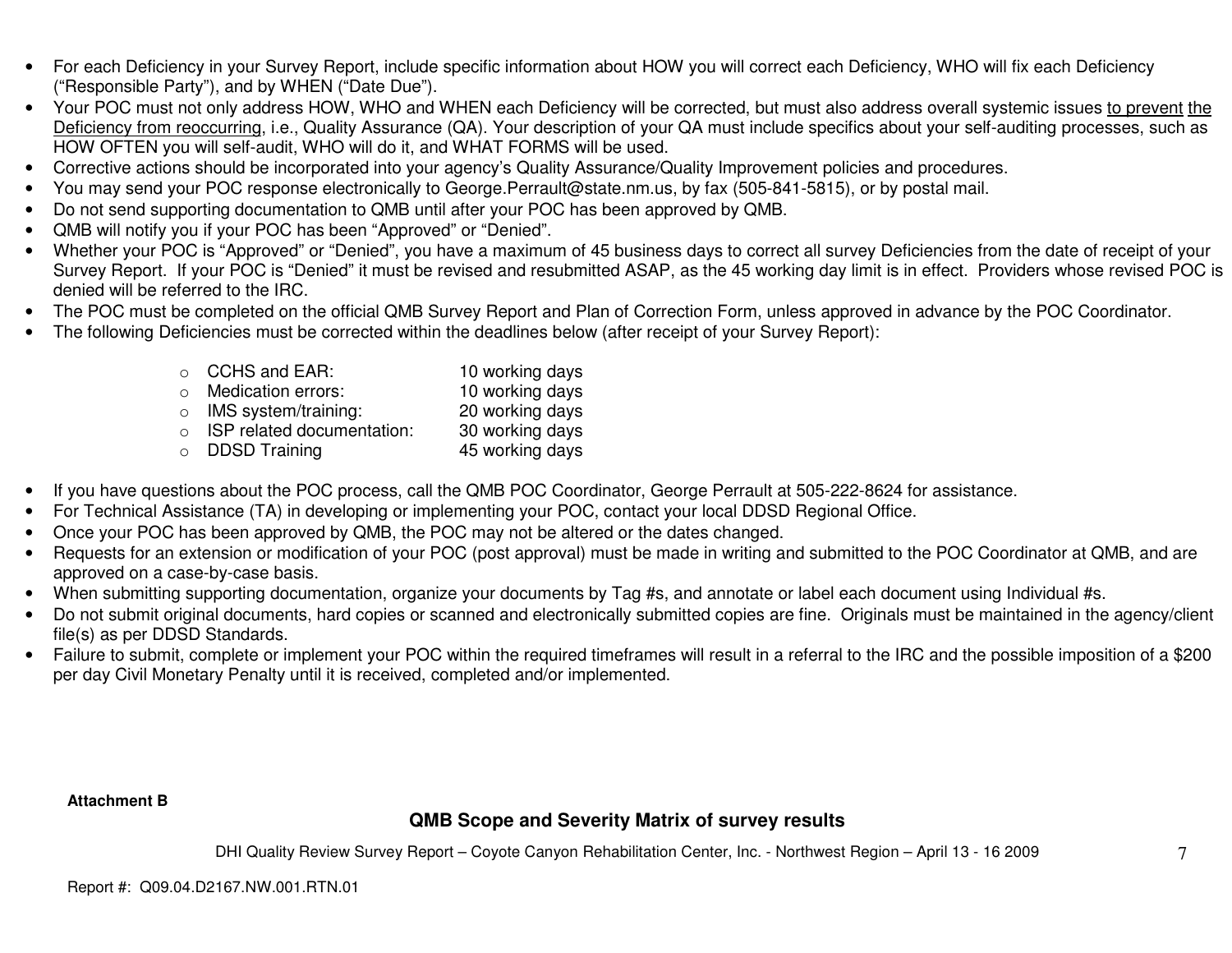Each deficiency in your Report of Findings is scored on a Scope and Severity Scale. The culmination of each deficiency's Scope and Severity is used to determine degree of compliance to standards and regulations and level of QMB Certification.

|                 |                      |                                                                |                                  | <b>SCOPE</b>                    |                                               |
|-----------------|----------------------|----------------------------------------------------------------|----------------------------------|---------------------------------|-----------------------------------------------|
|                 |                      |                                                                | <b>Isolated</b><br>$01\% - 15\%$ | <b>Pattern</b><br>$16\% - 79\%$ | <b>Widespread</b><br>$80\% - 100\%$           |
|                 | High Impact          | Immediate<br>Jeopardy to<br>individual health<br>and or safety | J.                               | K.                              | L.                                            |
| <b>SEVERITY</b> |                      | <b>Actual harm</b>                                             | G.                               | Н.                              | ъ.                                            |
|                 |                      | No Actual Harm<br><b>Potential for more</b>                    | D.                               | Е.                              | $F.$ (3 or more)                              |
|                 | Medium<br>Impact     | than minimal harm                                              | $D.$ (2 or less)                 |                                 | <b>F.</b> (no conditions<br>of participation) |
|                 | <b>Impact</b><br>Low | No Actual Harm<br>Minimal potential<br>for harm.               | A.                               | <b>B.</b>                       | $\mathbf{C}$                                  |

Scope and Severity Definitions:

Key to Scope scale:

Isolated:

A deficiency that is limited to 1% to 15% of the sample, usually impacting no more than one or two individuals in the sample.

Pattern:

 A deficiency that impacts a number or group of individuals from 16% to 79% of the sample is defined as a pattern finding. Pattern findings suggest the need for system wide corrective actions.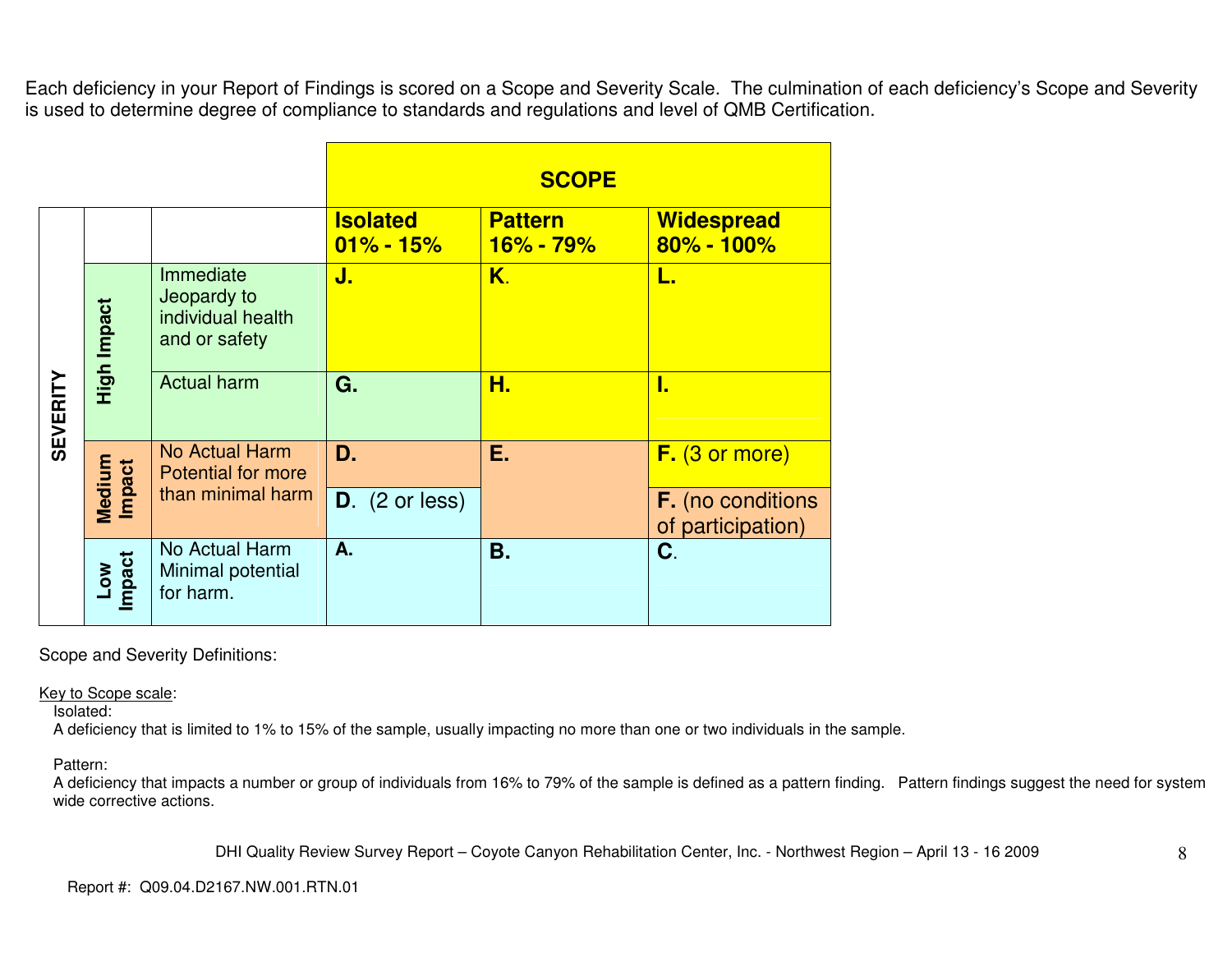### Widespread:

 A deficiency that impacts most or all (80% to 100%) of the individuals in the sample is defined as widespread or pervasive. Widespread findings suggest the need for system wide corrective actions as well as the need to implement a Continuous Quality Improvement process to improve or build infrastructure. Widespread findings must be referred to the Internal Review Committee for review and possible actions or sanctions.

### Key to Severity scale:

Low Impact Severity: (Blue)

 Low level findings have no or minimal potential for harm to an individual. Providers that have no findings above a "C" level may receive a "Quality" Certification approval rating from QMB.

Medium Impact Severity: (Tan)

Medium level findings have a potential for harm to an individual. Providers that have no findings above a "F" level and/or no more than two F level findings and no F level Conditions of Participation may receive a "Merit" Certification approval rating from QMB.

High Impact Severity: (Green or Yellow)

 High level findings are when harm to an individual has occurred. Providers that have no findings above "I" level may only receive a "Standard" Approval rating from QMB and will be referred to the IRC.

High Impact Severity: (Yellow)

"J, K, and L" Level findings:

 This is a finding of Immediate Jeopardy. If a provider is found to have "I" level findings or higher, with an outcome of Immediate Jeopardy, including repeat findings or Conditions of Participation they will be referred to the Internal Review Committee.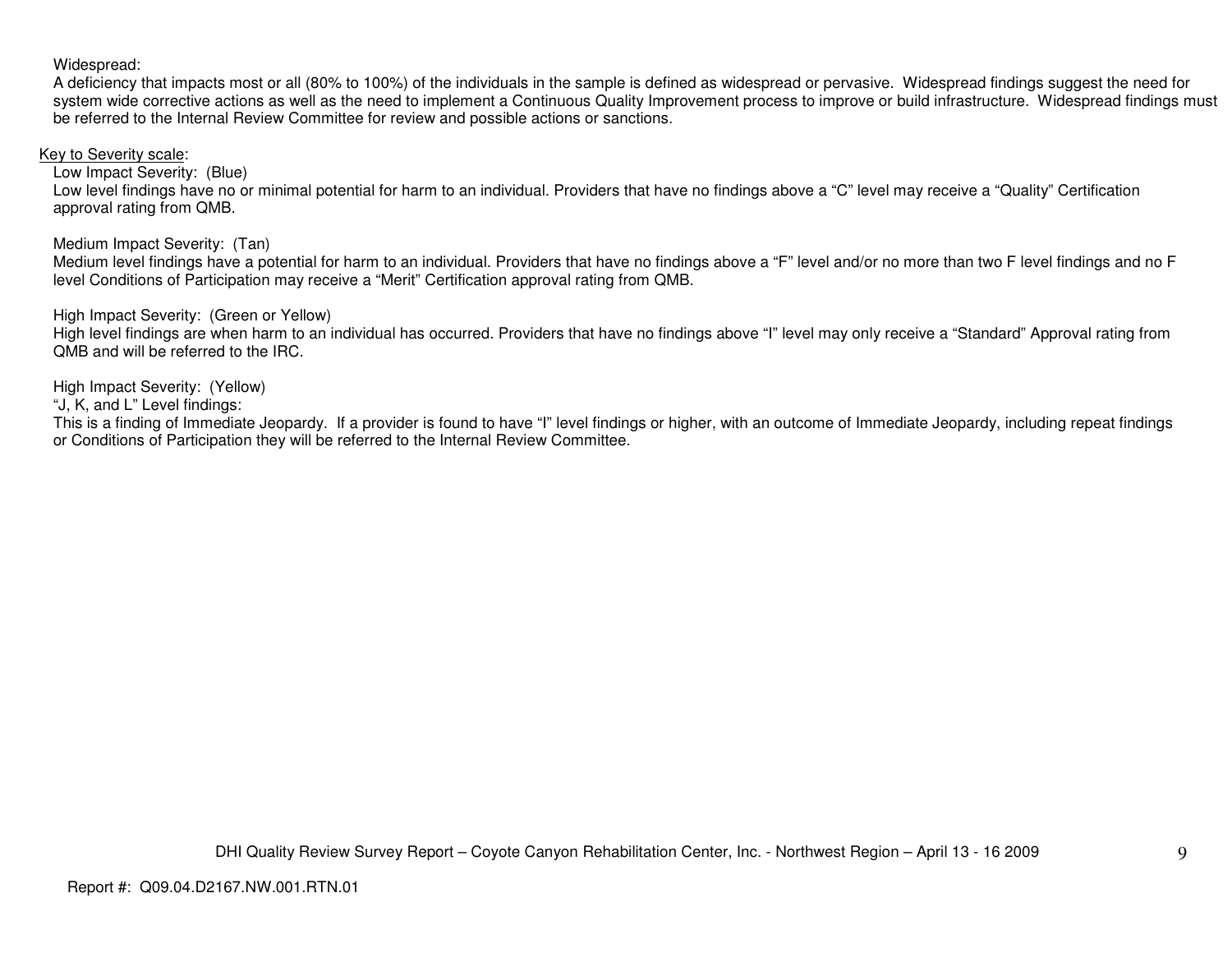### **Guidelines for the Provider Informal Reconsideration of Finding (IRF) Process**

#### **Introduction:**

 Throughout the process, surveyors are openly communicating with providers. Open communication means that surveyors have clarified issues and/or requestedmissing information before completing the review. Regardless, there may still be instances where the provider disagrees with a specific finding.

To informally dispute a finding the provider must request in writing an Informal Reconsideration of the Finding (IRF) to the QMB Deputy Bureau Chief **within 10 working days** of receipt of the final report.

The written request for an IRF must be completed on the **QMB Request for Informal Reconsideration of Finding Form** (available on the QMB website) and must specify in detail the request for reconsideration and why the finding is inaccurate. The **IRF request must include all supporting documentation or evidence that was not previously reviewed during the survey process.** 

### **The following limitations apply to the IRF process:**

- The request for an IRF and all supporting evidence must be received in 10 days.
- Findings based on evidence requested during the survey and not provided may not be subject to reconsideration.
- The supporting documentation must be new evidence not previously reviewed by the survey team.
- Providers must continue to complete their plan of correction during the IRF process
- Providers may not request an IRF to challenge the Scope and Severity of a finding.
- Providers may not request an IRF to challenge the sampling methodology.
- Providers may not request an IRF based on disagreement with the nature of the standard or regulation.
- Providers may not request an IRF to challenge the team composition
- Providers may not request an IRF to challenge the QMB Quality Approval Rating and the length of their DDSD provider contract.

### **A Provider forfeits the right to an IRF if the request is not made within 10 working days of receiving the report and does not include all supporting documentation or evidence to show compliance with the standards and regulations.**

QMB has 30 working days to complete the review and notify the provider of the decision. The request will be reviewed by the IRF committee. The Provider will be notified in writing of the ruling, no face to face meeting will be conducted.

When a Provider requests that a finding be reconsidered, it does not stop or delay the Plan of Correction process. **Providers must continue to complete the Plan of Correction, including the finding in dispute regardless of the IRF status.** If a finding is successfully reconsidered, it will be noted and will be removed or modified from the report. It should be noted that in some cases a Plan of Correction may be completed prior to the IRF process being completed. The provider will be notified in writing on the decisions of the IRF committee.

### **Administrative Review Process:**

 If a Provider desires to challenge the decision of the IRF committee they may request an Administrative Review by the DHI and DDSD Director. The Request must be made in writing to the QMB Bureau Chief and received within 5 days of notification from the IRF decision.

DHI Quality Review Survey Report – Coyote Canyon Rehabilitation Center, Inc. - Northwest Region – April 13 - 16 2009

Report #: Q09.04.D2167.NW.001.RTN.01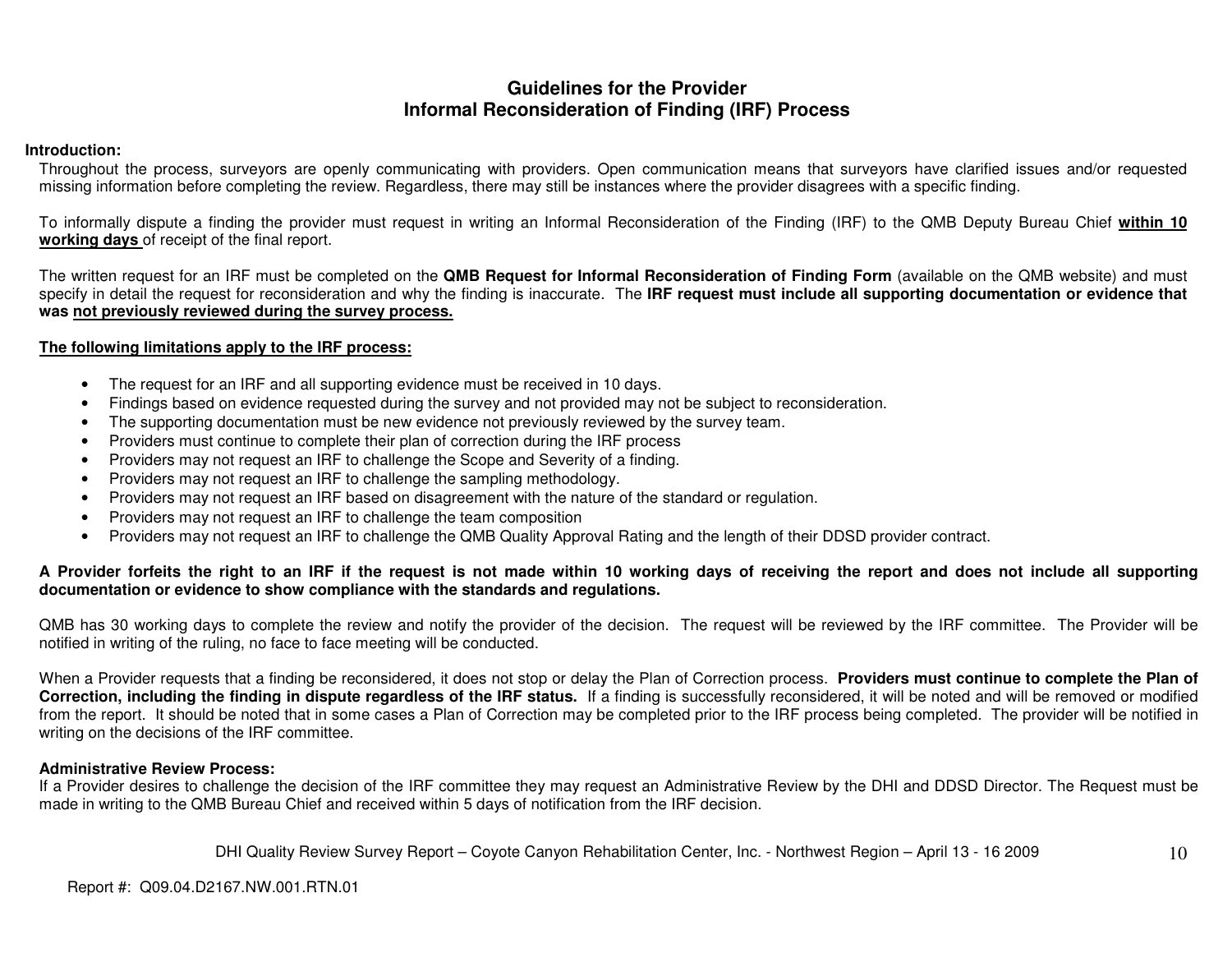### **Regarding IRC Sanctions:**

 The Informal Reconsideration of the Finding process is a separate process specific to QMB Survey Findings and should not be confused with any process associated with IRC Sanctions.

If a Provider desires to Dispute or Appeal an IRC Sanction that is a separate and different process. Providers may choose the Informal Dispute Resolution Process or the Formal Medicaid Fair Hearing Process to dispute or appeal IRC sanctions, please refer to the DOH Sanction policy and section 39 of the provider contract agreement.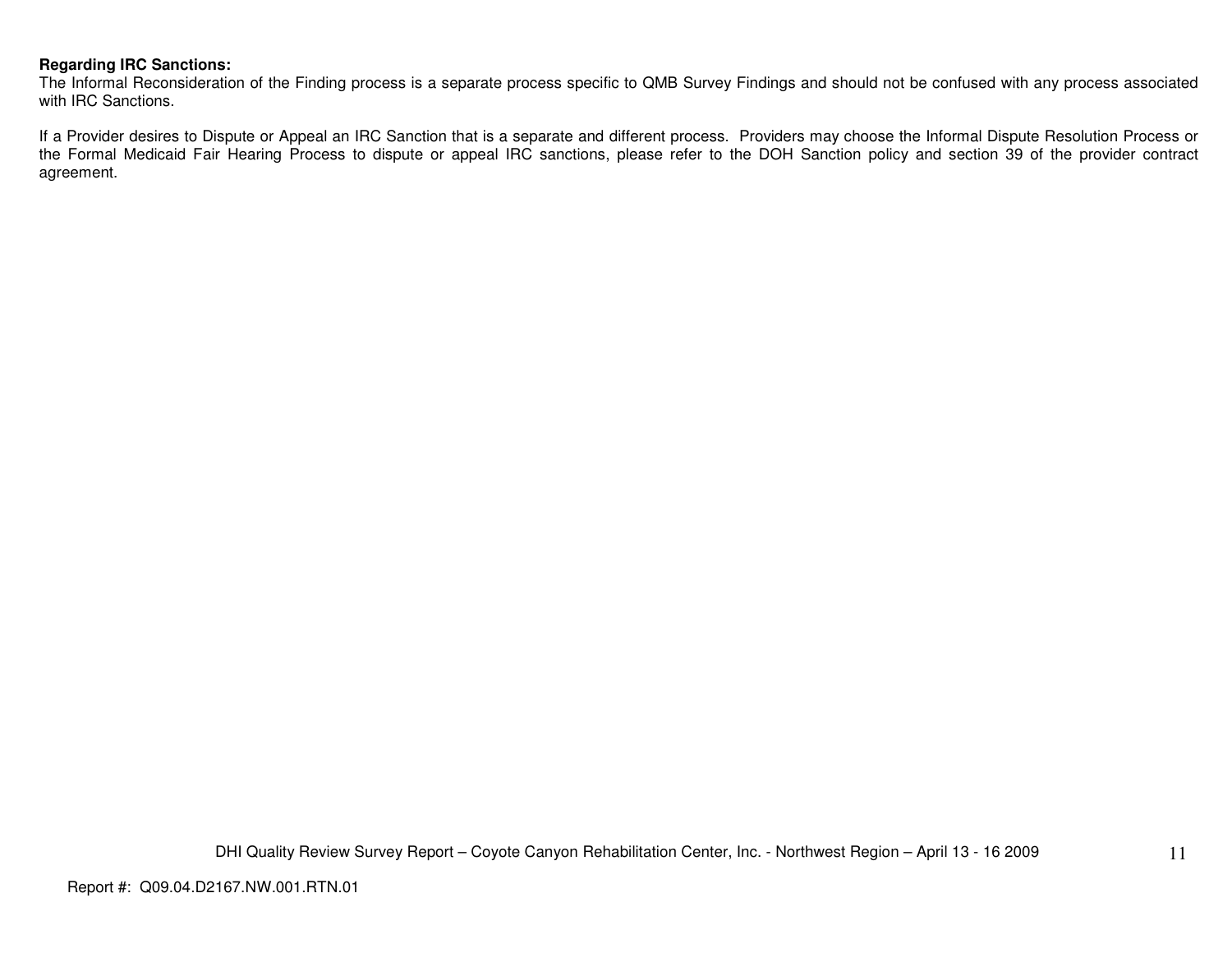# **Agency: Coyote Canyon Rehabilitation Center, Inc -Northwest Region**

Program: Developmental Disabilities Waiver

Service: Community Living (Supported Living) & Community Inclusion (Community Access, Supported Employment & Adult Habilitation)<br>Routine

Monitoring Type:<br>Date of Survey: **Date of Survey: April 13 - 16, 2009** 

| <b>Statute</b>                                                                                                                                                                                                                                                                                                                                                                                                                                                                                                                                                                                                                                                                                                                                                                                                                                                                                                                                                                                                                                                                                                                                                                                                | <b>Deficiency</b>                                                                                                                                                                                                                                                                                                                                                                                                                                                                                                                                                                                                                                                                                                                                                                                                                                                                                                                                                 | <b>Agency Plan of Correction and</b><br><b>Responsible Party</b> | <b>Date</b><br><b>Due</b> |
|---------------------------------------------------------------------------------------------------------------------------------------------------------------------------------------------------------------------------------------------------------------------------------------------------------------------------------------------------------------------------------------------------------------------------------------------------------------------------------------------------------------------------------------------------------------------------------------------------------------------------------------------------------------------------------------------------------------------------------------------------------------------------------------------------------------------------------------------------------------------------------------------------------------------------------------------------------------------------------------------------------------------------------------------------------------------------------------------------------------------------------------------------------------------------------------------------------------|-------------------------------------------------------------------------------------------------------------------------------------------------------------------------------------------------------------------------------------------------------------------------------------------------------------------------------------------------------------------------------------------------------------------------------------------------------------------------------------------------------------------------------------------------------------------------------------------------------------------------------------------------------------------------------------------------------------------------------------------------------------------------------------------------------------------------------------------------------------------------------------------------------------------------------------------------------------------|------------------------------------------------------------------|---------------------------|
| Tag # 1A03 CQI System                                                                                                                                                                                                                                                                                                                                                                                                                                                                                                                                                                                                                                                                                                                                                                                                                                                                                                                                                                                                                                                                                                                                                                                         | <b>Scope and Severity Rating: C</b>                                                                                                                                                                                                                                                                                                                                                                                                                                                                                                                                                                                                                                                                                                                                                                                                                                                                                                                               |                                                                  |                           |
| Developmental Disabilities (DD) Waiver Service<br>Standards effective 4/1/2007<br><b>CHAPTER 1 I. PROVIDER AGENCY</b><br><b>ENROLLMENT PROCESS</b>                                                                                                                                                                                                                                                                                                                                                                                                                                                                                                                                                                                                                                                                                                                                                                                                                                                                                                                                                                                                                                                            | Based on record review, the Agency failed to<br>update and implement their Continuous Quality<br>Management System on an annual basis.                                                                                                                                                                                                                                                                                                                                                                                                                                                                                                                                                                                                                                                                                                                                                                                                                            |                                                                  |                           |
| I. Continuous Quality Management System:<br>Prior to approval or renewal of a DD Waiver<br>Provider Agreement, the Provider Agency is<br>required to submit in writing the current<br>Continuous Quality Improvement Plan to the<br>DOH for approval. In addition, on an annual basis<br>DD Waiver Provider Agencies shall develop or<br>update and implement the Continuous Quality<br>Improvement Plan. The CQI Plan shall be used<br>to 1) discover strengths and challenges of the<br>provider agency, as well as strengths, and<br>barriers individuals experience in receiving the<br>quality, quantity, and meaningfulness of services<br>that he or she desires; 2) build on strengths and<br>remediate individual and provider level issues to<br>improve the provider's service provision over<br>time. At a minimum the CQI Plan shall address<br>how the agency will collect, analyze, act on data<br>and evaluate results related to:<br>Individual access to needed services and<br>(1)<br>supports;<br>Effectiveness and timeliness of<br>(2)<br>implementation of Individualized Service<br>Plans;<br>Trends in achievement of individual<br>(3)<br>outcomes in the Individual Service Plans; | The Agency's Continuous Quality Improvement<br>Plan provided during the on-site survey (April 13 -<br>16, 2009) was not dated. No evidence was found<br>indicating when the document had been<br>implemented<br>Review of the Agency's CQI Quarterly Narrative<br>reports did not utilize specific Trending Data for<br>the following areas:<br>Individual access to needed services and<br>(1)<br>supports;<br>Effectiveness and timeliness of<br>(2)<br>implementation of Individualized Service<br>Plans;<br>Trends in achievement of individual<br>(3)<br>outcomes in the Individual Service Plans;<br>Trends in medication and medical incidents<br>(4)<br>leading to adverse health events;<br>Trends in the adequacy of planning and<br>(5)<br>coordination of healthcare supports at both<br>supervisory and direct support levels;<br>Quality and completeness documentation;<br>(6)<br>and<br>Trends in individual and guardian<br>(7)<br>satisfaction. |                                                                  |                           |
| Trends in medication and medical incidents<br>(4)<br>leading to adverse health events;                                                                                                                                                                                                                                                                                                                                                                                                                                                                                                                                                                                                                                                                                                                                                                                                                                                                                                                                                                                                                                                                                                                        |                                                                                                                                                                                                                                                                                                                                                                                                                                                                                                                                                                                                                                                                                                                                                                                                                                                                                                                                                                   |                                                                  |                           |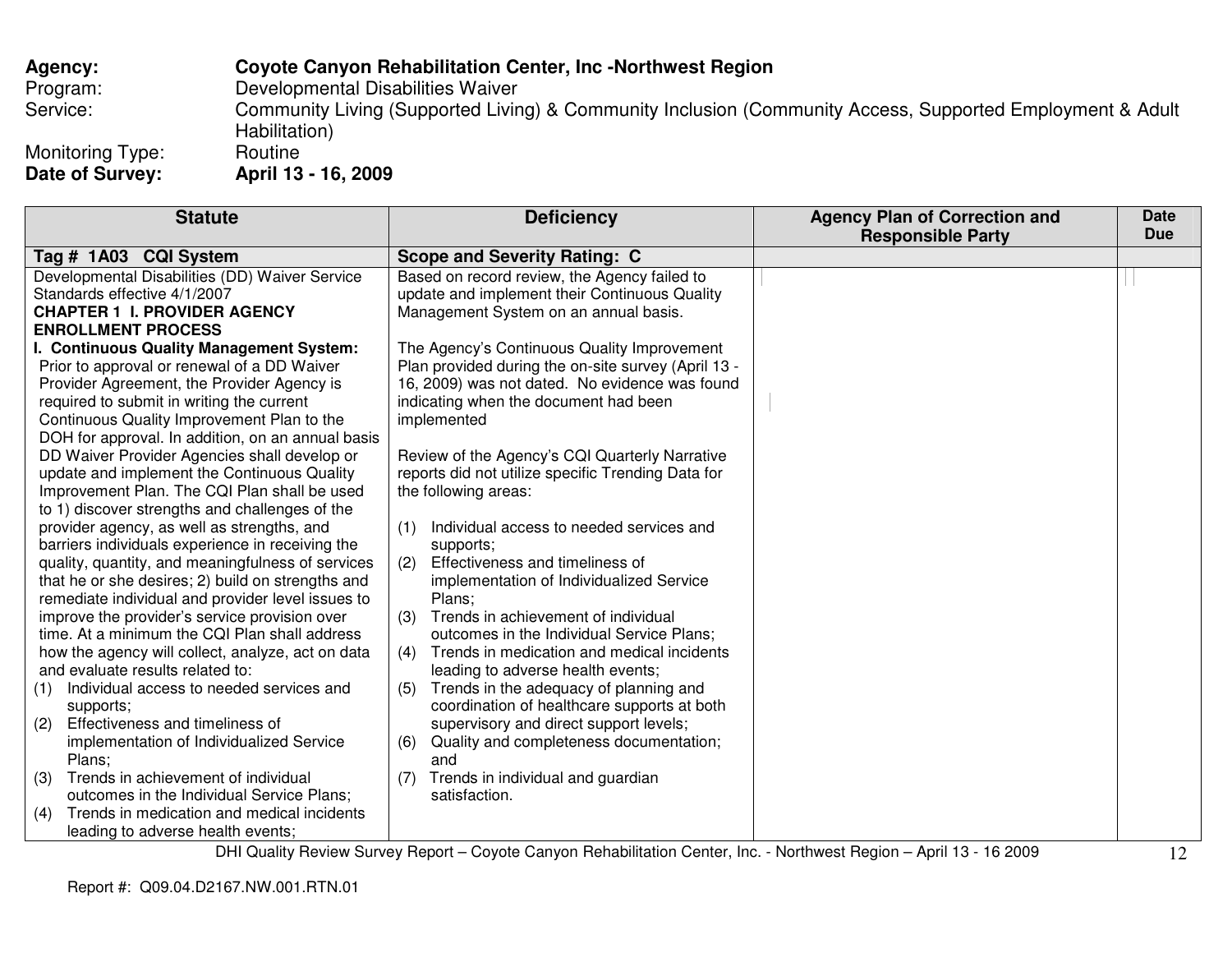| (5) | Trends in the adequacy of planning and             | Review of Agency policies and procedures             |  |
|-----|----------------------------------------------------|------------------------------------------------------|--|
|     | coordination of healthcare supports at both        | additionally found the Agency is not completing      |  |
|     | supervisory and direct support levels;             | incident management trending as required.            |  |
| (6) | Quality and completeness documentation;            |                                                      |  |
|     | and                                                | The following evidence was found:                    |  |
| (7) | Trends in individual and guardian                  |                                                      |  |
|     | satisfaction.                                      | According to Coyote Canyon Rehabilitation            |  |
|     |                                                    | Center Incident Management Committee Policy:         |  |
|     | 7.1.13.9 INCIDENT MANAGEMENT SYSTEM                | (IMC) will address internal and external Incident    |  |
|     | <b>REPORTING REQUIREMENTS FOR</b>                  | Reports for the purpose of looking at internal       |  |
|     | <b>COMMUNITY BASED SERVICE PROVIDERS:</b>          | causes, identify trends, and to recommend action     |  |
|     | E. Quality Improvement System for                  | for improvement.                                     |  |
|     | <b>Community Based Service Providers: The</b>      |                                                      |  |
|     | community based service provider shall establish   | b. To insure appropriate immediate health and        |  |
|     | and implement a quality improvement system for     | safety follow-up actions the IMC shall meet          |  |
|     | reviewing alleged complaints and incidents. The    | weekly and review the following;                     |  |
|     | incident management system shall include written   | -Internal and external Incident reports              |  |
|     | documentation of corrective actions taken. The     | -Determine the cause of each incident.               |  |
|     | community based service provider shall maintain    | -Identify the trends in critical incidents.          |  |
|     | documented evidence that all alleged violations    |                                                      |  |
|     | are thoroughly investigated, and shall take all    | When #112 was asked if the Agency had                |  |
|     | reasonable steps to prevent further incidents. The | established policies and procedures regarding        |  |
|     | community based service provider shall provide     | incident management, the following was reported:     |  |
|     | the following internal monitoring and facilitating |                                                      |  |
|     | quality improvement system:                        | #112 stated, "has not been done on a                 |  |
|     |                                                    | consistent basis, in regards to training and         |  |
| (1) | community based service providers funded           | implementing Incident management policies."          |  |
|     | through the long-term services division to         |                                                      |  |
|     | provide waiver services shall have current         | When asked to explain the Agency's P&P               |  |
|     | incident management policy and procedures          | regarding incident management the following was      |  |
|     | in place, which comply with the department's       | reported:                                            |  |
|     | current requirements;                              |                                                      |  |
| (2) | community based service providers providing        | #112 stated, "Over sight of all reportable incidents |  |
|     | developmental disabilities services must           | are not being trended."                              |  |
|     | have a designated incident management              |                                                      |  |
|     |                                                    |                                                      |  |
|     | coordinator in place;                              |                                                      |  |
| (4) | community based service providers providing        |                                                      |  |
|     | developmental disabilities services must           |                                                      |  |
|     | have an incident management committee to           |                                                      |  |
|     | address internal and external incident reports     |                                                      |  |
|     | for the purpose of looking at internal root        |                                                      |  |
|     | causes and to take action on identified trends     |                                                      |  |
|     | or issues.                                         |                                                      |  |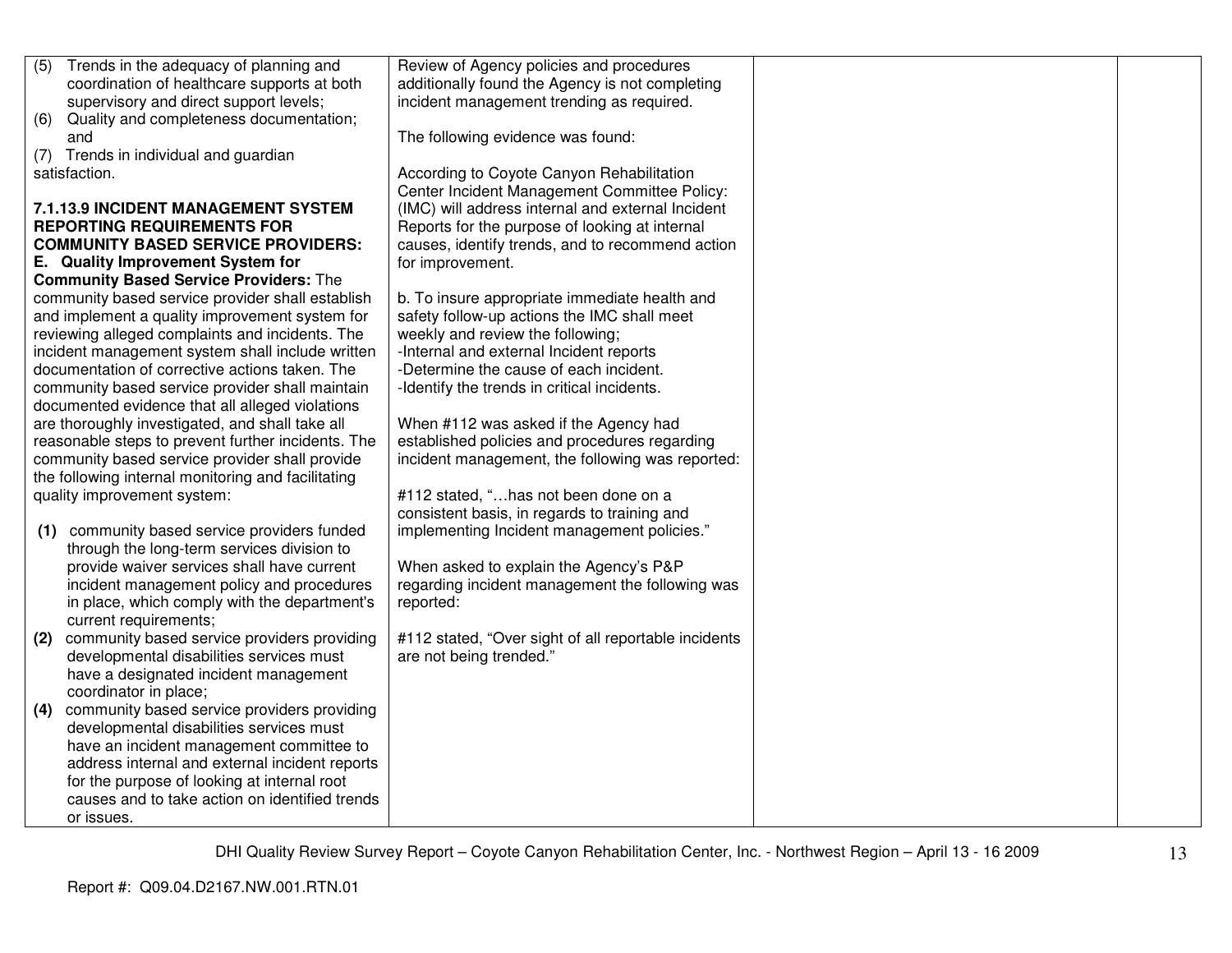| Tag # 1A05 (CoP) General Requirements                | <b>Scope and Severity Rating: F</b>               |  |
|------------------------------------------------------|---------------------------------------------------|--|
| Developmental Disabilities (DD) Waiver Service       | Based on record review and interview, the Agency  |  |
| Standards effective 4/1/2007                         | failed to develop and implement written policies  |  |
| <b>CHAPTER 1 II. PROVIDER AGENCY</b>                 | and procedures to protect the physical/mental     |  |
| <b>REQUIREMENTS:</b> The objective of these          | health of individuals that complies with all DDSD |  |
| standards is to establish Provider Agency policy,    | policies and procedures.                          |  |
| procedure and reporting requirements for DD          |                                                   |  |
| Medicaid Waiver program. These requirements          | Review of the CCRC, Inc. Medication Policy        |  |
| apply to all such Provider Agency staff, whether     | section of PRN Medication Use:                    |  |
| directly employed or subcontracting with the         | CCRC, Inc. will use PRN (as needed) medication    |  |
| Provider Agency. Additional Provider Agency          | for comfort measures, to treat symptoms of        |  |
| requirements and personnel qualifications may be     | common cold, and other minor ailments.            |  |
| applicable for specific service standards.           |                                                   |  |
| <b>General Requirements:</b><br>А.                   | General Provisions: Must be documented in the     |  |
| The Provider Agency is required to develop<br>(2)    | PRN/MAR: Date, Time, Person assisting with        |  |
| and implement written policies and                   | medication, reason for use, outcome, date & time  |  |
| procedures that maintain and protect the             | of verbal authorization from agency nurse.        |  |
| physical and mental health of individuals and        |                                                   |  |
| which comply with all DDSD policies and              | The guidelines for PRN medication use fail to     |  |
| procedures and all relevant New Mexico               | mention contacting agency nurse prior to          |  |
| State statutes, rules and standards. These           | administering PRN medication.                     |  |
| policies and procedures shall be reviewed at         | Per DDSD Medication Assessment & Delivery         |  |
| least every three years and updated as               | Policy prior to self-administration, self-        |  |
| needed.                                              | administration with physical assist or assisting  |  |
|                                                      | with delivery of PRN medications, the direct      |  |
| <b>Department of Health Developmental</b>            | support staff must contact the agency nurse to    |  |
| <b>Disabilities Supports Division (DDSD)</b>         | describe observed symptoms and thus assure        |  |
| <b>Policy Number: M-001 Policy Title:</b>            | that the PRN medication is being used according   |  |
| <b>Medication Assessment and Delivery Policy</b>     | to instructions given by the ordering PCP.        |  |
| Eff Date: November 1, 2006                           |                                                   |  |
| <b>F. PRN Medication</b>                             | When DSP were asked if they knew what steps to    |  |
| 1. PRN medications may be self-administered          | take before assisting an individual with a PRN    |  |
| by individuals receiving Independent Living          | medication the following was reported:            |  |
| services.                                            |                                                   |  |
|                                                      | • DSP #69 stated, "I Call Elise." Elise is a      |  |
| 2. PCP orders for PRN medications in all             | Health Technician and not a nurse.                |  |
| other living settings shall clearly indicate the     |                                                   |  |
| circumstances in which they are to be used,          |                                                   |  |
| the number of doses that may be given in a 24-       |                                                   |  |
| hour period and indicate under what                  |                                                   |  |
| circumstances the PCP is to be notified.             |                                                   |  |
|                                                      |                                                   |  |
| 3. Prior to self-administration, self-administration |                                                   |  |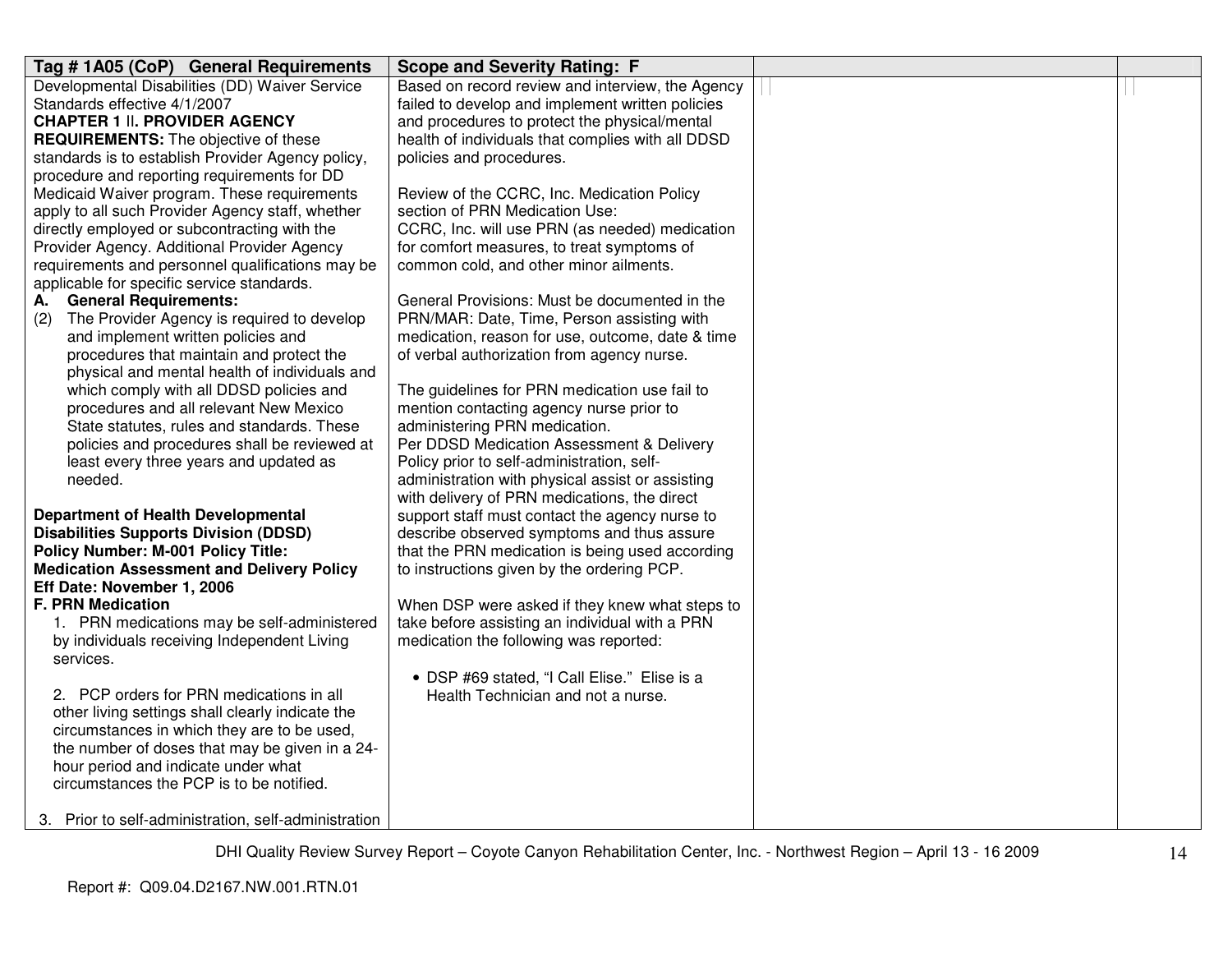with physical assist or assisting with delivery of PRN medications, the direct support staff must contact the agency nurse to describe observed symptoms and thus assure that the PRN medication is being used according to instructions given by the ordering PCP. In cases of fever, respiratory distress (including coughing), severe pain, vomiting, diarrhea, change in responsiveness/level of consciousness, the nurse must strongly consider the need to conduct a face-to-face assessment to assure that the PRN does not mask a condition better treated by seeking medical attention. This does not apply to home based/family living settings where the provider is related by affinity or by consanguinityto the individual. 4. The agency nurse shall review the utilization of PRN medications routinely. Frequent or escalating use of PRN medications must be reported to the PCP and discussed by the Interdisciplinary for changes to the overall support plan (see Section H of this policy).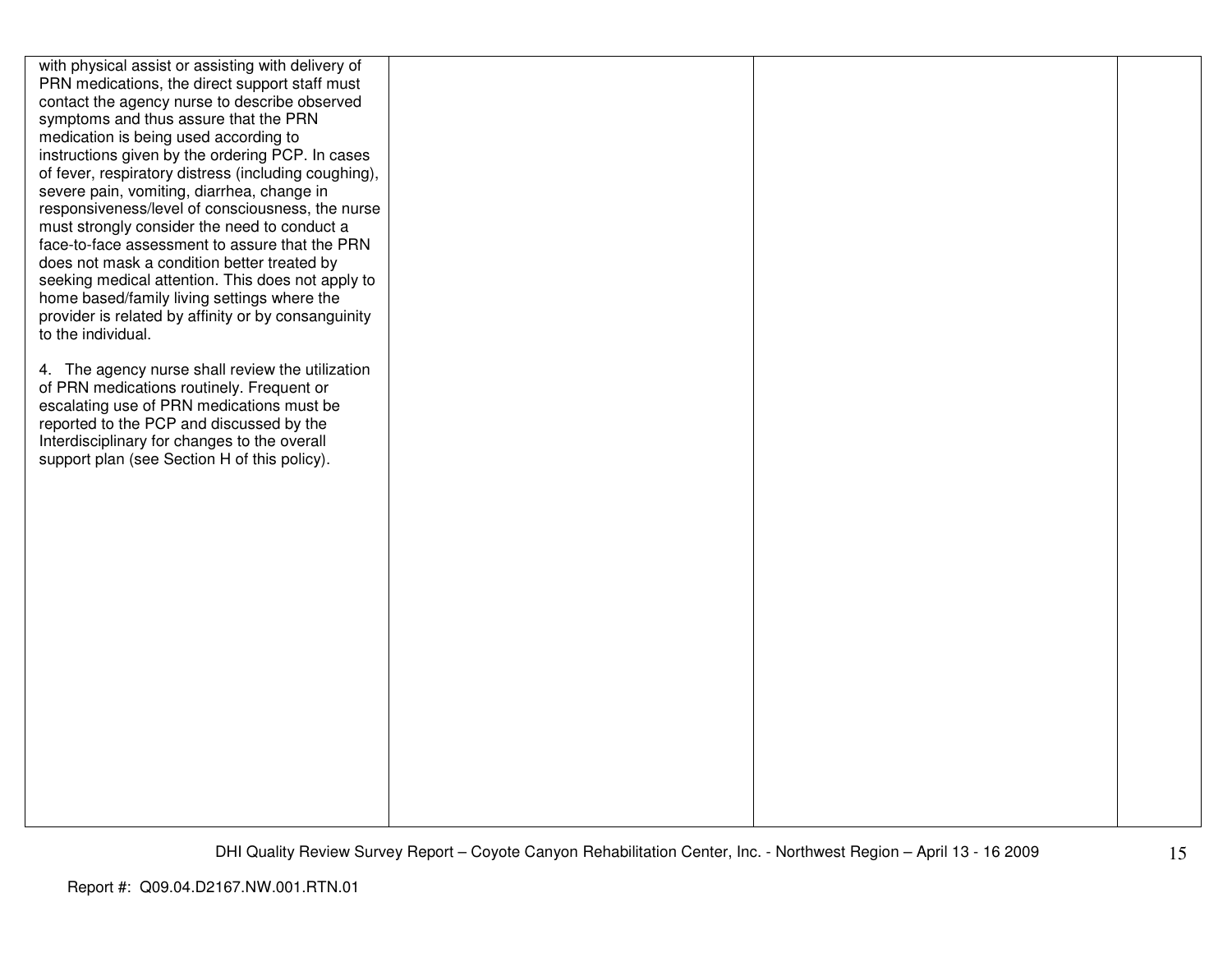| Tag # 1A08 Agency Case File                                                                                   | <b>Scope and Severity Rating: B</b>                  |  |
|---------------------------------------------------------------------------------------------------------------|------------------------------------------------------|--|
| Developmental Disabilities (DD) Waiver Service                                                                | Based on record review, the Agency failed to         |  |
| Standards effective 4/1/2007                                                                                  | maintain at the administrative office a confidential |  |
| <b>CHAPTER 1 II. PROVIDER AGENCY</b>                                                                          | case file for 5 of 10 individuals.                   |  |
| <b>REQUIREMENTS:</b> The objective of these                                                                   |                                                      |  |
| standards is to establish Provider Agency policy,                                                             | Review of the Agency individual case files           |  |
| procedure and reporting requirements for DD                                                                   | revealed the following items were not found,         |  |
| Medicaid Waiver program. These requirements                                                                   | incomplete, and/or not current:                      |  |
| apply to all such Provider Agency staff, whether                                                              |                                                      |  |
| directly employed or subcontracting with the                                                                  | • Current Emergency & Personal Identification        |  |
| Provider Agency. Additional Provider Agency                                                                   | Information                                          |  |
| requirements and personnel qualifications may be                                                              | ° Did not contain the Pharmacy Information           |  |
| applicable for specific service standards.                                                                    | (#4, 6 and 7)                                        |  |
| D. Provider Agency Case File for the                                                                          |                                                      |  |
| Individual: All Provider Agencies shall maintain at<br>the administrative office a confidential case file for | • Speech Therapy Plan (#6)                           |  |
| each individual. Case records belong to the                                                                   | • Physical Therapy Plan (#2 & 5)                     |  |
| individual receiving services and copies shall be                                                             |                                                      |  |
| provided to the receiving agency whenever an                                                                  |                                                      |  |
| individual changes providers. The record must                                                                 |                                                      |  |
| also be made available for review when requested                                                              |                                                      |  |
| by DOH, HSD or federal government                                                                             |                                                      |  |
| representatives for oversight purposes. The                                                                   |                                                      |  |
| individual's case file shall include the following                                                            |                                                      |  |
| requirements:                                                                                                 |                                                      |  |
| Emergency contact information, including the<br>(1)                                                           |                                                      |  |
| individual's address, telephone number,                                                                       |                                                      |  |
| names and telephone numbers of relatives,                                                                     |                                                      |  |
| or guardian or conservator, physician's                                                                       |                                                      |  |
| name(s) and telephone number(s), pharmacy                                                                     |                                                      |  |
| name, address and telephone number, and                                                                       |                                                      |  |
| health plan if appropriate;                                                                                   |                                                      |  |
| The individual's complete and current ISP,<br>(2)                                                             |                                                      |  |
| with all supplemental plans specific to the                                                                   |                                                      |  |
| individual, and the most current completed                                                                    |                                                      |  |
| Health Assessment Tool (HAT);                                                                                 |                                                      |  |
| Progress notes and other service delivery<br>(3)<br>documentation;                                            |                                                      |  |
| Crisis Prevention/Intervention Plans, if there<br>(4)                                                         |                                                      |  |
| are any for the individual;                                                                                   |                                                      |  |
| A medical history, which shall include at least<br>(5)                                                        |                                                      |  |
| demographic data, current and past medical                                                                    |                                                      |  |
| diagnoses including the cause (if known) of                                                                   |                                                      |  |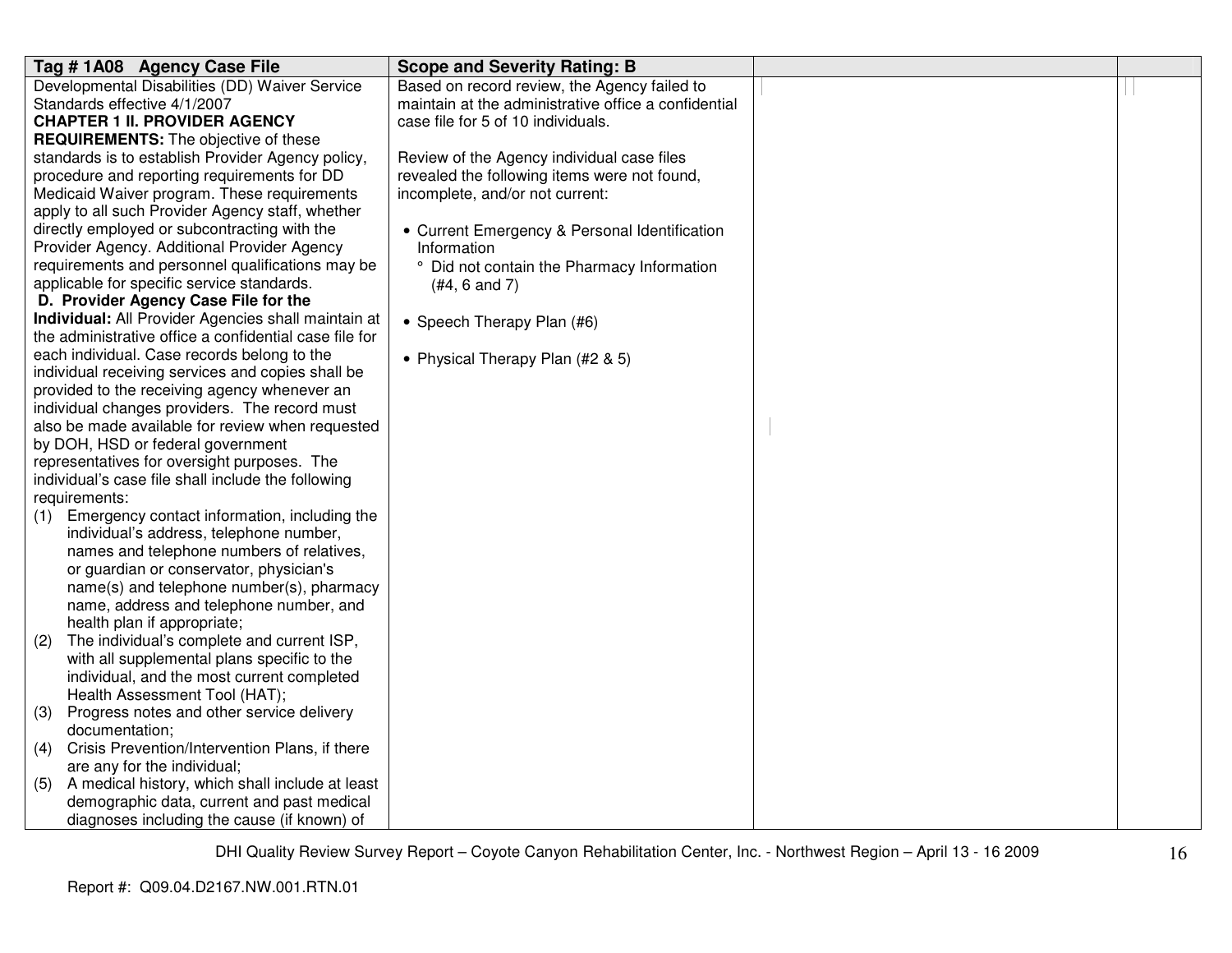|     | the developmental disability, psychiatric      |  |  |
|-----|------------------------------------------------|--|--|
|     | diagnoses, allergies (food, environmental,     |  |  |
|     | medications), immunizations, and most          |  |  |
|     | recent physical exam;                          |  |  |
|     |                                                |  |  |
| (6) | When applicable, transition plans completed    |  |  |
|     | for individuals at the time of discharge from  |  |  |
|     | Fort Stanton Hospital or Los Lunas Hospital    |  |  |
|     | and Training School; and                       |  |  |
| (7) | Case records belong to the individual          |  |  |
|     | receiving services and copies shall be         |  |  |
|     | provided to the individual upon request.       |  |  |
| (8) | The receiving Provider Agency shall be         |  |  |
|     | provided at a minimum the following records    |  |  |
|     | whenever an individual changes provider        |  |  |
|     |                                                |  |  |
|     | agencies:                                      |  |  |
|     | (a) Complete file for the past 12 months;      |  |  |
|     | (b) ISP and quarterly reports from the current |  |  |
|     | and prior ISP year;                            |  |  |
|     | (c) Intake information from original admission |  |  |
|     | to services; and                               |  |  |
|     | (d) When applicable, the Individual Transition |  |  |
|     | Plan at the time of discharge from Los         |  |  |
|     | Lunas Hospital and Training School or Ft.      |  |  |
|     | Stanton Hospital.                              |  |  |
|     |                                                |  |  |
|     |                                                |  |  |
|     |                                                |  |  |
|     |                                                |  |  |
|     |                                                |  |  |
|     |                                                |  |  |
|     |                                                |  |  |
|     |                                                |  |  |
|     |                                                |  |  |
|     |                                                |  |  |
|     |                                                |  |  |
|     |                                                |  |  |
|     |                                                |  |  |
|     |                                                |  |  |
|     |                                                |  |  |
|     |                                                |  |  |
|     |                                                |  |  |
|     |                                                |  |  |
|     |                                                |  |  |
|     |                                                |  |  |
|     |                                                |  |  |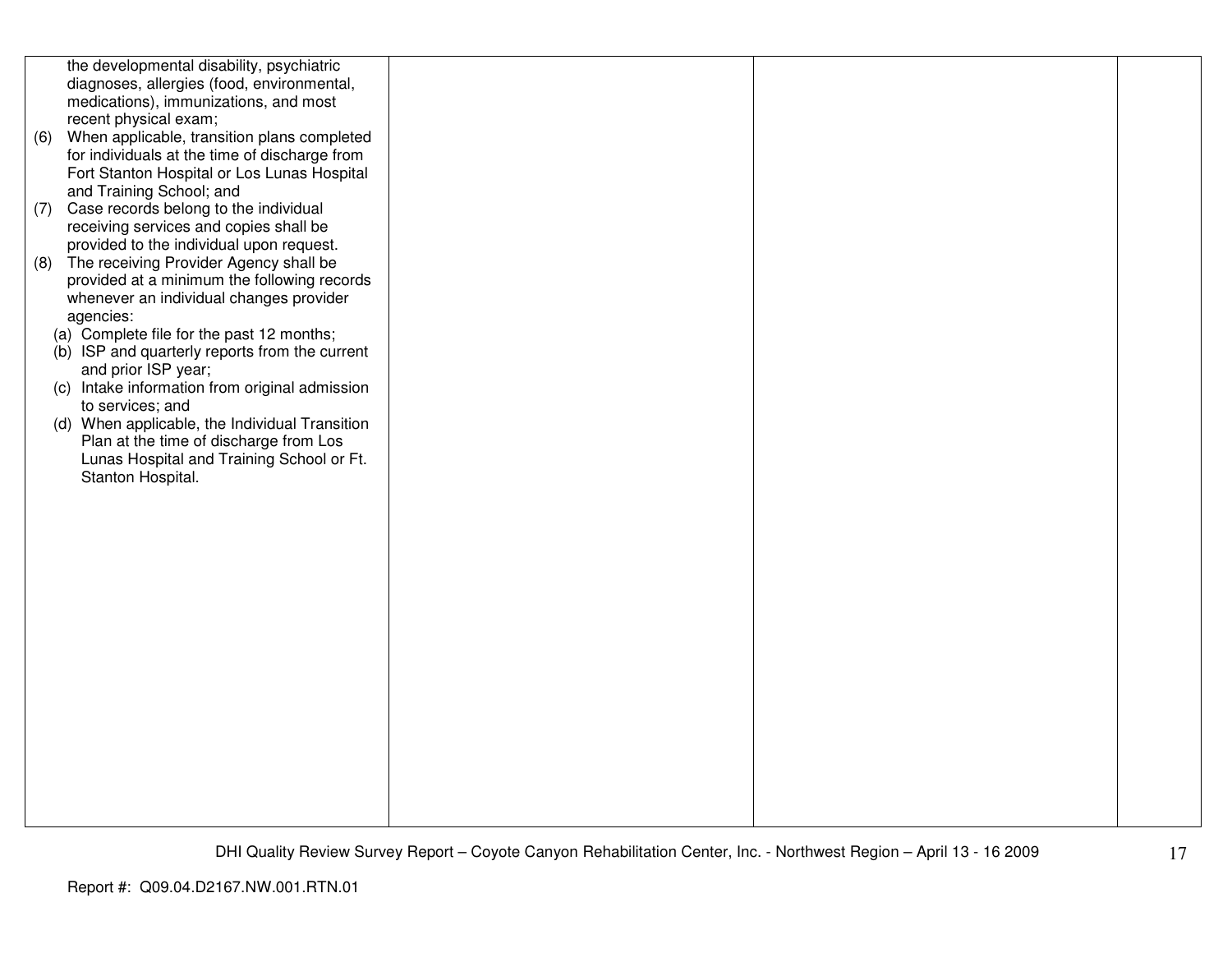| Tag #1A08 Agency Case File - Progress                                                                                                                                                                                                                                                                                                                                                                                                                                                                                                                                                                                                                                                                                                                                                                                                                                                                                                                                                                                                                                                                                                                                                                                         | <b>Scope &amp; Severity Rating: B</b>                                                                                                                                                                                                                                                                                                                                                                                                                                                                                                                                                                                                                                                                                                                                                                                                                                                                                                    |  |
|-------------------------------------------------------------------------------------------------------------------------------------------------------------------------------------------------------------------------------------------------------------------------------------------------------------------------------------------------------------------------------------------------------------------------------------------------------------------------------------------------------------------------------------------------------------------------------------------------------------------------------------------------------------------------------------------------------------------------------------------------------------------------------------------------------------------------------------------------------------------------------------------------------------------------------------------------------------------------------------------------------------------------------------------------------------------------------------------------------------------------------------------------------------------------------------------------------------------------------|------------------------------------------------------------------------------------------------------------------------------------------------------------------------------------------------------------------------------------------------------------------------------------------------------------------------------------------------------------------------------------------------------------------------------------------------------------------------------------------------------------------------------------------------------------------------------------------------------------------------------------------------------------------------------------------------------------------------------------------------------------------------------------------------------------------------------------------------------------------------------------------------------------------------------------------|--|
| <b>Notes</b>                                                                                                                                                                                                                                                                                                                                                                                                                                                                                                                                                                                                                                                                                                                                                                                                                                                                                                                                                                                                                                                                                                                                                                                                                  |                                                                                                                                                                                                                                                                                                                                                                                                                                                                                                                                                                                                                                                                                                                                                                                                                                                                                                                                          |  |
| Developmental Disabilities (DD) Waiver Service<br>Standards effective 4/1/2007<br><b>CHAPTER 1 II. PROVIDER AGENCY</b><br><b>REQUIREMENTS:</b> The objective of these<br>standards is to establish Provider Agency policy,<br>procedure and reporting requirements for DD<br>Medicaid Waiver program. These requirements<br>apply to all such Provider Agency staff, whether<br>directly employed or subcontracting with the<br>Provider Agency. Additional Provider Agency<br>requirements and personnel qualifications may be<br>applicable for specific service standards.<br>D. Provider Agency Case File for the<br>Individual: All Provider Agencies shall maintain at<br>the administrative office a confidential case file for<br>each individual. Case records belong to the<br>individual receiving services and copies shall be<br>provided to the receiving agency whenever an<br>individual changes providers. The record must<br>also be made available for review when requested<br>by DOH, HSD or federal government<br>representatives for oversight purposes. The<br>individual's case file shall include the following<br>requirements:<br>(3) Progress notes and other service delivery<br>documentation; | Based on record review, the Agency failed to<br>maintain progress notes and other service<br>delivery documentation for 4 of 10 Individuals.<br><b>Current Supported Living Progress Notes</b><br>• Individual #3 - None found for December 6, 7,<br>13, 14, 20, 21, 27 & 28, 2008.<br>• Individual #8 - None found for February 2, 3, 4,<br>5, 6 & 17, 2009<br><b>Current Adult Habilitation Progress Notes</b><br>• Individual #1 - None found for February 2009.<br>• Individual #8 - None found for December 2008<br>through February 2009.<br><b>Current Community Access Progress Notes</b><br>• Individual #7 - None found for January 2009<br>through February 2009.<br>• Individual #8 - None found for January 2009.<br><b>Current Supported Employment Progress Notes</b><br>• Individual #7 - None found for December 2008<br>through January 2009<br>• Individual #8 -None found for December<br>2008 through February 2009 |  |
|                                                                                                                                                                                                                                                                                                                                                                                                                                                                                                                                                                                                                                                                                                                                                                                                                                                                                                                                                                                                                                                                                                                                                                                                                               |                                                                                                                                                                                                                                                                                                                                                                                                                                                                                                                                                                                                                                                                                                                                                                                                                                                                                                                                          |  |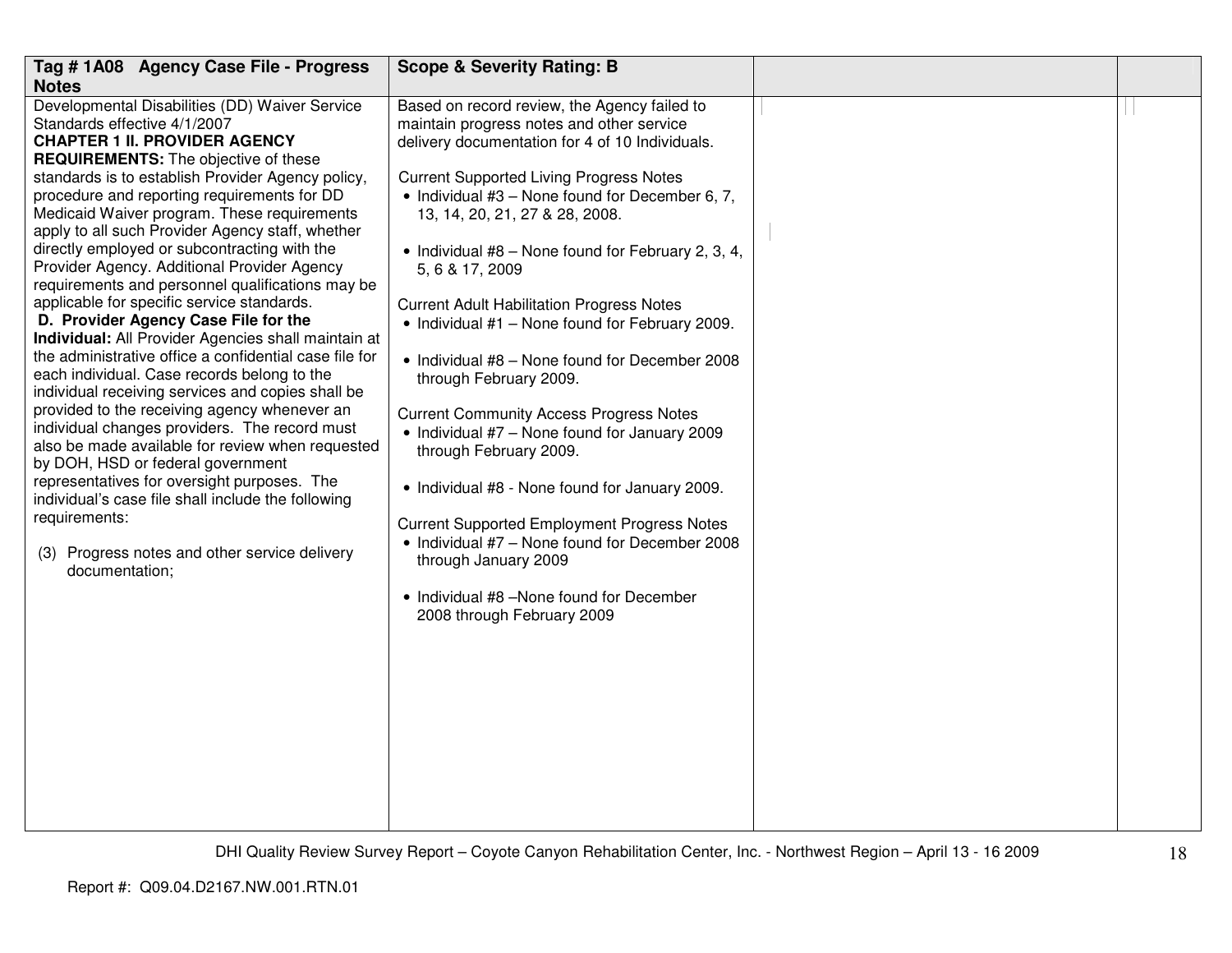| Tag #1A09 Medication Delivery (MAR)                 | <b>Scope and Severity Rating: F</b>            |  |
|-----------------------------------------------------|------------------------------------------------|--|
| Developmental Disabilities (DD) Waiver Service      | Medication Administration Records (MAR) were   |  |
| Standards effective 4/1/2007                        | reviewed for the months of December 2008,      |  |
| <b>CHAPTER 1 II. PROVIDER AGENCY</b>                | January, February and April 2009.              |  |
| <b>REQUIREMENTS:</b> The objective of these         |                                                |  |
| standards is to establish Provider Agency policy,   | Based on record review, 9 of 9 individuals had |  |
| procedure and reporting requirements for DD         | Medication Administration Records, which       |  |
| Medicaid Waiver program. These requirements         | contained missing medications entries and/or   |  |
| apply to all such Provider Agency staff, whether    | other errors:                                  |  |
| directly employed or subcontracting with the        |                                                |  |
| Provider Agency. Additional Provider Agency         | Individual #1                                  |  |
| requirements and personnel qualifications may be    | December 2008                                  |  |
| applicable for specific service standards.          | Medication Administration Records did not      |  |
| <b>Medication Delivery: Provider Agencies</b><br>Е. | contain the route of administration for the    |  |
| that provide Community Living, Community            | following medications:                         |  |
| Inclusion or Private Duty Nursing services shall    | Multivitamin (1 time daily)                    |  |
| have written policies and procedures regarding      |                                                |  |
| medication(s) delivery and tracking and reporting   | January 2009                                   |  |
| of medication errors in accordance with DDSD        | Medication Administration Records did not      |  |
| Medication Assessment and Delivery Policy and       | contain the route of administration for the    |  |
| Procedures, the Board of Nursing Rules and          | following medications:                         |  |
| Board of Pharmacy standards and regulations.        | Multivitamin (1 time daily)<br>$\bullet$       |  |
| (2) When required by the DDSD Medication            | February 2009                                  |  |
| Assessment and Delivery Policy, Medication          | Medication Administration Records did not      |  |
| Administration Records (MAR) shall be               | contain the route of administration for the    |  |
| maintained and include:                             | following medications:                         |  |
| (a) The name of the individual, a transcription     | Multivitamin (1 time daily)<br>$\bullet$       |  |
| of the physician's written or licensed health       |                                                |  |
| care provider's prescription including the          | Individual #2                                  |  |
| brand and generic name of the medication,           | December 2008                                  |  |
| diagnosis for which the medication is               | Medication Administration Records did not      |  |
| prescribed;                                         | contain the route of administration for the    |  |
| (b) Prescribed dosage, frequency and                | following medications:                         |  |
| method/route of administration, times and           | Multivitamin (1 time daily)                    |  |
| dates of administration;                            | Docusate Sodium 100mg (1 time daily)           |  |
| Initials of the individual administering or<br>(C)  | Calcium Carb 600mg (1 time daily)              |  |
| assisting with the medication;                      |                                                |  |
| Explanation of any medication irregularity;<br>(d)  | January 2009                                   |  |
| (e) Documentation of any allergic reaction or       | Medication Administration Records did not      |  |
| adverse medication effect; and                      | contain the route of administration for the    |  |
| For PRN medication, an explanation for the<br>(f)   | following medications:                         |  |
| use of the PRN medication shall include             | Multivitamin (1 time daily)<br>$\bullet$       |  |
|                                                     |                                                |  |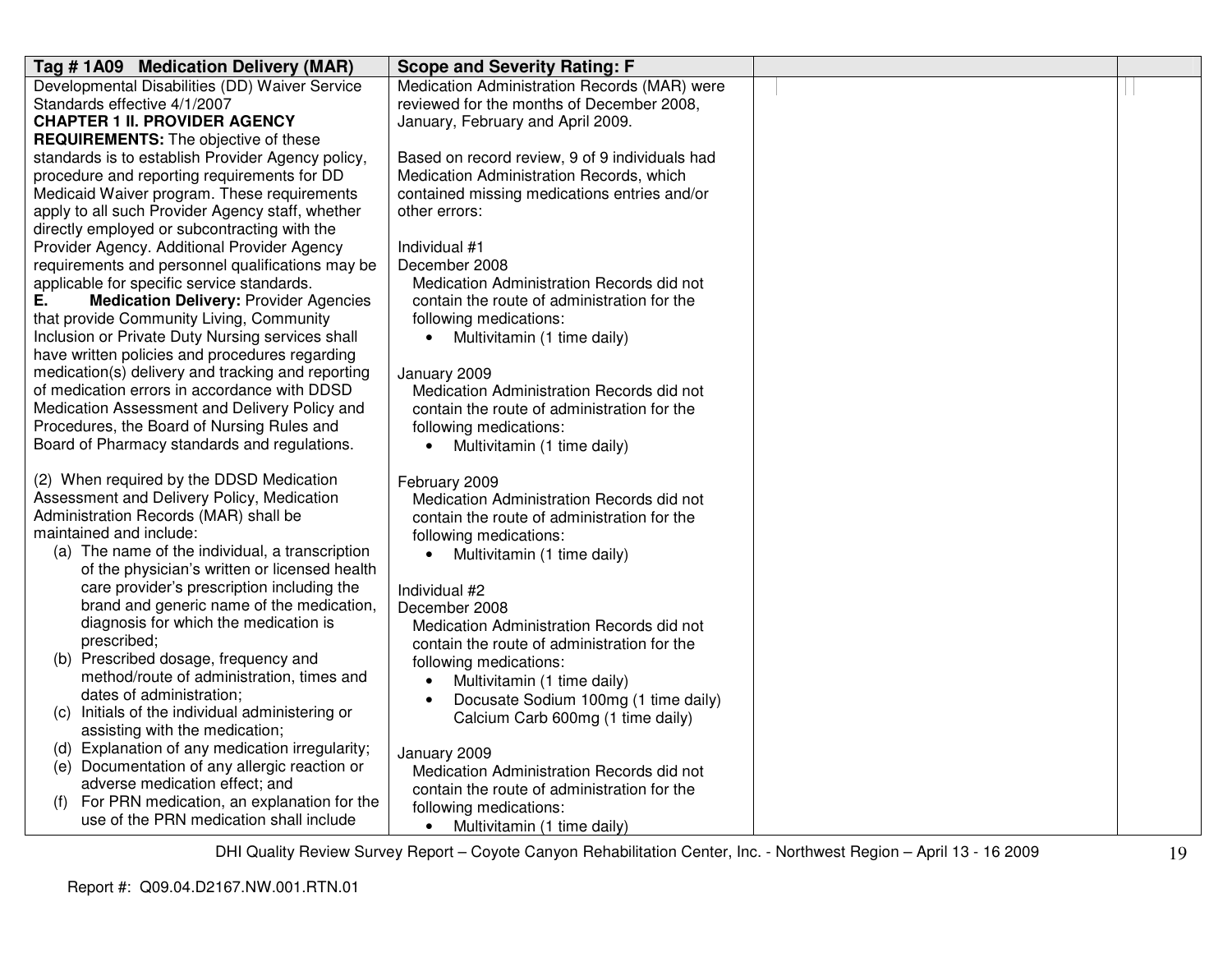| observable signs/symptoms or<br>circumstances in which the medication is to<br>be used, and documentation of<br>effectiveness of PRN medication<br>administered.<br>(3) The Provider Agency shall also maintain a<br>signature page that designates the full name that<br>corresponds to each initial used to document<br>administered or assisted delivery of each dose;<br>(4) MARs are not required for individuals<br>participating in Independent Living who self-<br>administer their own medications;<br>(5) Information from the prescribing pharmacy<br>regarding medications shall be kept in the home<br>and community inclusion service locations and<br>shall include the expected desired outcomes of<br>administrating the medication, signs and<br>symptoms of adverse events and interactions with<br>other medications;<br>NMAC 16.19.11.8 MINIMUM STANDARDS:<br>A. MINIMUM STANDARDS FOR THE<br>DISTRIBUTION, STORAGE, HANDLING AND<br>RECORD KEEPING OF DRUGS:<br>(d) The facility shall have a Medication<br>Administration Record (MAR) documenting<br>medication administered to residents, including<br>over-the-counter medications. This<br>documentation shall include: | Docusate Sodium 100mg (1 time daily)<br>$\bullet$<br>Calcium Carb 600mg (1 time daily)<br>$\bullet$<br>February 2009<br>Medication Administration Records did not<br>contain the route of administration for the<br>following medications:<br>Multivitamin (1 time daily)<br>$\bullet$<br>Docusate Sodium 100mg (1 time daily)<br>$\bullet$<br>Calcium Carb 600mg (1 time daily)<br>$\bullet$<br>Individual #3<br>December 2008<br>Medication Administration Records did not<br>contain the route of administration for the<br>following medications:<br>Multivitamin (1 time daily)<br>$\bullet$<br>Clonazepam 0.5mg (2 times daily) (8AM<br>$\bullet$<br>& 8PM)<br>Olanzapine 7.5mg (1 time daily)<br>January 2009<br>Medication Administration Records did not<br>contain the route of administration for the<br>following medications:<br>Multivitamin (1 time daily)<br>$\bullet$<br>Clonazepam 0.5mg (2 times daily) (8AM<br>$\bullet$<br>& 8PM)<br>Olanzapine 7.5mg (1 time daily)<br>$\bullet$ |  |
|----------------------------------------------------------------------------------------------------------------------------------------------------------------------------------------------------------------------------------------------------------------------------------------------------------------------------------------------------------------------------------------------------------------------------------------------------------------------------------------------------------------------------------------------------------------------------------------------------------------------------------------------------------------------------------------------------------------------------------------------------------------------------------------------------------------------------------------------------------------------------------------------------------------------------------------------------------------------------------------------------------------------------------------------------------------------------------------------------------------------------------------------------------------------------------------------------|--------------------------------------------------------------------------------------------------------------------------------------------------------------------------------------------------------------------------------------------------------------------------------------------------------------------------------------------------------------------------------------------------------------------------------------------------------------------------------------------------------------------------------------------------------------------------------------------------------------------------------------------------------------------------------------------------------------------------------------------------------------------------------------------------------------------------------------------------------------------------------------------------------------------------------------------------------------------------------------------------------|--|
|                                                                                                                                                                                                                                                                                                                                                                                                                                                                                                                                                                                                                                                                                                                                                                                                                                                                                                                                                                                                                                                                                                                                                                                                    |                                                                                                                                                                                                                                                                                                                                                                                                                                                                                                                                                                                                                                                                                                                                                                                                                                                                                                                                                                                                        |  |
|                                                                                                                                                                                                                                                                                                                                                                                                                                                                                                                                                                                                                                                                                                                                                                                                                                                                                                                                                                                                                                                                                                                                                                                                    |                                                                                                                                                                                                                                                                                                                                                                                                                                                                                                                                                                                                                                                                                                                                                                                                                                                                                                                                                                                                        |  |
| Name of resident;<br>(i)<br>(ii)<br>Date given;<br>(iii)<br>Drug product name;<br>Dosage and form;<br>(iv)<br>Strength of drug;<br>(v)<br>Route of administration;<br>(vi)<br>(vii) How often medication is to be taken;<br>(viii) Time taken and staff initials;                                                                                                                                                                                                                                                                                                                                                                                                                                                                                                                                                                                                                                                                                                                                                                                                                                                                                                                                  | February 2009<br>Medication Administration Records did not<br>contain the route of administration for the<br>following medications:<br>Multivitamin (1 time daily)<br>Clonazepam 0.5mg (2 times daily) (8AM<br>$\bullet$<br>& 8PM)<br>Olanzapine 7.5mg (1 time daily)<br>$\bullet$                                                                                                                                                                                                                                                                                                                                                                                                                                                                                                                                                                                                                                                                                                                     |  |
| Dates when the medication is<br>(ix)<br>discontinued or changed;<br>The name and initials of all staff<br>(x)<br>administering medications.                                                                                                                                                                                                                                                                                                                                                                                                                                                                                                                                                                                                                                                                                                                                                                                                                                                                                                                                                                                                                                                        | Individual #4<br>December 2008                                                                                                                                                                                                                                                                                                                                                                                                                                                                                                                                                                                                                                                                                                                                                                                                                                                                                                                                                                         |  |
|                                                                                                                                                                                                                                                                                                                                                                                                                                                                                                                                                                                                                                                                                                                                                                                                                                                                                                                                                                                                                                                                                                                                                                                                    | Medication Administration Records did not<br>contain the route of administration for the                                                                                                                                                                                                                                                                                                                                                                                                                                                                                                                                                                                                                                                                                                                                                                                                                                                                                                               |  |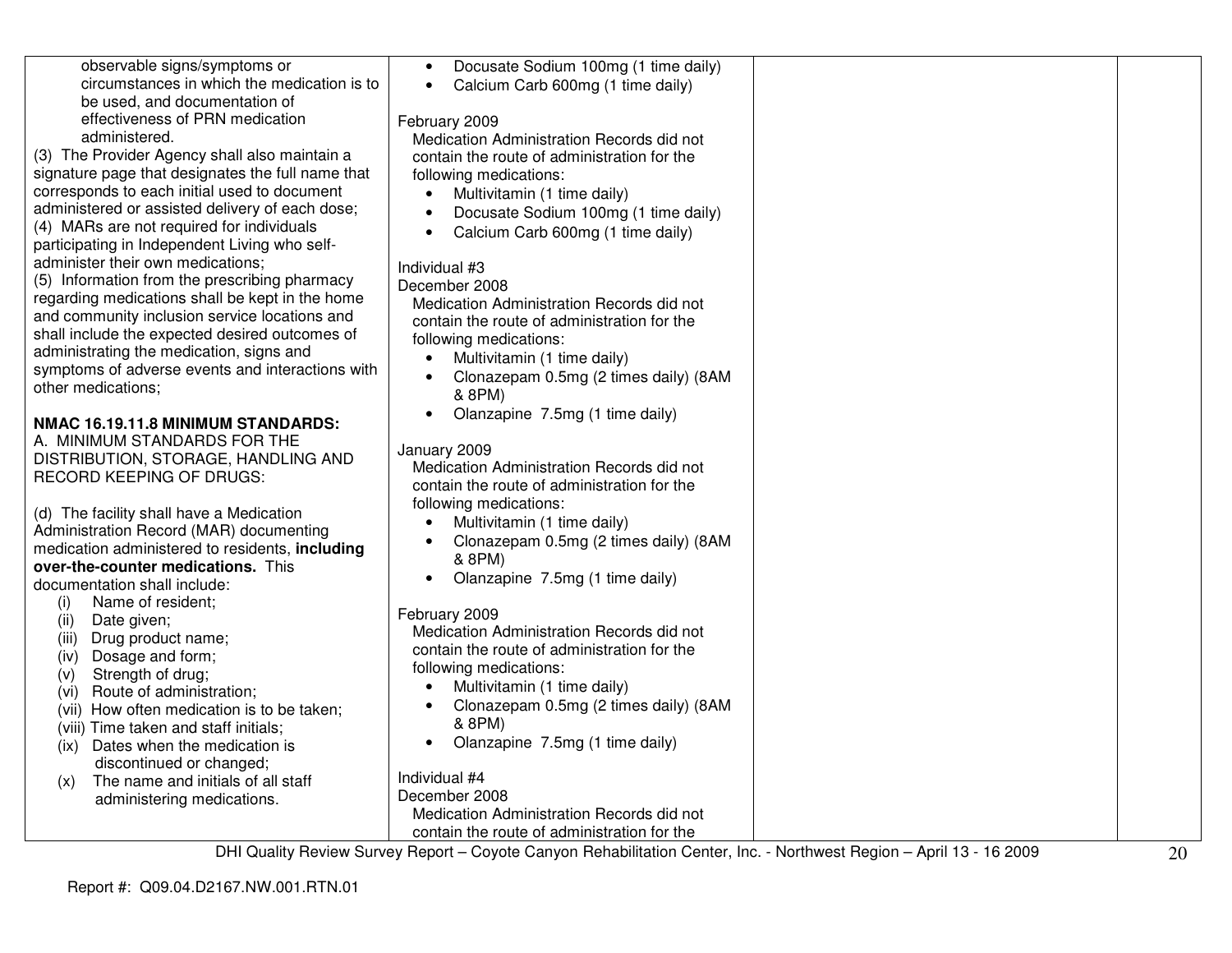| <b>Model Custodial Procedure Manual</b><br><b>D. Administration of Drugs</b><br>Unless otherwise stated by practitioner, patients<br>will not be allowed to administer their own<br>medications.<br>Document the practitioner's order authorizing the<br>self-administration of medications.<br>All PRN (As needed) medications shall have<br>complete detail instructions regarding the<br>administering of the medication. This shall<br>include:<br>symptoms that indicate the use of the<br>➤<br>medication,<br>exact dosage to be used, and<br>the exact amount to be used in a 24 hour<br>period. | following medications:<br>Reguloid Laxative Powder (1 time daily)<br>Aspirin 81mg (1 time daily)<br>Multivitamin (1 time daily)<br>Calcium 600mg (1 time daily)<br>$\bullet$<br>Lisinopril 10mg (1 time daily)<br>Lipitor 10 mg (1 time daily)<br>Cicopirox cream (1 time daily)<br>January 2009<br>Medication Administration Records did not<br>contain the route of administration for the<br>following medications:<br>Reguloid Laxative Powder (1 time daily)<br>$\bullet$<br>Aspirin 81mg (1 time daily)<br>Multivitamin (1 time daily)<br>Calcium 600mg (1 time daily)<br>Lisinopril 10mg (1 time daily)<br>Lipitor 10 mg (1 time daily)<br>$\bullet$<br>February 2009<br>Medication Administration Records did not<br>contain the route of administration for the<br>following medications:<br>Reguloid Laxative Powder (1 time daily)<br>Aspirin 81mg (1 time daily)<br>Multivitamin (1 time daily)<br>Calcium 600mg (1 time daily)<br>Lisinopril 10mg (1 time daily)<br>Lipitor 10 mg (1 time daily)<br>April 2009<br>Medication Administration Records did not<br>contain the following medications, No<br>Physician's Orders were found for the following<br>medications:<br>Antacid Chewable (1 time daily)<br>$\bullet$<br>Individual #5<br>December 2008 |  |
|---------------------------------------------------------------------------------------------------------------------------------------------------------------------------------------------------------------------------------------------------------------------------------------------------------------------------------------------------------------------------------------------------------------------------------------------------------------------------------------------------------------------------------------------------------------------------------------------------------|------------------------------------------------------------------------------------------------------------------------------------------------------------------------------------------------------------------------------------------------------------------------------------------------------------------------------------------------------------------------------------------------------------------------------------------------------------------------------------------------------------------------------------------------------------------------------------------------------------------------------------------------------------------------------------------------------------------------------------------------------------------------------------------------------------------------------------------------------------------------------------------------------------------------------------------------------------------------------------------------------------------------------------------------------------------------------------------------------------------------------------------------------------------------------------------------------------------------------------------------------------------------|--|
|                                                                                                                                                                                                                                                                                                                                                                                                                                                                                                                                                                                                         | Medication Administration Records did not                                                                                                                                                                                                                                                                                                                                                                                                                                                                                                                                                                                                                                                                                                                                                                                                                                                                                                                                                                                                                                                                                                                                                                                                                              |  |
|                                                                                                                                                                                                                                                                                                                                                                                                                                                                                                                                                                                                         | contain the route of administration for the                                                                                                                                                                                                                                                                                                                                                                                                                                                                                                                                                                                                                                                                                                                                                                                                                                                                                                                                                                                                                                                                                                                                                                                                                            |  |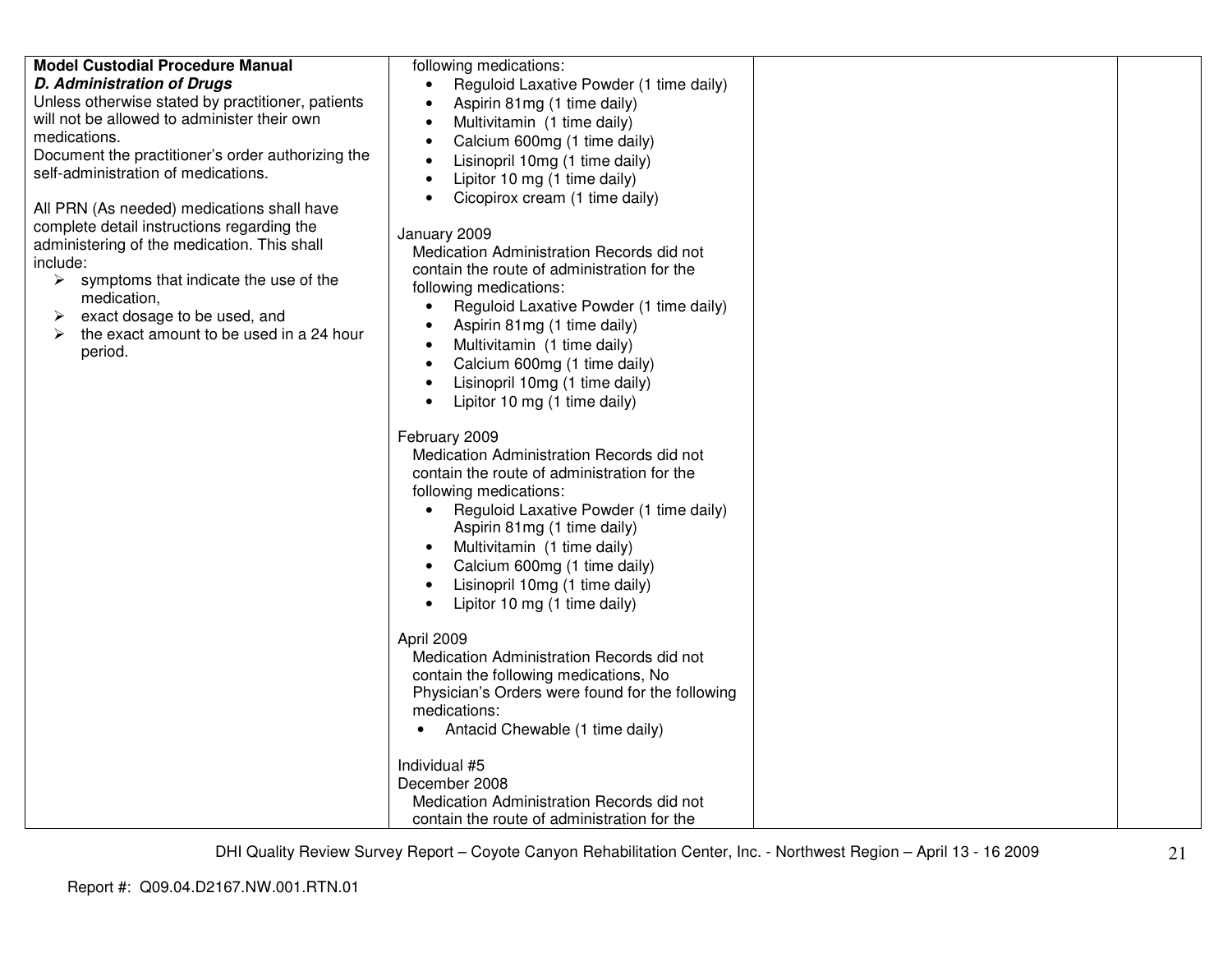| following medications:                             |  |
|----------------------------------------------------|--|
| Metoclopramide 5mg (3 times daily)<br>$\bullet$    |  |
|                                                    |  |
| January 2009                                       |  |
| Medication Administration Records did not          |  |
| contain the route of administration for the        |  |
| following medications:                             |  |
| Multivitamin (1 time daily)<br>$\bullet$           |  |
| Calcium Antacid 500mg (1time daily)                |  |
| Glipizide 5mg (1time daily)                        |  |
| Prilosec 20mg (1 time daily)<br>$\bullet$          |  |
| Metoclopramide 5mg (3 times daily)                 |  |
|                                                    |  |
| Gululcosamie Chondroitine 500mg (1 time            |  |
| daily)                                             |  |
| Simvastatin 20mg (1 time daily)                    |  |
| Medication Administration Records contained        |  |
|                                                    |  |
| missing entries. No documentation found            |  |
| indicating reason for missing entries:             |  |
| Carteolol 1% Opth. (2 times daily) - Blank-        |  |
| 1/6 & 13, 2009 (8AM)                               |  |
|                                                    |  |
| February 2009                                      |  |
| Medication Administration Records did<br>$\bullet$ |  |
| not contained route of administration:             |  |
| Metoclopramide 5mg (3 times daily)                 |  |
| Multivitamin (1 time daily)                        |  |
| Calcium Antacid 500mg (1time daily)<br>$\bullet$   |  |
| Glipizide 5mg (1time daily)                        |  |
| Prilosec 20mg (1 time daily)<br>$\bullet$          |  |
| Gululcosamie Chondroitine 500mg (1 time            |  |
| daily)                                             |  |
| Simvastatin 20mg (1 time daily)                    |  |
|                                                    |  |
| Individual #6                                      |  |
| December 2008                                      |  |
| Medication Administration Records did not          |  |
| contain the route of administration for the        |  |
| following medications:                             |  |
| Multivitamin (1 time daily)                        |  |
| Calcium Antacid 500mg (1 time daily)               |  |
| Sertraline 25mg (1 time daily)<br>$\bullet$        |  |
|                                                    |  |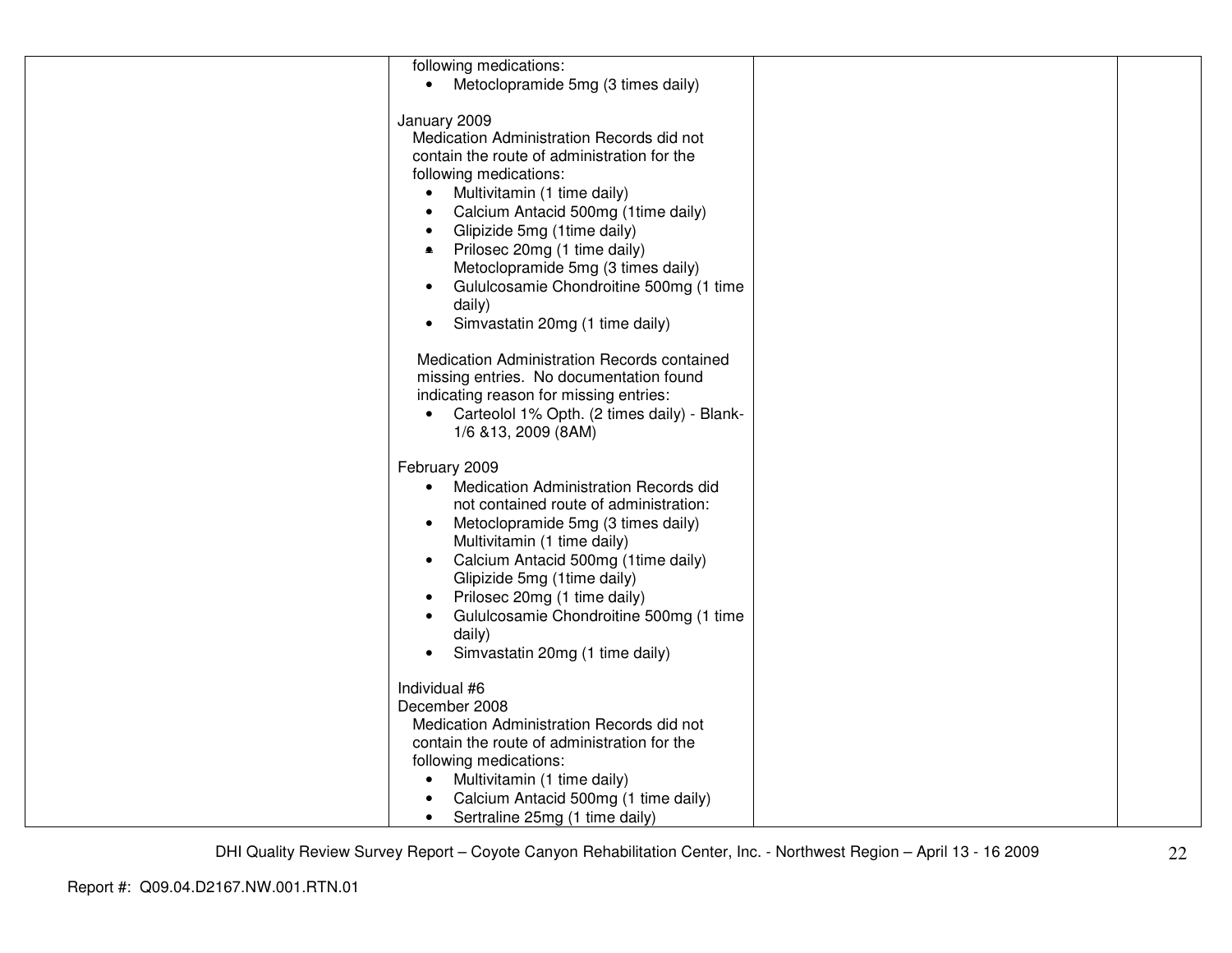| Oxybutynin 5mg (1 time daily)<br>$\bullet$                                                                                                                                                                                                                                                                                        |  |
|-----------------------------------------------------------------------------------------------------------------------------------------------------------------------------------------------------------------------------------------------------------------------------------------------------------------------------------|--|
| January 2009<br>Medication Administration Records did not<br>contain the route of administration for the<br>following medications:<br>• Multivitamin (1 time daily)<br>Calcium Antacid 500mg (1 time daily)<br>$\bullet$<br>Sertraline 25mg (1 time daily)<br>$\bullet$<br>Oxybutynin 5mg (1 time daily)<br>$\bullet$             |  |
| February 2009<br>Medication Administration Records did not<br>contain the route of administration for the<br>following medications:<br>Multivitamin (1 time daily)<br>$\bullet$<br>Calcium Antacid 500mg (1 time daily)<br>$\bullet$<br>Sertraline 25mg (1 time daily)<br>$\bullet$<br>Oxybutynin 5mg (1 time daily)<br>$\bullet$ |  |
| Individual #7<br>December 2008<br>Medication Administration Records did not<br>contain the route of administration for the<br>following medications:<br>Carbamazepine 200mg (3 times daily)<br>$\bullet$<br>Devalproex 250 mg (2 times daily)<br>$\bullet$                                                                        |  |
| January 2009<br>Medication Administration Records did not<br>contain the route of administration for the<br>following medications:<br>Carbamazepine 200mg (3 times daily)<br>$\bullet$<br>Devalproex 250 mg (2 times daily)<br>$\bullet$                                                                                          |  |
| February 2008<br>Medication Administration Records did not<br>contain the route of administration for the<br>following medications:<br>Carbamazepine 200mg (3 times daily)<br>$\bullet$<br>Devalproex 250 mg (2 times daily)<br>$\bullet$                                                                                         |  |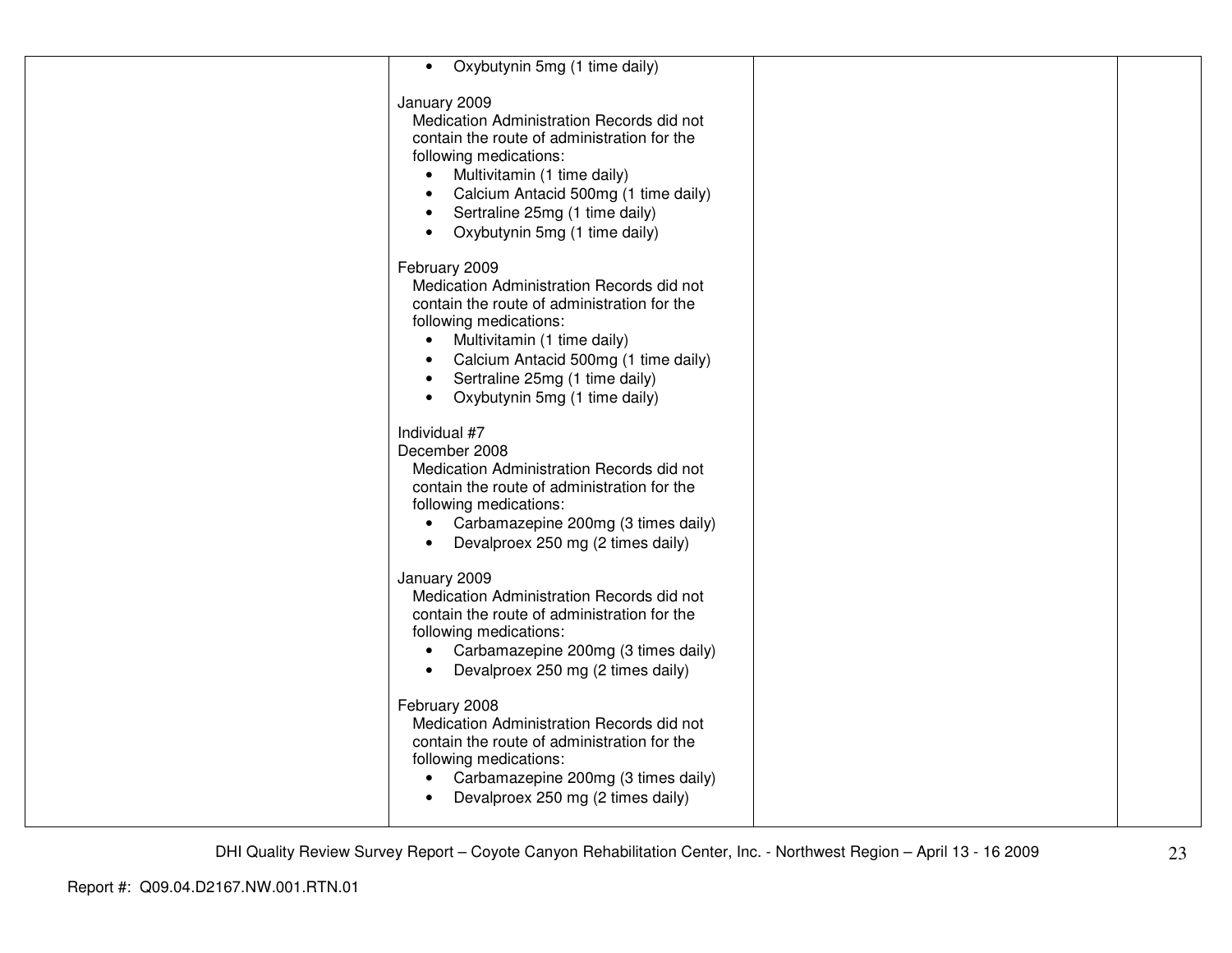| Individual #8                                      |  |
|----------------------------------------------------|--|
| December 2008                                      |  |
| Medication Administration Records did not          |  |
| contain the route of administration for the        |  |
| following medications:                             |  |
| Calcium Antacid 500mg (1 time daily)<br>$\bullet$  |  |
|                                                    |  |
| January 2009                                       |  |
| Medication Administration Records did not          |  |
| contain the route of administration for the        |  |
| following medications:                             |  |
| Calcium Antacid 500mg (1 time daily)<br>$\bullet$  |  |
| February 2009                                      |  |
| Medication Administration Records did not          |  |
| contain the route of administration for the        |  |
| following medications:                             |  |
| • Calcium Antacid 500mg (1 time daily)             |  |
|                                                    |  |
| Individual #10                                     |  |
| December 2008                                      |  |
| Medication Administration Records did not          |  |
| contain the route of administration for the        |  |
| following medications:                             |  |
| Doxepin 75mg (1 time daily)                        |  |
| Multivitamin (1 time daily)                        |  |
| Calcium Antacid 500mg (2 times daily)<br>$\bullet$ |  |
| Levothyroxine 50mcg (1 time daily)                 |  |
| Topamax 150mg (2 times daily)<br>$\bullet$         |  |
| Carbamazepine 200mg (3 times daily)<br>$\bullet$   |  |
|                                                    |  |
| January 2009                                       |  |
| Medication Administration Records did not          |  |
| contain the route of administration for the        |  |
| following medications:                             |  |
| Doxepin 75mg (1 time daily)<br>$\bullet$           |  |
| Multivitamin (1 time daily)<br>$\bullet$           |  |
| Calcium Antacid 500mg (2 times daily)<br>$\bullet$ |  |
| Levothyroxine 50mcg (1 time daily)                 |  |
| Topamax 150mg (2 times daily)                      |  |
| Carbamazepine 200mg (3 times daily)                |  |
|                                                    |  |
|                                                    |  |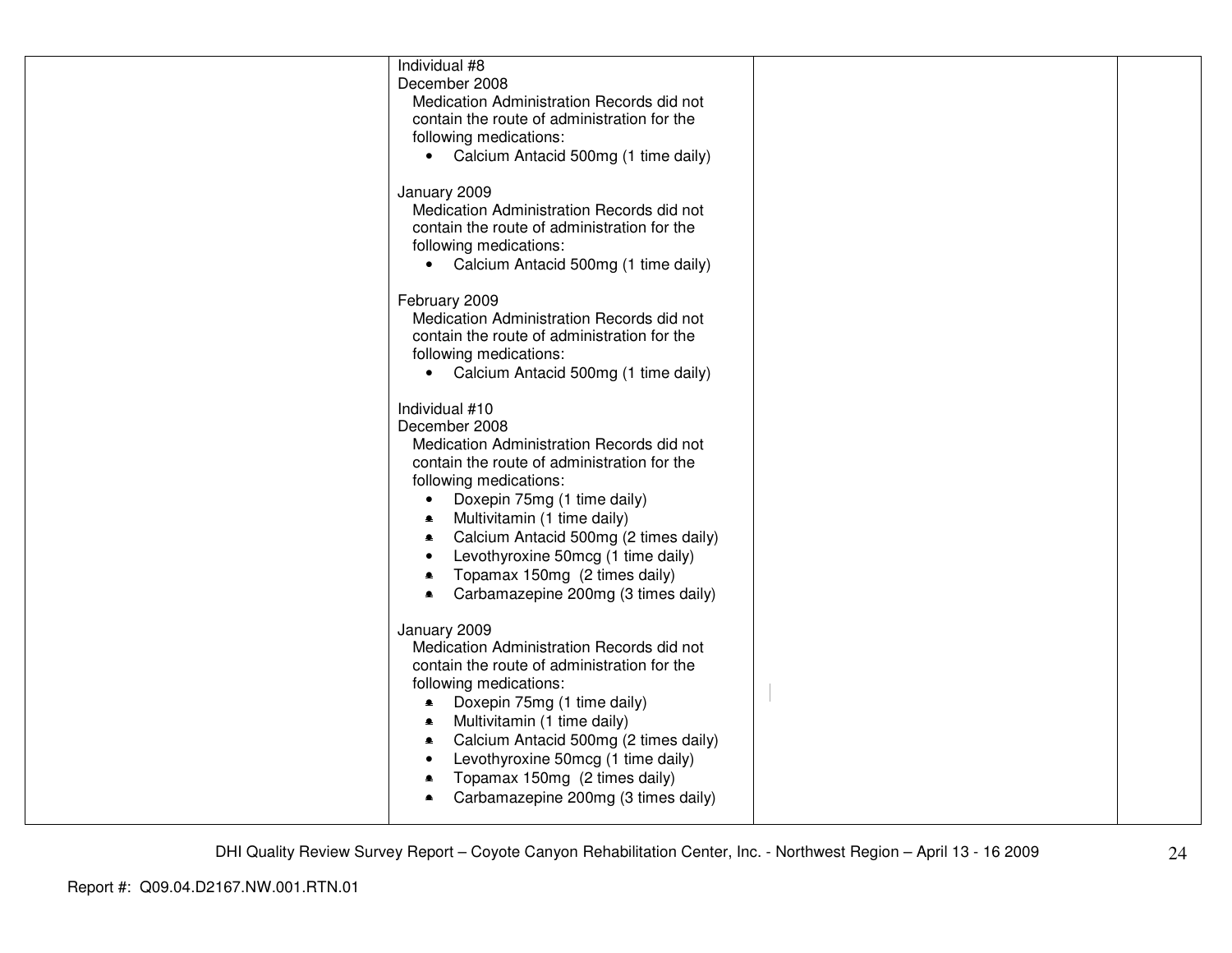| February 2009<br>Medication Administration Records did not<br>contain the route of administration for the<br>following medications:<br>Doxepin 75mg (1 time daily)<br>$\bullet$<br>Multivitamin (1 time daily)<br>$\blacksquare$<br>Calcium Antacid 500mg (2 times daily)<br>$\bullet$<br>Levothyroxine 50mcg (1 time daily)<br>$\bullet$<br>Topamax 150mg (2 times daily)<br>$\bullet$<br>Carbamazepine 200mg (3 times daily)<br>$\spadesuit$<br>Colace Ducusate Sodium 100mg (2<br>$\bullet$<br>Times daily)<br>Oyster Calcium 500mg (2 times daily)<br>$\bullet$ |  |
|---------------------------------------------------------------------------------------------------------------------------------------------------------------------------------------------------------------------------------------------------------------------------------------------------------------------------------------------------------------------------------------------------------------------------------------------------------------------------------------------------------------------------------------------------------------------|--|
|                                                                                                                                                                                                                                                                                                                                                                                                                                                                                                                                                                     |  |
|                                                                                                                                                                                                                                                                                                                                                                                                                                                                                                                                                                     |  |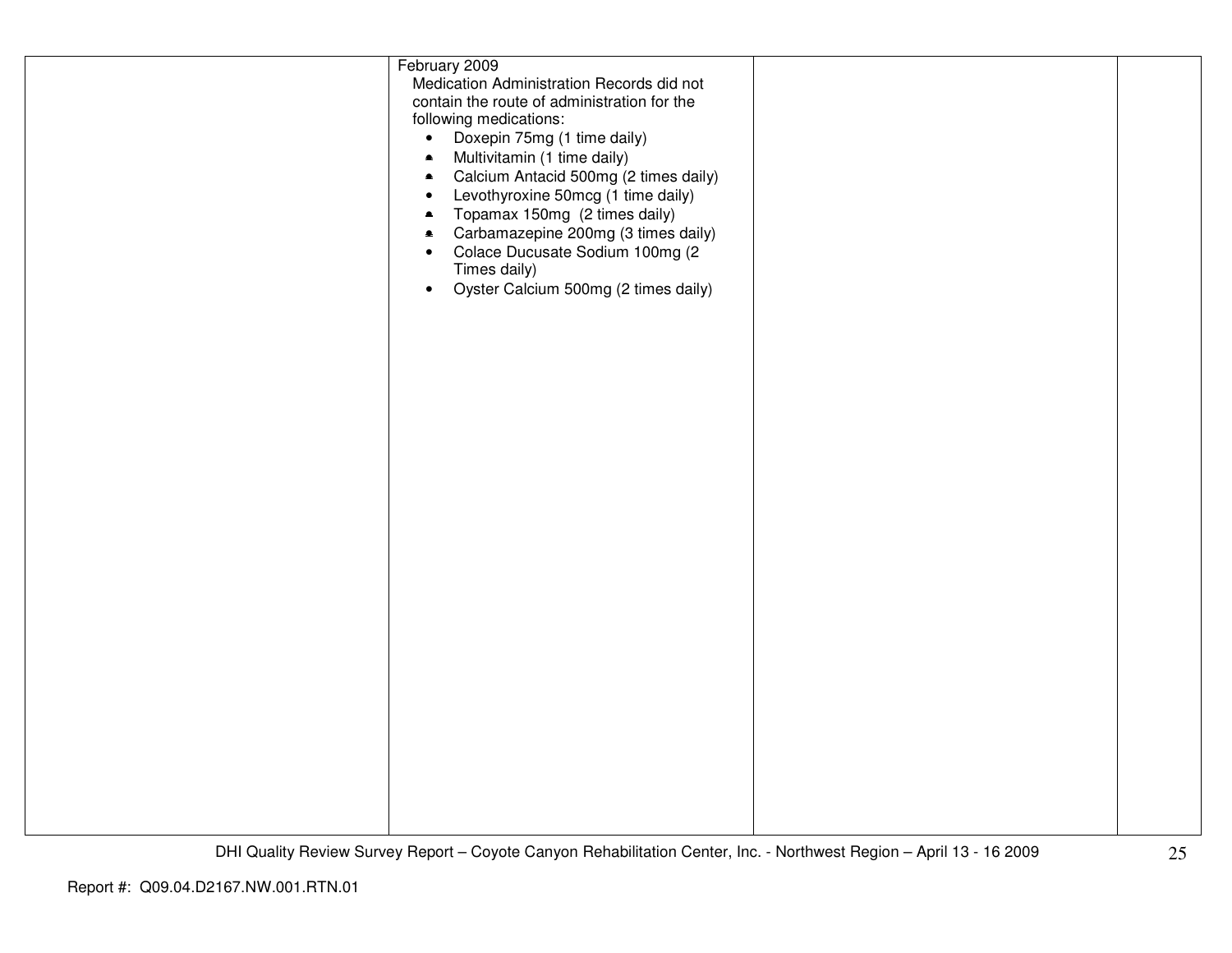| Tag # 1A09 Medication Delivery - PRN                | <b>Scope and Severity Rating: E</b>               |  |
|-----------------------------------------------------|---------------------------------------------------|--|
| Developmental Disabilities (DD) Waiver Service      | Based on record review, the Agency failed to      |  |
| Standards effective 4/1/2007                        | maintain PRN Medication Administration Records    |  |
| <b>CHAPTER 1 II. PROVIDER AGENCY</b>                | which contained all elements required by standard |  |
| <b>REQUIREMENTS:</b> The objective of these         | for 2 of 9 Individuals.                           |  |
| standards is to establish Provider Agency policy,   |                                                   |  |
| procedure and reporting requirements for DD         | Individual #3                                     |  |
| Medicaid Waiver program. These requirements         | December 2008                                     |  |
| apply to all such Provider Agency staff, whether    | Medication Administration Records did not         |  |
| directly employed or subcontracting with the        | contain the circumstance in which the             |  |
| Provider Agency. Additional Provider Agency         | medication is to be given:                        |  |
| requirements and personnel qualifications may be    | • Acetaminophen 325mg (PRN)                       |  |
| applicable for specific service standards.          |                                                   |  |
| E. Medication Delivery: Provider Agencies that      | No Signs/Symptoms noted on the Medication         |  |
| provide Community Living, Community Inclusion       | Administration Record for the following PRN       |  |
| or Private Duty Nursing services shall have written | medication:                                       |  |
| policies and procedures regarding medication(s)     | • Acetaminophen 325mg (PRN) - 12/23               |  |
| delivery and tracking and reporting of medication   | (Given 3 times)                                   |  |
| errors in accordance with DDSD Medication           |                                                   |  |
| Assessment and Delivery Policy and Procedures,      | No Effectiveness noted on the Medication          |  |
| the Board of Nursing Rules and Board of             | Administration Record for the following PRN       |  |
| Pharmacy standards and regulations.                 | medication:                                       |  |
|                                                     | • Acetaminophen 325mg (PRN) - 12/23               |  |
| (2) When required by the DDSD Medication            | (Given 3 times)                                   |  |
| Assessment and Delivery Policy, Medication          |                                                   |  |
| Administration Records (MAR) shall be               | January 2009                                      |  |
| maintained and include:                             | Medication Administration Records did not         |  |
| (a) The name of the individual, a transcription     | contain the circumstance in which the             |  |
| of the physician's written or licensed health       | medication is to be given: Acetaminophen          |  |
| care provider's prescription including the          | 325mg (PRN)                                       |  |
| brand and generic name of the medication,           |                                                   |  |
| diagnosis for which the medication is               | No Signs/Symptoms noted on the Medication         |  |
| prescribed;                                         | Administration Record for the following PRN       |  |
| (b) Prescribed dosage, frequency and                | medication:                                       |  |
| method/route of administration, times and           | • Acetaminophen 325mg (PRN) - 1/11 (Given         |  |
| dates of administration;                            | 1 time) & 1/20 (Given 2 times)                    |  |
| Initials of the individual administering or<br>(C)  |                                                   |  |
| assisting with the medication;                      | No Effectiveness noted on the Medication          |  |
| Explanation of any medication irregularity;<br>(d)  | Administration Record for the following PRN       |  |
| (e) Documentation of any allergic reaction or       | medication:                                       |  |
| adverse medication effect; and                      | • Acetaminophen 325mg (PRN) -1/11 (Given          |  |
| For PRN medication, an explanation for the<br>(f)   | 1 time) & 1/20 (Given 2 times)                    |  |
| use of the PRN medication shall include             |                                                   |  |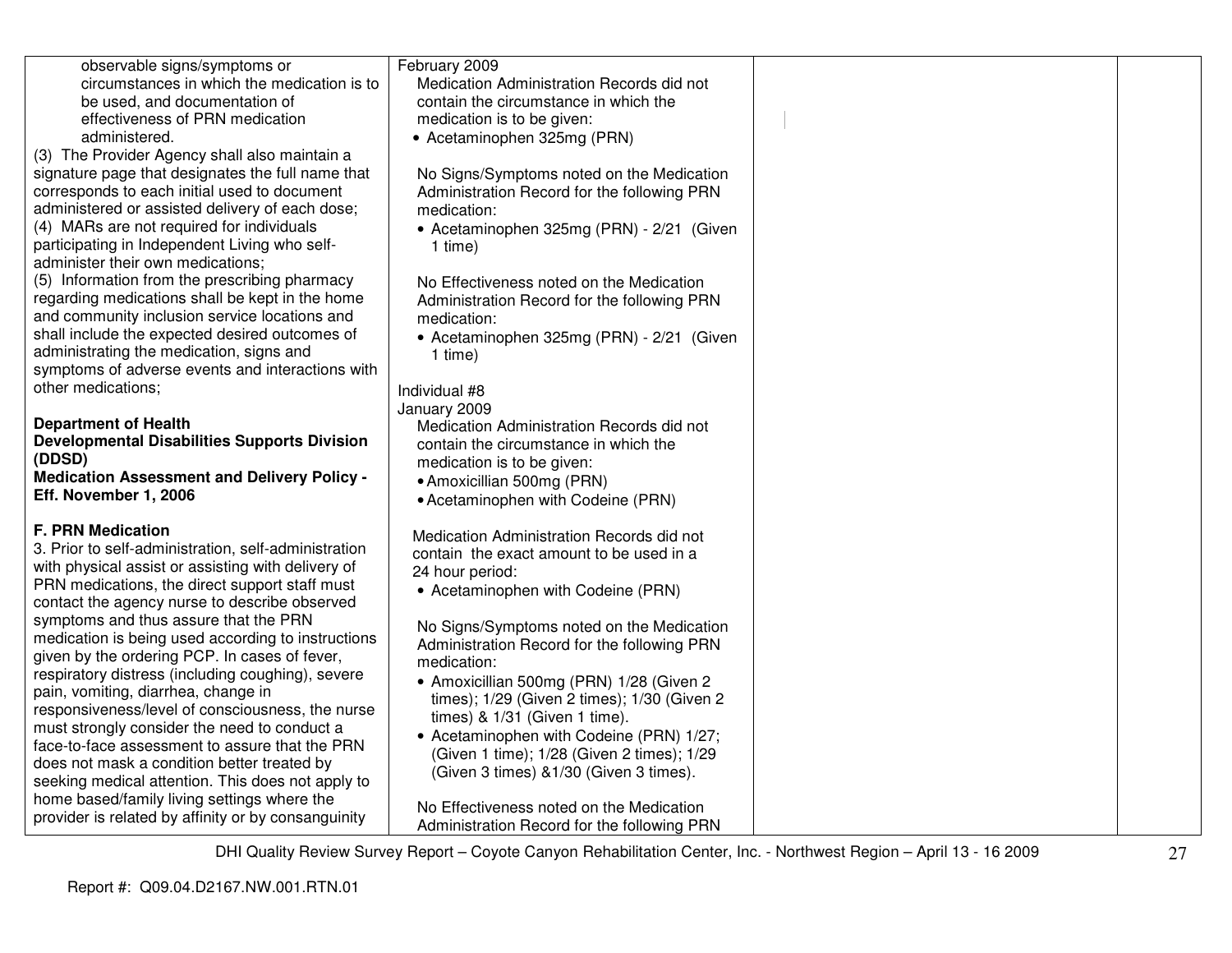| to the individual.                                          | medication:                                                                             |  |
|-------------------------------------------------------------|-----------------------------------------------------------------------------------------|--|
|                                                             | • Amoxicillian 500mg (PRN) 1/28 (Given 2                                                |  |
| NMAC 16.19.11.8 MINIMUM STANDARDS:                          | times); 1/29 (Given 2 times); 1/30 (Given 2                                             |  |
| A. MINIMUM STANDARDS FOR THE                                | times) $& 1/31$ (Given 1 time).                                                         |  |
| DISTRIBUTION, STORAGE, HANDLING AND                         |                                                                                         |  |
| <b>RECORD KEEPING OF DRUGS:</b>                             | • Acetaminophen with Codeine (PRN) 1/27;                                                |  |
|                                                             | (Given 1 time); 1/28 (Given 2 times); 1/29                                              |  |
| (d) The facility shall have a Medication                    | (Given 3 times) &1/30 (Given 3 times).                                                  |  |
| Administration Record (MAR) documenting                     |                                                                                         |  |
| medication administered to residents, including             | February 2009                                                                           |  |
| over-the-counter medications. This                          | Medication Administration Records did not                                               |  |
| documentation shall include:                                | contain the circumstance in which the                                                   |  |
| Name of resident;<br>(i)                                    | medication is to be given:                                                              |  |
| (ii)<br>Date given;<br>(iii)<br>Drug product name;          | • Amoxicillian 500mg (PRN)                                                              |  |
| Dosage and form;<br>(iv)                                    | • Acetaminophen with Codeine (PRN)                                                      |  |
| Strength of drug;<br>(V)                                    |                                                                                         |  |
| Route of administration;<br>(vi)                            | Medication Administration Records did not<br>contain the exact amount to be used in a   |  |
| (vii) How often medication is to be taken;                  | 24 hour period:                                                                         |  |
| (viii) Time taken and staff initials;                       | • Acetaminophen with Codeine (PRN)                                                      |  |
| Dates when the medication is<br>(ix)                        |                                                                                         |  |
| discontinued or changed;                                    | No Signs/Symptoms noted on the Medication                                               |  |
| The name and initials of all staff<br>(x)                   | Administration Record for the following PRN                                             |  |
| administering medications.                                  | medication:                                                                             |  |
|                                                             | • Amoxicillian 500mg (PRN) 2/1; (Given 3                                                |  |
| <b>Model Custodial Procedure Manual</b>                     | times); 2/2 (Given 3 times); 2/3 (Given 3                                               |  |
| <b>D. Administration of Drugs</b>                           | times); 2/4 (Given 3 times); 2/5 (Given 3                                               |  |
| Unless otherwise stated by practitioner, patients           | times) & 2/6 (Given 3 times).                                                           |  |
| will not be allowed to administer their own<br>medications. |                                                                                         |  |
| Document the practitioner's order authorizing the           | • Acetaminophen with Codeine (PRN) 2/1                                                  |  |
| self-administration of medications.                         | (Given 3 times); 2/2 (Given 3 times); 2/3                                               |  |
|                                                             | (Given 3 times) & 2/4 (Given 3 times).                                                  |  |
| All PRN (As needed) medications shall have                  |                                                                                         |  |
| complete detail instructions regarding the                  | No Effectiveness noted on the Medication<br>Administration Record for the following PRN |  |
| administering of the medication. This shall                 | medication:                                                                             |  |
| include:                                                    | • Amoxicillian 500mg (PRN) 2/1; (Given 3                                                |  |
| symptoms that indicate the use of the<br>≻                  | times); 2/2 (Given 3 times); 2/3 (Given 3                                               |  |
| medication,                                                 | times): 2/4 (Given 3 times); 2/5 (Given 3                                               |  |
| exact dosage to be used, and                                | times) & 2/6 (Given 3 times).                                                           |  |
| the exact amount to be used in a 24 hour<br>⋗               |                                                                                         |  |
| period.                                                     | • Acetaminophen with Codeine (PRN) 2/1                                                  |  |
|                                                             | (Given 3 times); 2/2 (Given 3 times); 2/3                                               |  |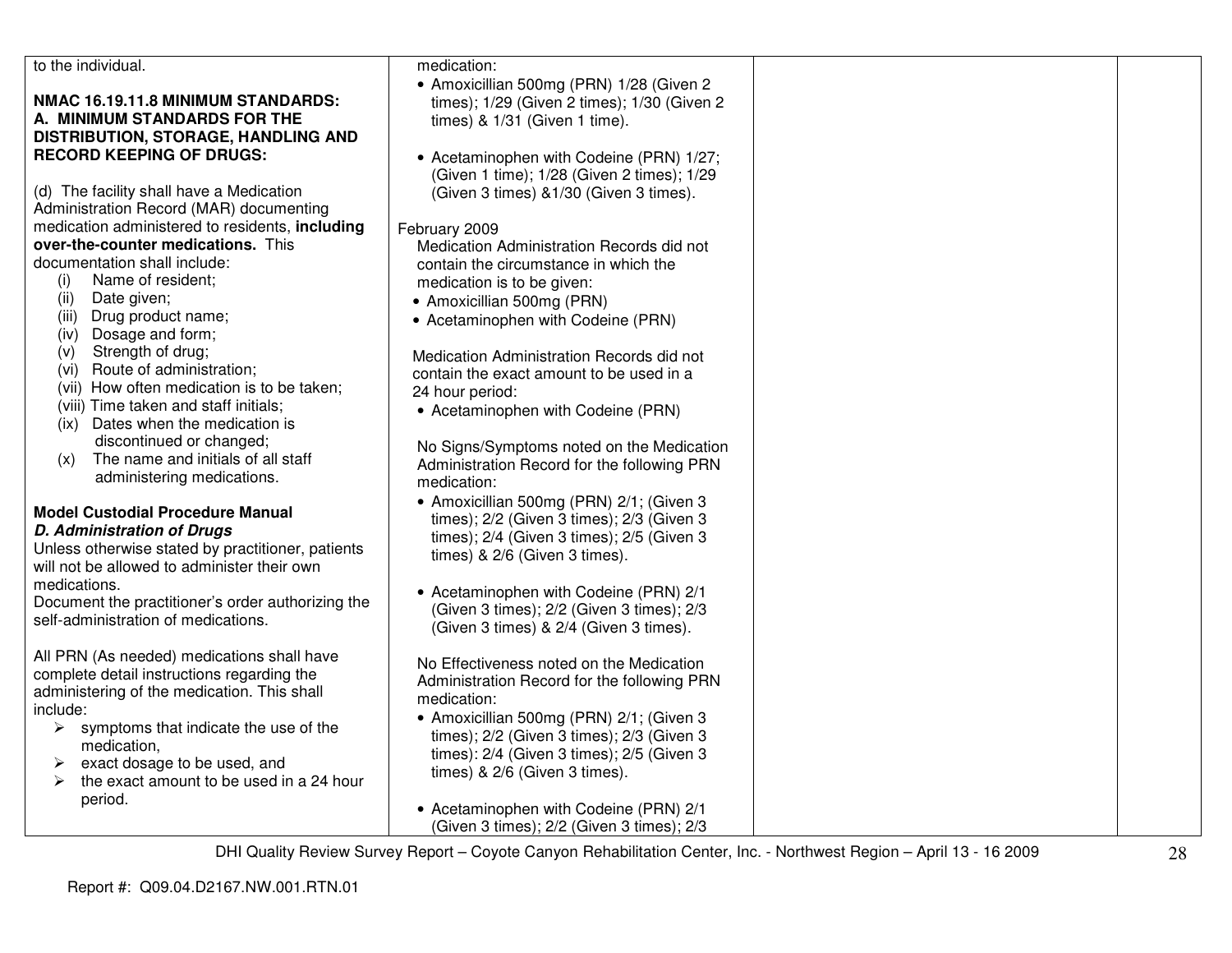| (Given 3 times) & 2/4 (Given 3 times). |  |
|----------------------------------------|--|
|                                        |  |
|                                        |  |
|                                        |  |
|                                        |  |
|                                        |  |
|                                        |  |
|                                        |  |
|                                        |  |
|                                        |  |
|                                        |  |
|                                        |  |
|                                        |  |
|                                        |  |
|                                        |  |
|                                        |  |
|                                        |  |
|                                        |  |
|                                        |  |
|                                        |  |
|                                        |  |
|                                        |  |
|                                        |  |
|                                        |  |
|                                        |  |
|                                        |  |
|                                        |  |
|                                        |  |
|                                        |  |
|                                        |  |
|                                        |  |
|                                        |  |
|                                        |  |
|                                        |  |
|                                        |  |
|                                        |  |
|                                        |  |
|                                        |  |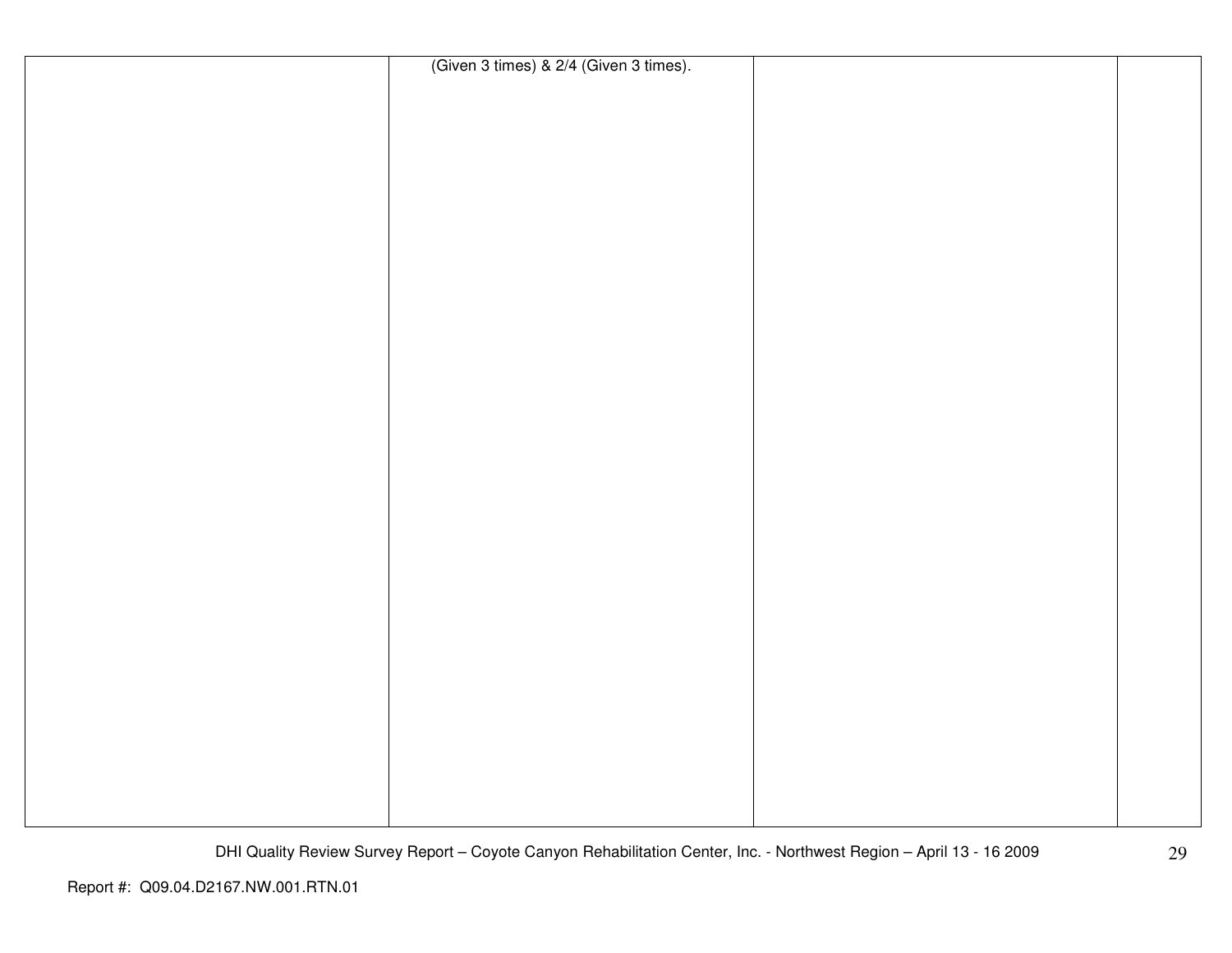| Tag # 1A11 (CoP) Transportation P&P                                                      | <b>Scope and Severity Rating: F</b>                                                   |  |
|------------------------------------------------------------------------------------------|---------------------------------------------------------------------------------------|--|
| Developmental Disabilities (DD) Waiver Service                                           | Based on record review & interview, the Agency                                        |  |
| Standards effective 4/1/2007                                                             | failed to have a written policy and procedures                                        |  |
| <b>CHAPTER 1 II. PROVIDER AGENCY</b>                                                     | regarding the safe transportation of individuals in                                   |  |
| <b>REQUIREMENTS:</b> The objective of these                                              | the community, which comply with New Mexico                                           |  |
| standards is to establish Provider Agency policy,                                        | regulations governing the operation of motor                                          |  |
| procedure and reporting requirements for DD                                              | vehicles to transport individuals.                                                    |  |
| Medicaid Waiver program. These requirements                                              |                                                                                       |  |
| apply to all such Provider Agency staff, whether                                         | Review of Agency's policies and procedures                                            |  |
| directly employed or subcontracting with the                                             | found no evidence of the Agency's transportation                                      |  |
| Provider Agency. Additional Provider Agency                                              | policy & procedure.                                                                   |  |
| requirements and personnel qualifications may be                                         |                                                                                       |  |
| applicable for specific service standards.                                               | When #112 & 111 were asked if the Agency had a                                        |  |
| G. Transportation: Provider agencies that                                                | policy regarding the safe transportation of                                           |  |
| provide Community Living, Community Inclusion                                            | individuals, the following was reported                                               |  |
| or Non-Medical Transportation services shall have                                        |                                                                                       |  |
| a written policy and procedures regarding the safe                                       | #112 stated, "We have staff take Defensive                                            |  |
| transportation of individuals in the community,                                          | Driving, each home has a vehicle but we don't                                         |  |
| which comply with New Mexico regulations<br>governing the operation of motor vehicles to | have a written policy on transportation training<br>before transporting individuals." |  |
| transport individuals, and which are consistent                                          |                                                                                       |  |
| with DDSD guidelines issued July 1, 1999 titled                                          |                                                                                       |  |
| "Client Transportation Safety". The policy and                                           |                                                                                       |  |
| procedures must address at least the following                                           |                                                                                       |  |
| topics:                                                                                  |                                                                                       |  |
| Drivers' requirements,<br>(1)                                                            |                                                                                       |  |
| Individual safety, including safe locations<br>(2)                                       |                                                                                       |  |
| for boarding and disembarking passengers,                                                |                                                                                       |  |
| appropriate responses to hazardous                                                       |                                                                                       |  |
| weather and other adverse driving                                                        |                                                                                       |  |
| conditions,                                                                              |                                                                                       |  |
| (3) Vehicle maintenance and safety                                                       |                                                                                       |  |
| inspections,                                                                             |                                                                                       |  |
| (4) Staff training regarding the safe operation                                          |                                                                                       |  |
| of the vehicle, assisting passengers and                                                 |                                                                                       |  |
| safe lifting procedures,                                                                 |                                                                                       |  |
| Emergency Plans, including vehicle<br>(5)                                                |                                                                                       |  |
| evacuation techniques,                                                                   |                                                                                       |  |
| (6) Documentation, and                                                                   |                                                                                       |  |
| (7) Accident Procedures.                                                                 |                                                                                       |  |
| <b>Department of Health (DOH)</b>                                                        |                                                                                       |  |
| <b>Developmental Disabilities Supports Division</b>                                      |                                                                                       |  |
|                                                                                          |                                                                                       |  |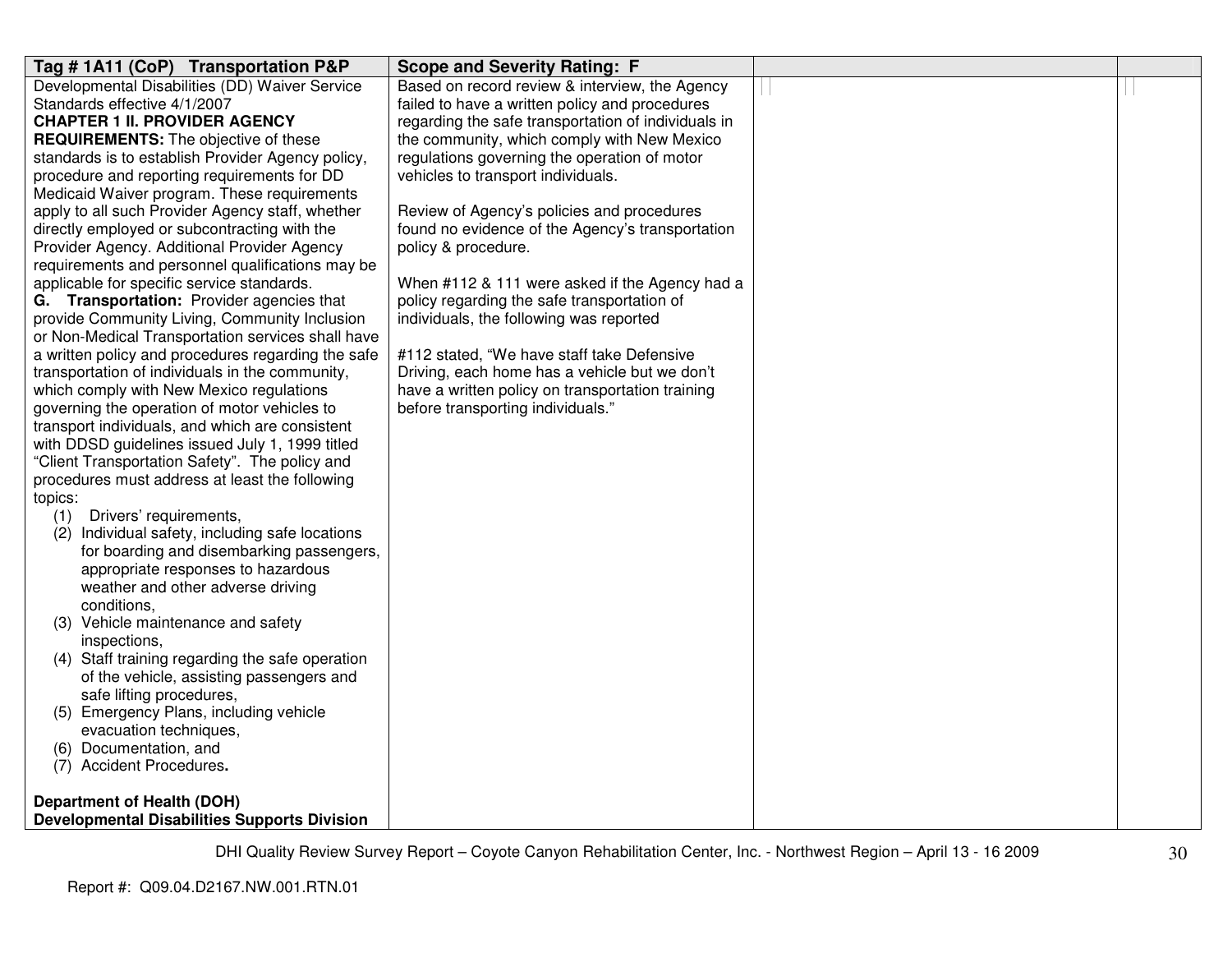| (DDSD) Policy                                         |  |  |
|-------------------------------------------------------|--|--|
| Training Requirements for Direct Service Agency       |  |  |
| Staff Policy Eff Date: March 1, 2007                  |  |  |
| <b>II. POLICY STATEMENTS:</b>                         |  |  |
| I. Staff providing direct services shall              |  |  |
| complete safety training within the first thirty (30) |  |  |
| days of employment and before working alone           |  |  |
| with an individual receiving services. The training   |  |  |
|                                                       |  |  |
| shall address at least the following:                 |  |  |
|                                                       |  |  |
| 1. Operating a fire extinguisher                      |  |  |
| 2. Proper lifting procedures                          |  |  |
| 3. General vehicle safety precautions (e.g.,          |  |  |
| pre-trip inspection, removing keys from the           |  |  |
| ignition when not in the driver's seat)               |  |  |
| 4. Assisting passengers with cognitive and/or         |  |  |
| physical impairments (e.g., general guidelines        |  |  |
| for supporting individuals who may be unaware         |  |  |
| of safety issues involving traffic or those who       |  |  |
| require physical assistance to enter/exit a           |  |  |
| vehicle)                                              |  |  |
| 5. Operating wheelchair lifts (if applicable to the   |  |  |
|                                                       |  |  |
| staff's role)                                         |  |  |
| 6. Wheelchair tie-down procedures (if                 |  |  |
| applicable to the staff's role)                       |  |  |
| 7. Emergency and evacuation procedures                |  |  |
| (e.g., roadside emergency, fire emergency)            |  |  |
|                                                       |  |  |
|                                                       |  |  |
|                                                       |  |  |
|                                                       |  |  |
|                                                       |  |  |
|                                                       |  |  |
|                                                       |  |  |
|                                                       |  |  |
|                                                       |  |  |
|                                                       |  |  |
|                                                       |  |  |
|                                                       |  |  |
|                                                       |  |  |
|                                                       |  |  |
|                                                       |  |  |
|                                                       |  |  |
|                                                       |  |  |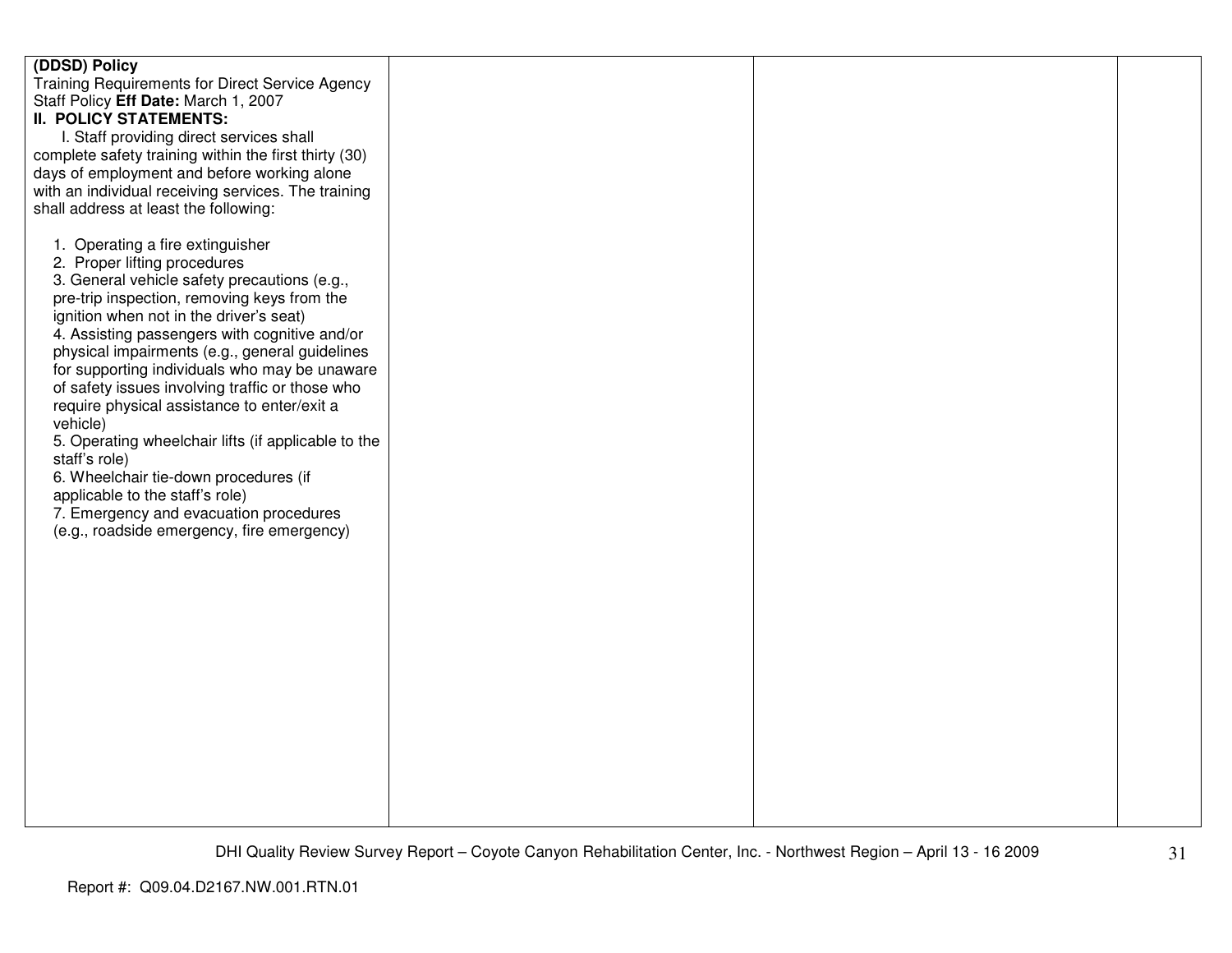| Tag #1A12 Reimbursement/Billable Units                                                              | <b>Scope and Severity Rating: B</b>                                                                |  |
|-----------------------------------------------------------------------------------------------------|----------------------------------------------------------------------------------------------------|--|
| Developmental Disabilities (DD) Waiver Service                                                      | Based on record review, the Agency failed to                                                       |  |
| Standards effective 4/1/2007                                                                        | provide written or electronic documentation as                                                     |  |
| <b>CHAPTER 1 III. PROVIDER AGENCY</b>                                                               | evidence for each unit billed, which contained the                                                 |  |
| <b>DOCUMENTATION OF SERVICE DELIVERY</b><br><b>AND LOCATION</b>                                     | required information for 5 of 10 individuals.                                                      |  |
| A. General: All Provider Agencies shall                                                             | Individual #6                                                                                      |  |
| maintain all records necessary to fully                                                             | • December 2008 - The Agency billed 195 units                                                      |  |
| disclose the service, quality, quantity and                                                         | of Adult Habilitation. Documentation for                                                           |  |
| clinical necessity furnished to individuals who                                                     | December 3, 4, 8, 12, 16 & 19, 2008 did not                                                        |  |
| are currently receiving services. The Provider                                                      | contain signature/authenticated name of staff                                                      |  |
| Agency records shall be sufficiently detailed                                                       | providing service to justify billing.                                                              |  |
| to substantiate the date, time, individual                                                          |                                                                                                    |  |
| name, servicing Provider Agency, level of                                                           | • December 2008 - The Agency billed 102 units                                                      |  |
| services, and length of a session of service                                                        | for Community Access. Documentation for                                                            |  |
| billed.                                                                                             | December 1, 2, 5 & 15, 2008 did not contained                                                      |  |
| <b>Billable Units:</b> The documentation of the<br><b>B.</b>                                        | signature/authentication name of staff providing                                                   |  |
| billable time spent with an individual shall be<br>kept on the written or electronic record that is | service to justify billing.                                                                        |  |
| prepared prior to a request for                                                                     |                                                                                                    |  |
| reimbursement from the HSD. For each unit                                                           | • January 2009 - The Agency billed 102 units of<br>Adult Habilitation. Documentation for January   |  |
| billed, the record shall contain the following:                                                     | 4, 6, 9, 19, 21, 26 & 28, 2009 did not contain                                                     |  |
| Date, start and end time of each service<br>(1)                                                     | signature/authentication name of staff providing                                                   |  |
| encounter or other billable service interval;                                                       | service to justify billing.                                                                        |  |
| A description of what occurred during the<br>(2)                                                    |                                                                                                    |  |
| encounter or service interval; and                                                                  | • December 2008 - The Agency billed 216 units                                                      |  |
| The signature or authenticated name of staff<br>(3)                                                 | for Community Access. Documentation for                                                            |  |
| providing the service.                                                                              | January 7, 8, 12, 13, 14, 16, 20 & 22 & 23,                                                        |  |
| MAD-MR: 03-59 Eff 1/1/2004                                                                          | 2009 did not contain signature/authentication                                                      |  |
| 8.314.1 BI RECORD KEEPING AND                                                                       | name of staff providing service to justify billing.                                                |  |
| <b>DOCUMENTATION REQUIREMENTS:</b>                                                                  |                                                                                                    |  |
| Providers must maintain all records necessary to                                                    | • February 2009 - The Agency billed 192 units of<br>Adult Habilitation. Documentation for February |  |
| fully disclose the extent of the services provided to                                               | 5, 9, 10, 11, 12, 13, 19, 20 & 21, 2009 did not                                                    |  |
| the Medicaid recipient. Services that have been                                                     | contain signature/authentication name of staff                                                     |  |
| billed to Medicaid, but are not substantiated in a                                                  | providing service to justify billing.                                                              |  |
| treatment plan and/or patient records for the                                                       |                                                                                                    |  |
| recipient are subject to recoupment.                                                                | • February 2009 - The Agency billed 102 units of                                                   |  |
|                                                                                                     | Community Access. Documentation for                                                                |  |
|                                                                                                     | February 2009 did not contain                                                                      |  |
|                                                                                                     | signature/authentication name of staff providing                                                   |  |
|                                                                                                     | service to justify billing.                                                                        |  |
|                                                                                                     |                                                                                                    |  |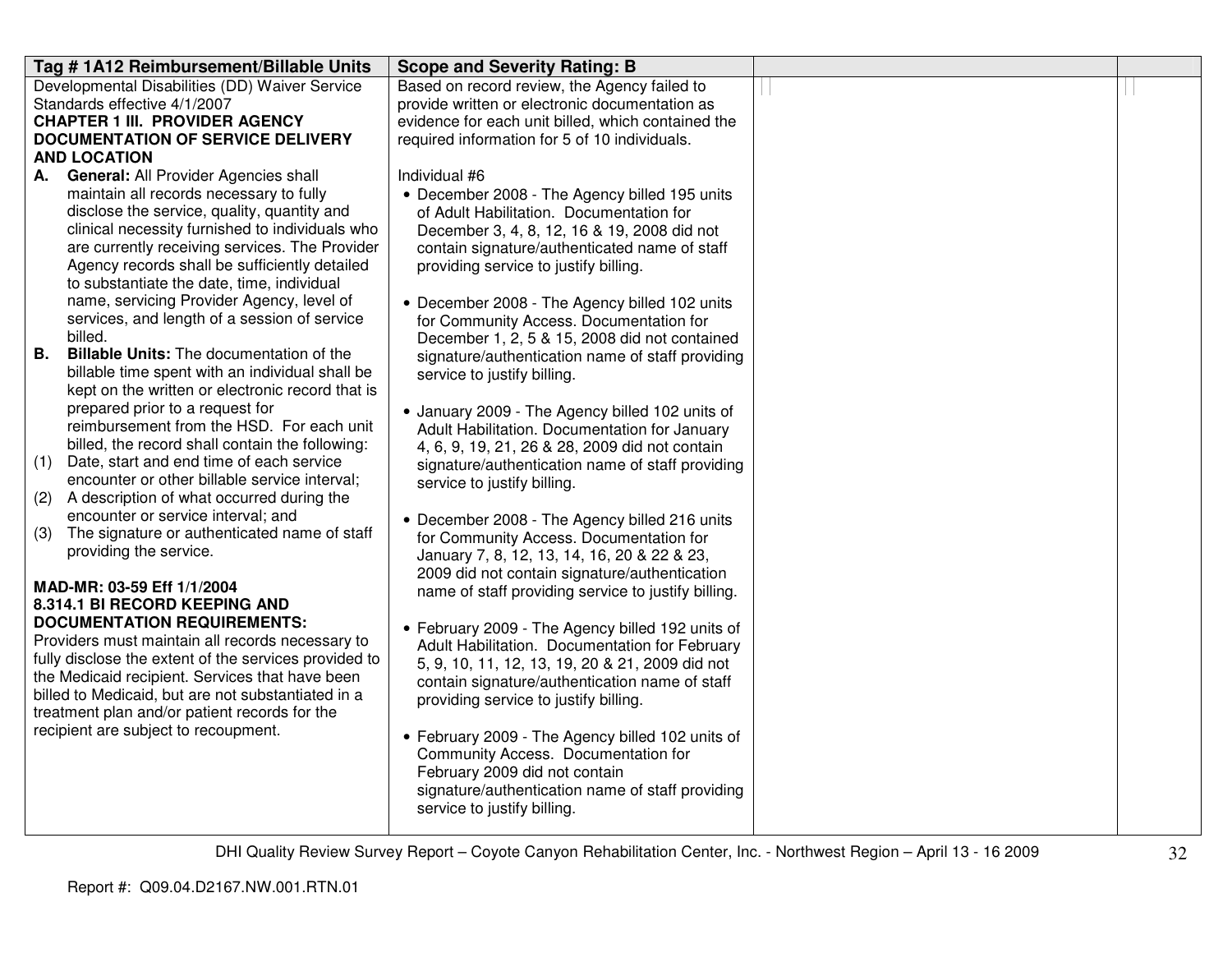| Individual #7                                                                             |  |
|-------------------------------------------------------------------------------------------|--|
| • February 2009 - The Agency billed 4 units of<br>Supported Employment. Documentation for |  |
| February 2009 did not contain                                                             |  |
| signature/authentication name of staff providing                                          |  |
| service to justify billing.                                                               |  |
|                                                                                           |  |
| Individual #8<br>• December 2008 - The Agency billed 26 units of                          |  |
| Supported living. Documentation for                                                       |  |
| December 1, 2, 3, 4, 5, 8, 9, 10, 11, 12, 13, 15,                                         |  |
| 16, 17, 18, 30 & 31, 2008 did not contain                                                 |  |
| signature/Authenticated name of staff providing                                           |  |
| service to justify billing.                                                               |  |
| Individual #9                                                                             |  |
| • December 2008 - The Agency billed 164 units                                             |  |
| of Supported Employment. Documentation for                                                |  |
| December 2008 did not contain<br>signature/authentication name of staff providing         |  |
| service to justify billing.                                                               |  |
|                                                                                           |  |
| • January 2009 - The Agency billed 220 units of                                           |  |
| Supported Employment. Documentation for                                                   |  |
| January 2009 did not contain<br>signature/authentication name of staff providing          |  |
| service to justify billing.                                                               |  |
|                                                                                           |  |
| Individual #10                                                                            |  |
| • December 2008 - The Agency billed 238 units<br>of Adult Habilitation. Documentation for |  |
| December 2008 did not contain                                                             |  |
| signature/authentication name of staff providing                                          |  |
| service to justify billing.                                                               |  |
|                                                                                           |  |
| • December 2008 - The Agency billed 72 units of<br>Community Access. Documentation for    |  |
| December 2008 did not contain                                                             |  |
| signature/authentication name of staff providing                                          |  |
| service to justify billing.                                                               |  |
|                                                                                           |  |
| • January 2009 - The Agency billed 86 units of<br>Community Access. Documentation for     |  |
|                                                                                           |  |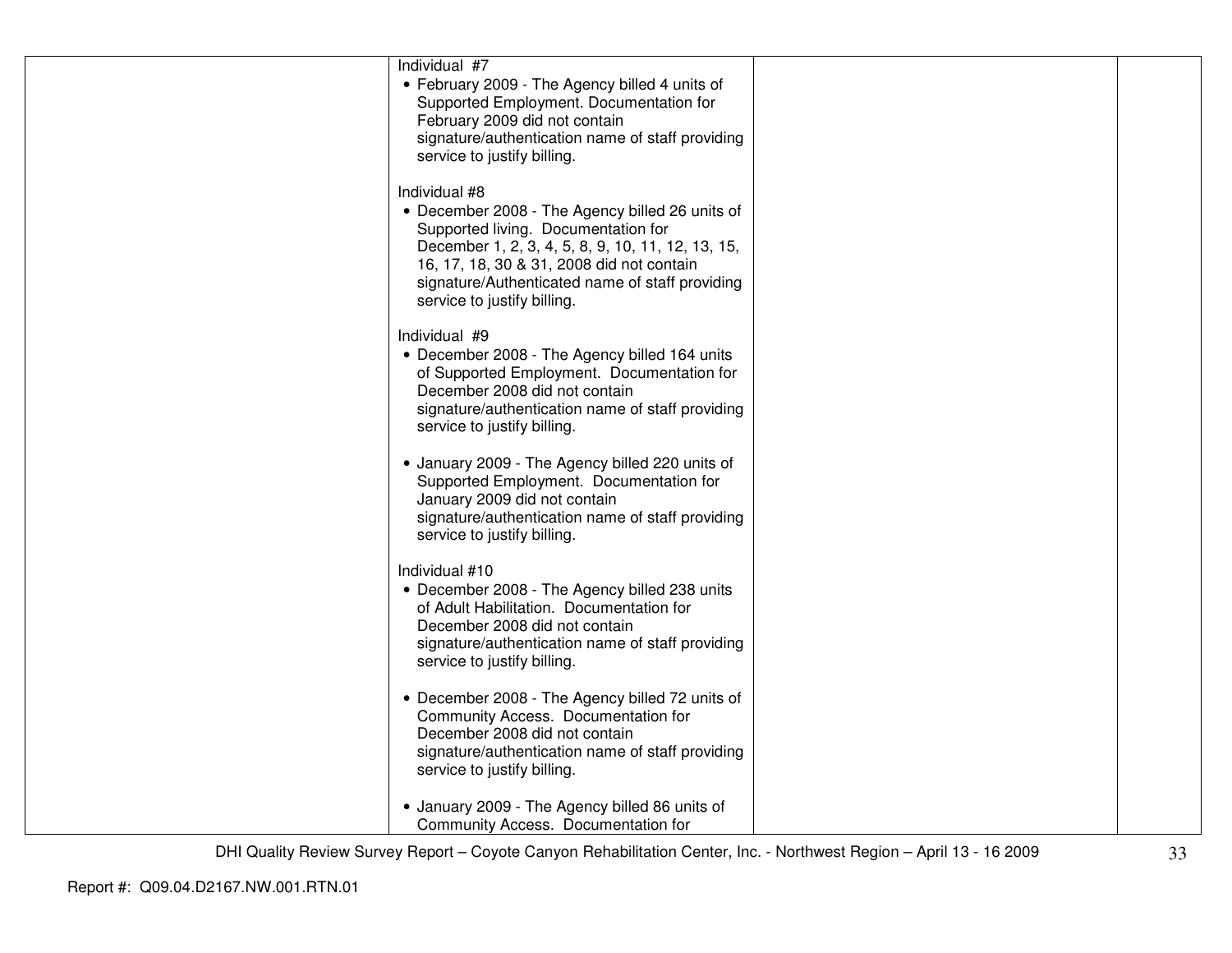| January 2009 did not contain<br>signature/authentication name of staff providing<br>service to justify billing.                                                                                            |  |
|------------------------------------------------------------------------------------------------------------------------------------------------------------------------------------------------------------|--|
| • February 2009 - The Agency billed 336 units of<br>Adult Habilitation. Documentation for February<br>2009 did not contain signature/authentication<br>name of staff providing service to justify billing. |  |
| • February 2009 - The Agency billed 98 units of<br>Community Access. Documentation did not<br>contain signature/authentication name of staff<br>providing service to justify billing.                      |  |
|                                                                                                                                                                                                            |  |
|                                                                                                                                                                                                            |  |
|                                                                                                                                                                                                            |  |
|                                                                                                                                                                                                            |  |
|                                                                                                                                                                                                            |  |
|                                                                                                                                                                                                            |  |
|                                                                                                                                                                                                            |  |
|                                                                                                                                                                                                            |  |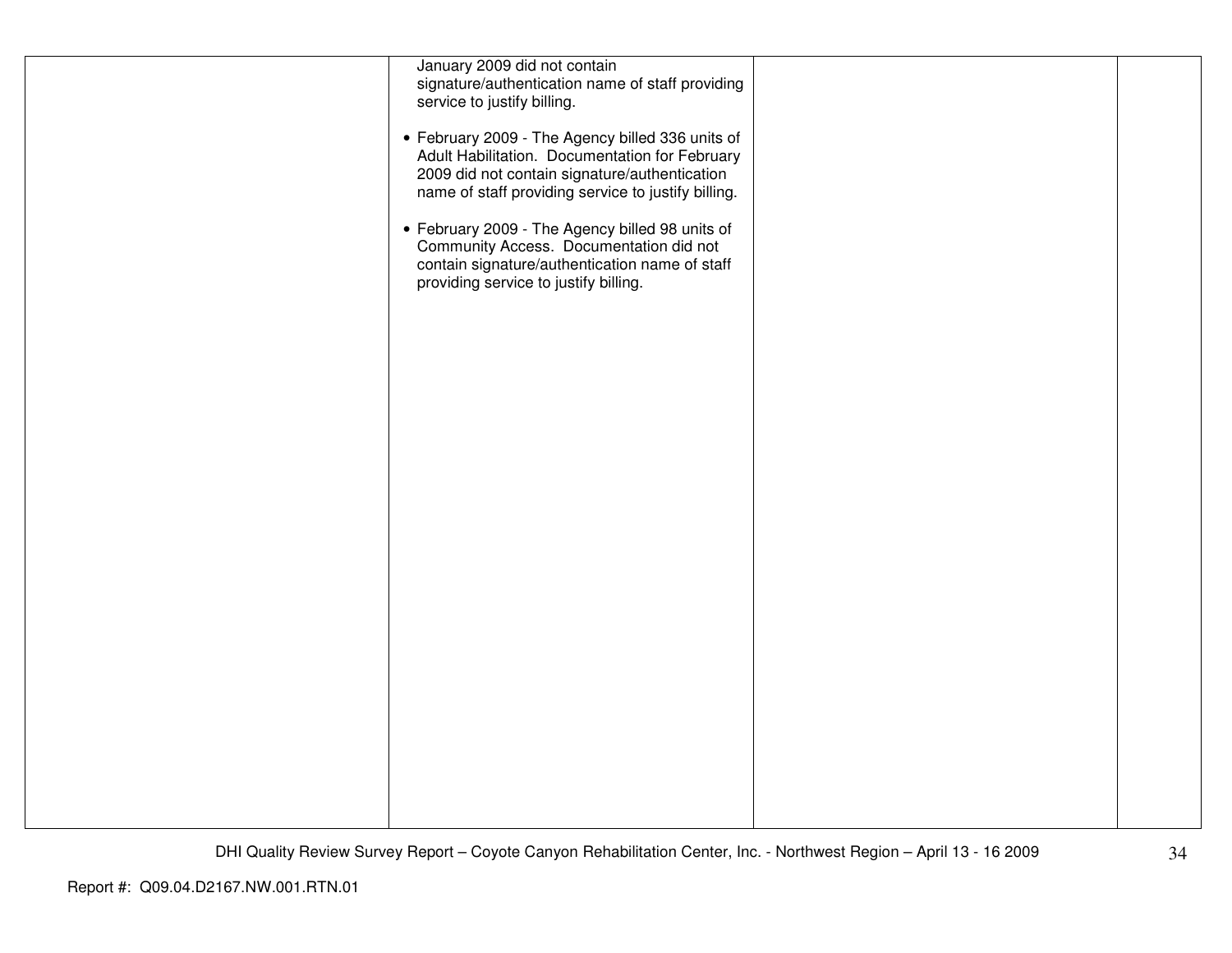| Tag # 1A15 Healthcare Documentation                                                               | <b>Scope and Severity Rating: E</b>             |  |
|---------------------------------------------------------------------------------------------------|-------------------------------------------------|--|
| <b>Developmental Disabilities (DD) Waiver</b>                                                     | Based on record review, the Agency failed to    |  |
| Service Standards Chapter 1. III. E. (1 - 4)                                                      | maintain the required documentation in the      |  |
| <b>CHAPTER 1. III. PROVIDER AGENCY</b>                                                            | Individuals Agency Record as required per       |  |
| <b>DOCUMENTATION OF SERVICE DELIVERY</b>                                                          | standard for 4 of 10 individuals                |  |
| <b>AND LOCATION</b>                                                                               |                                                 |  |
|                                                                                                   | The following were not found, incomplete and/or |  |
| E. Healthcare Documentation by Nurses For                                                         | not current:                                    |  |
| <b>Community Living Services, Community</b><br><b>Inclusion Services and Private Duty Nursing</b> |                                                 |  |
| Services: Nursing services must be available as                                                   | <b>Health Care Plans</b>                        |  |
| needed and documented for Provider Agencies                                                       | • Not signed or dated by Agency Nurse           |  |
| delivering Community Living Services, Community                                                   | ° Individual #1 - Aspiration                    |  |
| Inclusion Services and Private Duty Nursing                                                       | ° Individual #4 - Aspiration                    |  |
| Services.                                                                                         | ° Individual #4 - Seizure                       |  |
| (1) Documentation of nursing assessment                                                           |                                                 |  |
| activities                                                                                        | Crisis Plans                                    |  |
| (a) The following hierarchy shall be used to                                                      | • Aspiration                                    |  |
| determine which provider agency is responsible                                                    | ° Individual #6 - Per IST section of ISP the    |  |
| for completion of the HAT and MAAT and related                                                    | individual is required to have a plan.          |  |
| subsequent planning and training:                                                                 |                                                 |  |
| (i) Community living services provider agency;                                                    | ° Individual #4 - Per IST section of ISP the    |  |
| (ii) Private duty nursing provider agency;                                                        | individual is required to have a plan.          |  |
| (iii) Adult habilitation provider agency;                                                         |                                                 |  |
| (iv) Community access provider agency; and                                                        | ° Individual #10 - Per IST section of ISP the   |  |
| (v) Supported employment provider agency.                                                         | individual is required to have a plan.          |  |
| (b) The provider agency must arrange for their                                                    |                                                 |  |
| nurse to complete the Health Assessment Tool                                                      | • Seizures                                      |  |
| (HAT) and the Medication Administration                                                           | ° Individual #4 - Per IST section of ISP the    |  |
| Assessment Tool (MAAT) on at least an annual                                                      | individual is required to have a plan.          |  |
| basis for each individual receiving community                                                     |                                                 |  |
| living, community inclusion or private duty nursing                                               |                                                 |  |
| services, unless the provider agency arranges for                                                 |                                                 |  |
| the individual's Primary Care Practitioner (PCP) to                                               |                                                 |  |
| voluntarily complete these assessments in lieu of                                                 |                                                 |  |
| the agency nurse. Agency nurses may also                                                          |                                                 |  |
| complete these assessments in collaboration with                                                  |                                                 |  |
| the Primary Care Practitioner if they believe such                                                |                                                 |  |
| consultation is necessary for an accurate                                                         |                                                 |  |
| assessment. Family Living Provider Agencies                                                       |                                                 |  |
| have the option of having the subcontracted                                                       |                                                 |  |
| caregiver complete the HAT instead of the nurse                                                   |                                                 |  |
| or PCP, if the caregiver is comfortable doing so.                                                 |                                                 |  |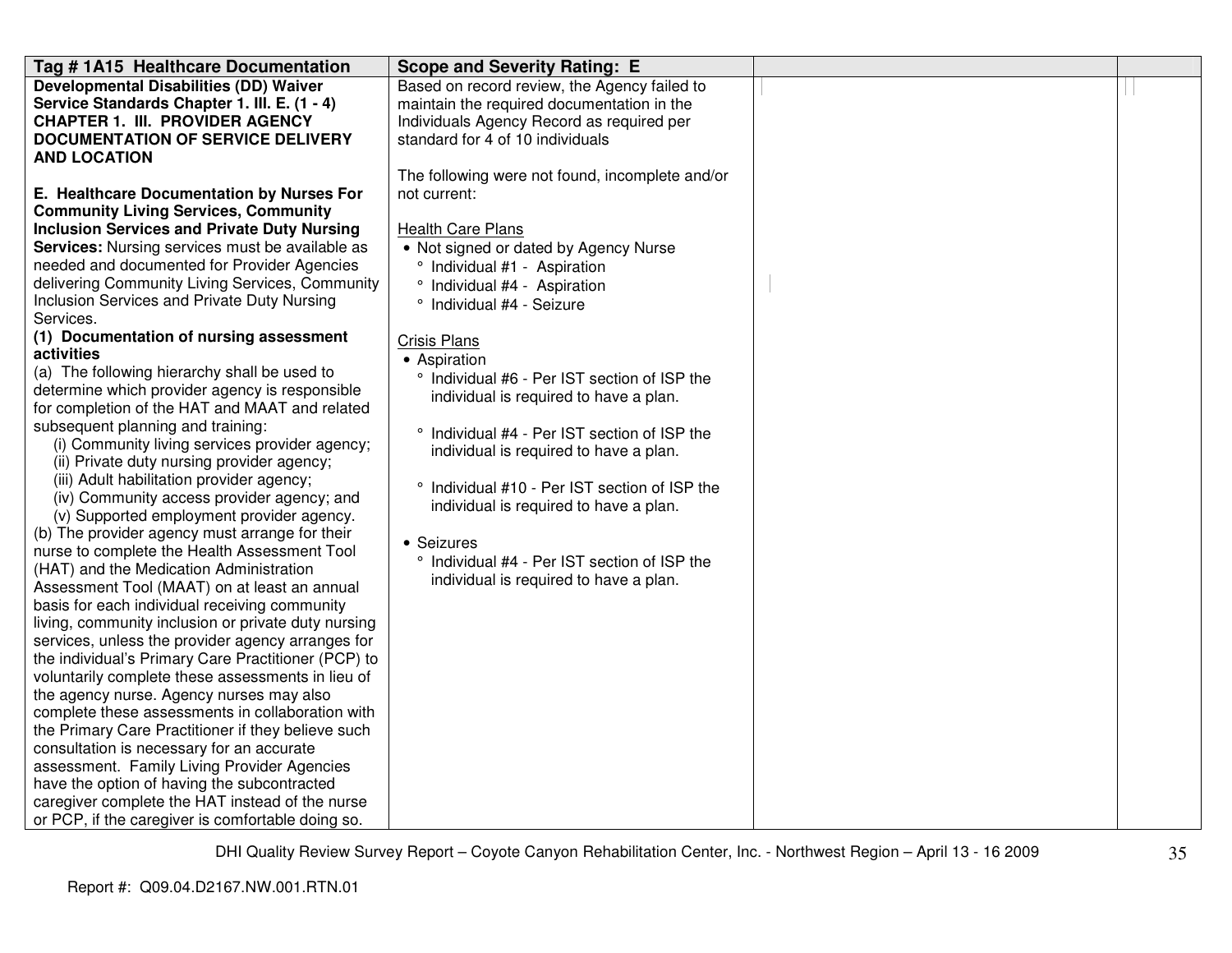| However, the agency nurse must be available to      |  |  |
|-----------------------------------------------------|--|--|
| assist the caregiver upon request.                  |  |  |
| (c) For newly allocated individuals, the HAT and    |  |  |
| the MAAT must be completed within seventy-two       |  |  |
| (72) hours of admission into direct services or two |  |  |
| weeks following the initial ISP, whichever comes    |  |  |
| first.                                              |  |  |
| (d) For individuals already in services, the HAT    |  |  |
| and the MAAT must be completed at least             |  |  |
| fourteen (14) days prior to the annual ISP meeting  |  |  |
| and submitted to all members of the                 |  |  |
| interdisciplinary team. The HAT must also be        |  |  |
| completed at the time of any significant change in  |  |  |
| clinical condition and upon return from any         |  |  |
| hospitalizations. In addition to annually, the MAAT |  |  |
| must be completed at the time of any significant    |  |  |
| change in clinical condition, when a medication     |  |  |
| regime or route change requires delivery by         |  |  |
| licensed or certified staff, or when an individual  |  |  |
| has completed additional training designed to       |  |  |
| improve their skills to support self-administration |  |  |
| (see DDSD Medication Assessment and Delivery        |  |  |
| Policy).                                            |  |  |
| (e) Nursing assessments conducted to determine      |  |  |
| current health status or to evaluate a change in    |  |  |
| clinical condition must be documented in a signed   |  |  |
| progress note that includes time and date as well   |  |  |
| as subjective information including the individual  |  |  |
| complaints, signs and symptoms noted by staff,      |  |  |
| family members or other team members; objective     |  |  |
| information including vital signs, physical         |  |  |
| examination, weight, and other pertinent data for   |  |  |
| the given situation (e.g., seizure frequency,       |  |  |
| method in which temperature taken); assessment      |  |  |
| of the clinical status, and plan of action          |  |  |
| addressing relevant aspects of all active health    |  |  |
| problems and follow up on any recommendations       |  |  |
| of medical consultants.                             |  |  |
|                                                     |  |  |
| (2) Health related plans                            |  |  |
| (a) For individuals with chronic conditions that    |  |  |
| have the potential to exacerbate into a life-       |  |  |
| threatening situation, a medical crisis prevention  |  |  |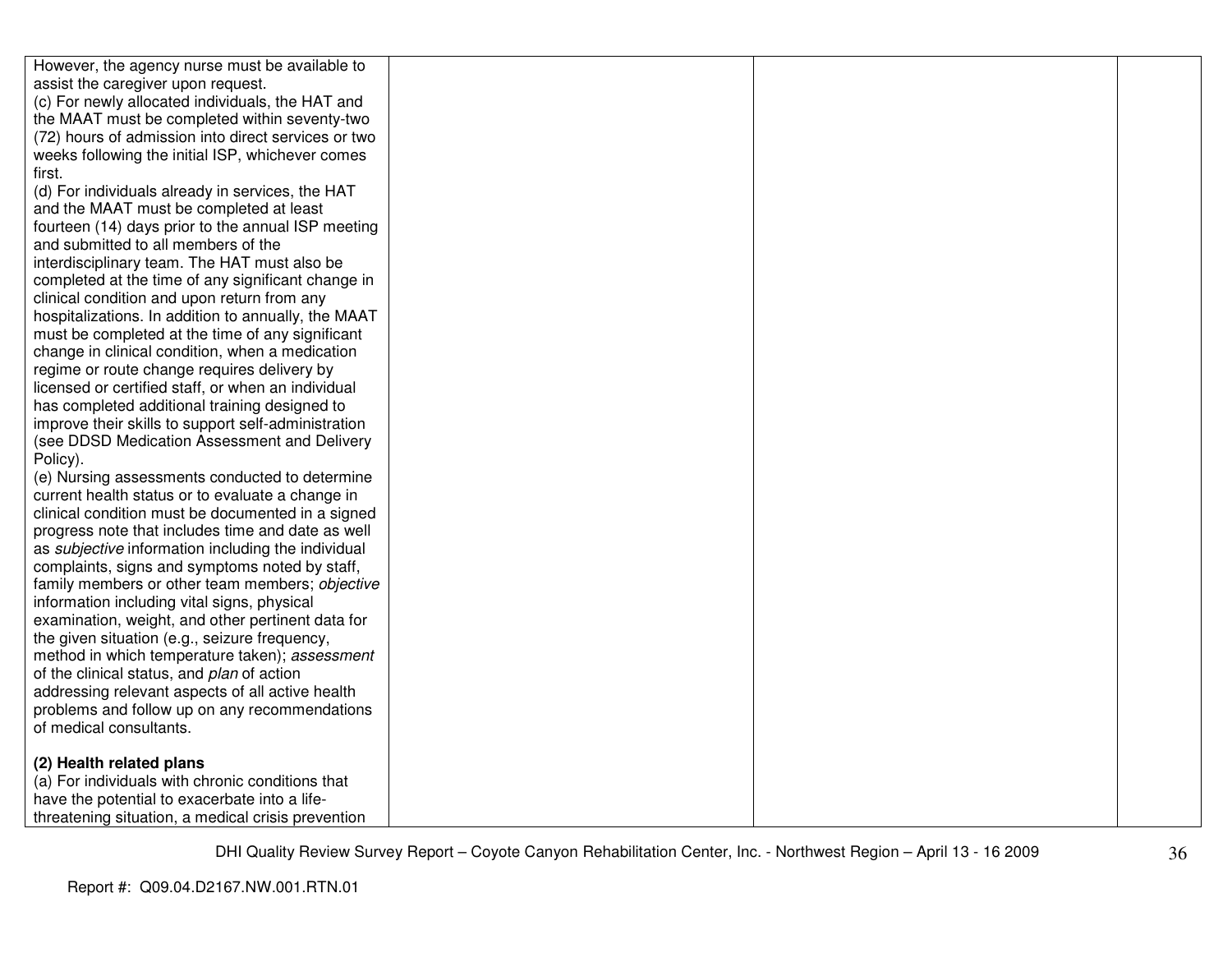| and intervention plan must be written by the nurse   |  |  |
|------------------------------------------------------|--|--|
| or other appropriately designated healthcare         |  |  |
| professional.                                        |  |  |
| (b) Crisis prevention and intervention plans must    |  |  |
| be written in user-friendly language that is easily  |  |  |
| understood by those implementing the plan.           |  |  |
| (c) The nurse shall also document training           |  |  |
| regarding the crisis prevention and intervention     |  |  |
| plan delivered to agency staff and other team        |  |  |
| members, clearly indicating competency               |  |  |
| determination for each trainee.                      |  |  |
| (d) If the individual receives services from         |  |  |
| separate agencies for community living and           |  |  |
| community inclusion services, nurses from each       |  |  |
| agency shall collaborate in the development of       |  |  |
| and training delivery for crisis prevention and      |  |  |
| intervention plans to assure maximum                 |  |  |
| consistency across settings.                         |  |  |
|                                                      |  |  |
| (3) For all individuals with a HAT score of 4, 5 or  |  |  |
| 6, the nurse shall develop a comprehensive           |  |  |
| healthcare plan that includes health related         |  |  |
| supports identified in the ISP (The healthcare       |  |  |
| plan is the equivalent of a nursing care plan; two   |  |  |
| separate documents are not required nor              |  |  |
| recommended):                                        |  |  |
| (a) Each healthcare plan must include a statement    |  |  |
| of the person's healthcare needs and list            |  |  |
| measurable goals to be achieved through              |  |  |
| implementation of the healthcare plan. Needs         |  |  |
| statements may be based upon supports needed         |  |  |
| for the individual to maintain a current strength,   |  |  |
| ability or skill related to their health, prevention |  |  |
| measures, and/or supports needed to remediate,       |  |  |
| minimize or manage an existing health condition.     |  |  |
| (b) Goals must be measurable and shall be            |  |  |
| revised when an individual has met the goal and      |  |  |
| has the potential to attain additional goals or no   |  |  |
| longer requires supports in order to maintain the    |  |  |
| goal.                                                |  |  |
| (c) Approaches described in the plan shall be        |  |  |
| individualized to reflect the individual's unique    |  |  |
| needs, provide guidance to the caregiver(s) and      |  |  |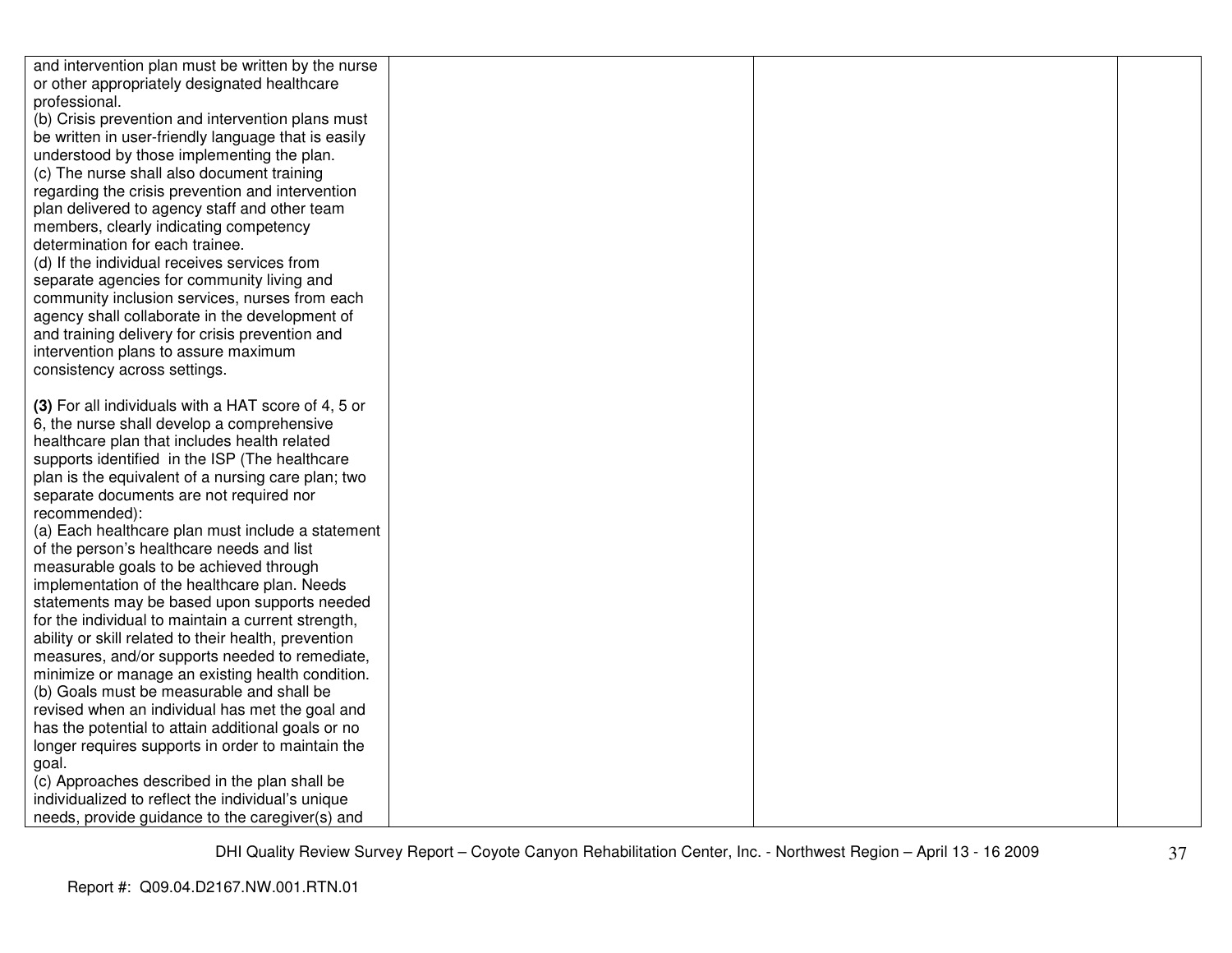| designed to support successful interactions. Some                                                     |  |  |
|-------------------------------------------------------------------------------------------------------|--|--|
| interventions may be carried out by staff, family                                                     |  |  |
| members or other team members, and other                                                              |  |  |
| interventions may be carried out directly by the                                                      |  |  |
| nurse - persons responsible for each intervention                                                     |  |  |
| shall be specified in the plan.                                                                       |  |  |
| (d) Healthcare plans shall be written in language                                                     |  |  |
| that will be easily understood by the person(s)                                                       |  |  |
| identified as implementing the interventions.                                                         |  |  |
| (e) The nurse shall also document training on the                                                     |  |  |
| healthcare plan delivered to agency staff and                                                         |  |  |
| other team members, clearly indicating                                                                |  |  |
| competency determination for each trainee. If the                                                     |  |  |
| individual receives services from separate                                                            |  |  |
| agencies for community living and community                                                           |  |  |
| inclusion services, nurses from each agency shall                                                     |  |  |
| collaborate in the development of and training                                                        |  |  |
| delivery for healthcare plans to assure maximum                                                       |  |  |
| consistency across settings.                                                                          |  |  |
| (f) Healthcare plans must be updated to reflect                                                       |  |  |
| relevant discharge orders whenever an individual                                                      |  |  |
| returns to services following a hospitalization.                                                      |  |  |
| (g) All crisis prevention and intervention plans and                                                  |  |  |
| healthcare plans shall include the individual's                                                       |  |  |
| name and date on each page and shall be signed                                                        |  |  |
| by the author.                                                                                        |  |  |
| (h) Crisis prevention and intervention plans as                                                       |  |  |
| well as healthcare plans shall be reviewed by the<br>nurse at least quarterly, and updated as needed. |  |  |
|                                                                                                       |  |  |
| (4) General Nursing Documentation                                                                     |  |  |
| (a) The nurse shall complete legible and signed                                                       |  |  |
| progress notes with date and time indicated that                                                      |  |  |
| describe all interventions or interactions                                                            |  |  |
| conducted with individuals served as well as all                                                      |  |  |
| interactions with other healthcare providers                                                          |  |  |
| serving the individual. All interactions shall be                                                     |  |  |
| documented whether they occur by phone or in                                                          |  |  |
| person.                                                                                               |  |  |
| (b) For individuals with a HAT score of 4, 5 or 6,                                                    |  |  |
| or who have identified health concerns in their                                                       |  |  |
| ISP, the nurse shall provide the interdisciplinary                                                    |  |  |
| team with a quarterly report that indicates current                                                   |  |  |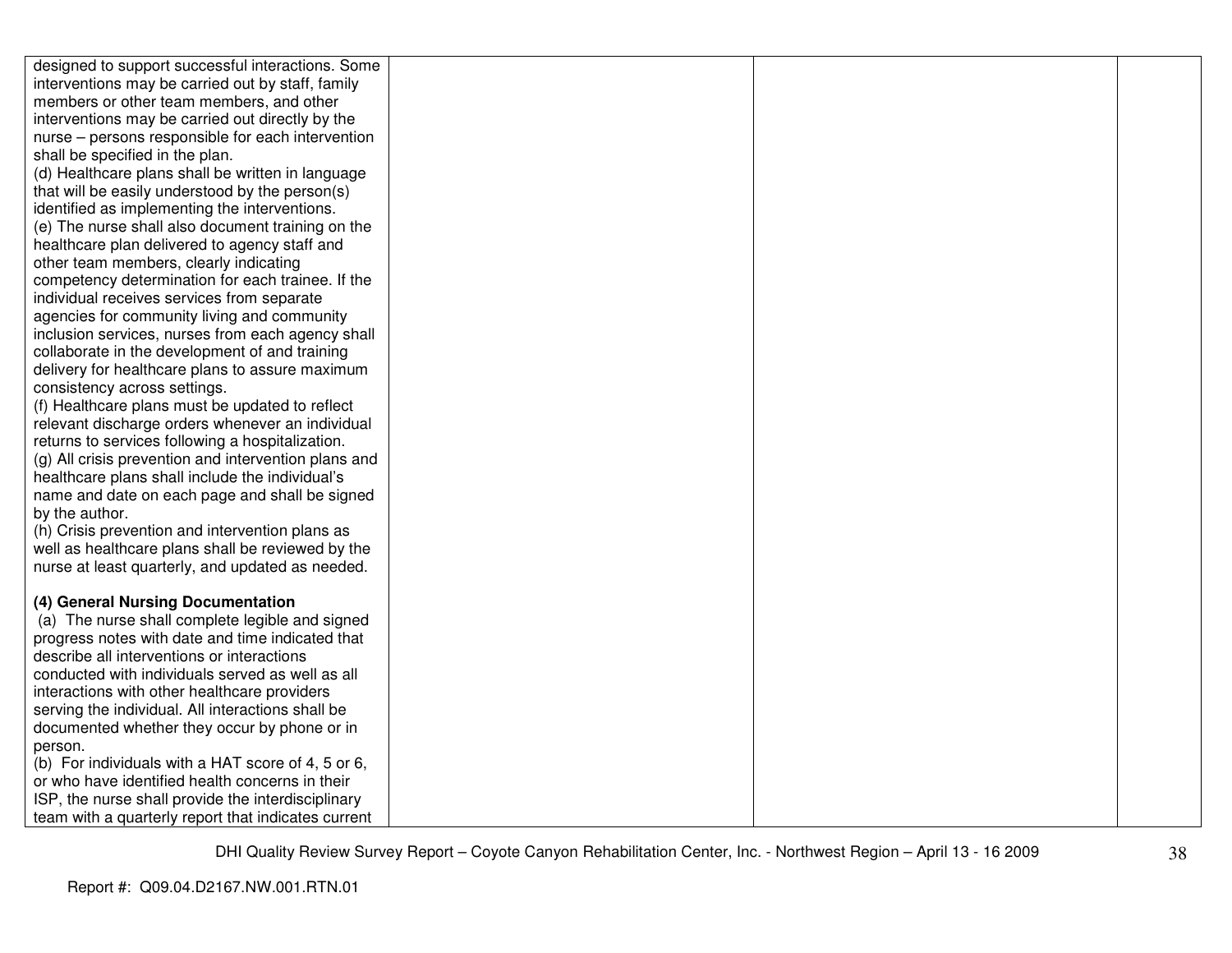| health status and progress to date on health<br>related ISP desired outcomes and action plans as<br>well as progress toward goals in the healthcare<br>plan. |  |  |
|--------------------------------------------------------------------------------------------------------------------------------------------------------------|--|--|
|                                                                                                                                                              |  |  |
|                                                                                                                                                              |  |  |
|                                                                                                                                                              |  |  |
|                                                                                                                                                              |  |  |
|                                                                                                                                                              |  |  |
|                                                                                                                                                              |  |  |
|                                                                                                                                                              |  |  |
|                                                                                                                                                              |  |  |
|                                                                                                                                                              |  |  |
|                                                                                                                                                              |  |  |
|                                                                                                                                                              |  |  |
|                                                                                                                                                              |  |  |
|                                                                                                                                                              |  |  |
|                                                                                                                                                              |  |  |
|                                                                                                                                                              |  |  |
|                                                                                                                                                              |  |  |
|                                                                                                                                                              |  |  |
|                                                                                                                                                              |  |  |
|                                                                                                                                                              |  |  |
|                                                                                                                                                              |  |  |
|                                                                                                                                                              |  |  |
|                                                                                                                                                              |  |  |
|                                                                                                                                                              |  |  |
|                                                                                                                                                              |  |  |
|                                                                                                                                                              |  |  |
|                                                                                                                                                              |  |  |
|                                                                                                                                                              |  |  |
|                                                                                                                                                              |  |  |
|                                                                                                                                                              |  |  |
|                                                                                                                                                              |  |  |
|                                                                                                                                                              |  |  |
|                                                                                                                                                              |  |  |
|                                                                                                                                                              |  |  |
|                                                                                                                                                              |  |  |
|                                                                                                                                                              |  |  |
|                                                                                                                                                              |  |  |
|                                                                                                                                                              |  |  |
|                                                                                                                                                              |  |  |
|                                                                                                                                                              |  |  |
|                                                                                                                                                              |  |  |
|                                                                                                                                                              |  |  |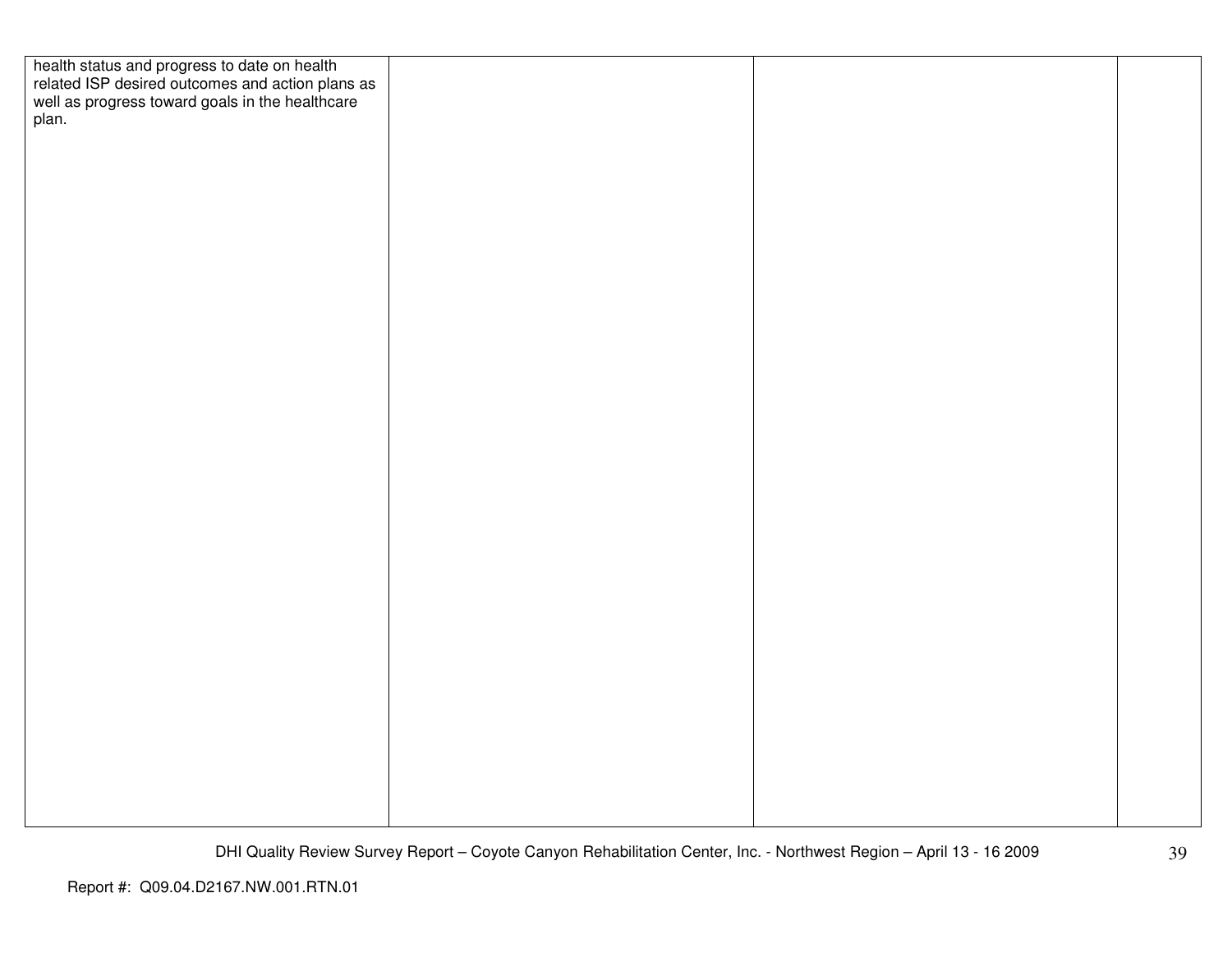| Tag #1A20 DSP Training Documents                                                        | <b>Scope and Severity Rating: E</b>               |  |
|-----------------------------------------------------------------------------------------|---------------------------------------------------|--|
| Developmental Disabilities (DD) Waiver Service                                          | Based on record review, the Agency failed to      |  |
| Standards effective 4/1/2007                                                            | ensure that Orientation and Training requirements |  |
| <b>CHAPTER 1 IV. GENERAL REQUIREMENTS</b>                                               | were met for 28 of 69 Direct Service Personnel.   |  |
| FOR PROVIDER AGENCY SERVICE<br>PERSONNEL: The objective of this section is to           | Review of Direct Service Personnel training       |  |
| establish personnel standards for DD Medicaid                                           | records found no evidence of the following        |  |
| Waiver Provider Agencies for the following                                              | required DOH/DDSD trainings and certification     |  |
| services: Community Living Supports, Community                                          | being completed:                                  |  |
| Inclusion Services, Respite, Substitute Care and                                        |                                                   |  |
| Personal Support Companion Services. These                                              | • Pre- Service (DSP #50, 55, 64, 86, 89, 92, 100  |  |
| standards apply to all personnel who provide                                            | & 102)                                            |  |
| services, whether directly employed or                                                  |                                                   |  |
| subcontracting with the Provider Agency.                                                | • Basic Health/Orientation (DSP #42, 64, 89, 92   |  |
| Additional personnel requirements and                                                   | & 102)                                            |  |
| qualifications may be applicable for specific                                           |                                                   |  |
| service standards.<br>C. Orientation and Training Requirements:                         | • Person-Centered Planning (1-Day) (DSP #55 &     |  |
| Orientation and training for direct support staff and                                   | 89)                                               |  |
| his or her supervisors shall comply with the                                            | • First Aid (DSP #65, 66, 69, 84, 91 & 95)        |  |
| DDSD/DOH Policy Governing the Training                                                  |                                                   |  |
| Requirements for Direct Support Staff and Internal                                      | • CPR (DSP #65, 66, 69, 84, 91 & 95)              |  |
| Service Coordinators Serving Individuals with                                           |                                                   |  |
| Developmental Disabilities to include the                                               | • Assisting With Medications (DSP #40, 41, 42,    |  |
| following:                                                                              | 43, 45, 56, 58, 71, 74, 87 & 89)                  |  |
|                                                                                         |                                                   |  |
| Each new employee shall receive<br>(1)                                                  | • Rights & Advocacy (DSP #68)                     |  |
| appropriate orientation, including but not<br>limited to, all policies relating to fire |                                                   |  |
| prevention, accident prevention, incident                                               | • Level 1 Health (DSP #87 & 89)                   |  |
| management and reporting, and emergency                                                 |                                                   |  |
| procedures; and                                                                         | • Teaching & Support Strategies (DSP #46 & 89)    |  |
|                                                                                         | • Participatory Communication & Choice Making     |  |
| Individual-specific training for each individual<br>(2)                                 | (DSP #45, 46, 83, 87, 91 & 101)                   |  |
| under his or her direct care, as described in                                           |                                                   |  |
| the individual service plan, prior to working                                           |                                                   |  |
| alone with the individual.                                                              |                                                   |  |
|                                                                                         |                                                   |  |
|                                                                                         |                                                   |  |
|                                                                                         |                                                   |  |
|                                                                                         |                                                   |  |
|                                                                                         |                                                   |  |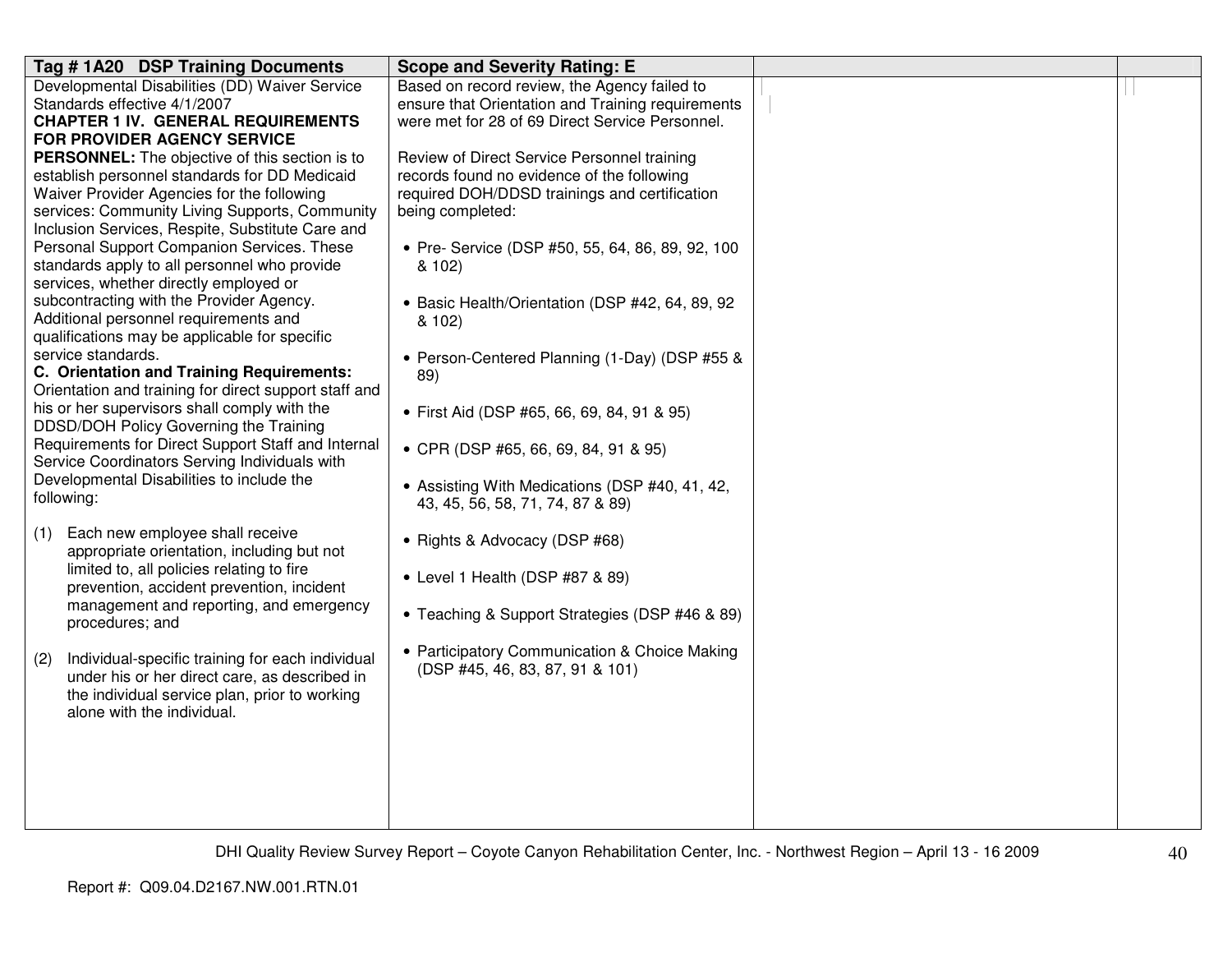|            | Tag #1A22 Staff Competence                                                                                                                                                                                                                                                                                                                                                                                                                                                                                                                                                                   | <b>Scope and Severity Rating: E</b>                                                                                                                                                                                                                                                                                                                                                                                                                                                                                                                                                                                                                                                                |  |
|------------|----------------------------------------------------------------------------------------------------------------------------------------------------------------------------------------------------------------------------------------------------------------------------------------------------------------------------------------------------------------------------------------------------------------------------------------------------------------------------------------------------------------------------------------------------------------------------------------------|----------------------------------------------------------------------------------------------------------------------------------------------------------------------------------------------------------------------------------------------------------------------------------------------------------------------------------------------------------------------------------------------------------------------------------------------------------------------------------------------------------------------------------------------------------------------------------------------------------------------------------------------------------------------------------------------------|--|
|            | Developmental Disabilities (DD) Waiver Service                                                                                                                                                                                                                                                                                                                                                                                                                                                                                                                                               | Based on interview, the Agency failed to ensure                                                                                                                                                                                                                                                                                                                                                                                                                                                                                                                                                                                                                                                    |  |
|            | Standards effective 4/1/2007                                                                                                                                                                                                                                                                                                                                                                                                                                                                                                                                                                 | that training competencies were met for 7 of 21                                                                                                                                                                                                                                                                                                                                                                                                                                                                                                                                                                                                                                                    |  |
|            | <b>CHAPTER 1 IV. GENERAL REQUIREMENTS</b>                                                                                                                                                                                                                                                                                                                                                                                                                                                                                                                                                    | Direct Service Personnel.                                                                                                                                                                                                                                                                                                                                                                                                                                                                                                                                                                                                                                                                          |  |
|            | FOR PROVIDER AGENCY SERVICE                                                                                                                                                                                                                                                                                                                                                                                                                                                                                                                                                                  |                                                                                                                                                                                                                                                                                                                                                                                                                                                                                                                                                                                                                                                                                                    |  |
|            | <b>PERSONNEL:</b> The objective of this section is to                                                                                                                                                                                                                                                                                                                                                                                                                                                                                                                                        | When DSP were asked if they were aware if the                                                                                                                                                                                                                                                                                                                                                                                                                                                                                                                                                                                                                                                      |  |
|            | establish personnel standards for DD Medicaid                                                                                                                                                                                                                                                                                                                                                                                                                                                                                                                                                | individual has Health Care Plans, the following                                                                                                                                                                                                                                                                                                                                                                                                                                                                                                                                                                                                                                                    |  |
|            | Waiver Provider Agencies for the following                                                                                                                                                                                                                                                                                                                                                                                                                                                                                                                                                   | was reported:                                                                                                                                                                                                                                                                                                                                                                                                                                                                                                                                                                                                                                                                                      |  |
|            | services: Community Living Supports, Community                                                                                                                                                                                                                                                                                                                                                                                                                                                                                                                                               |                                                                                                                                                                                                                                                                                                                                                                                                                                                                                                                                                                                                                                                                                                    |  |
|            | Inclusion Services, Respite, Substitute Care and                                                                                                                                                                                                                                                                                                                                                                                                                                                                                                                                             | • DSP #104 stated, "He does not have                                                                                                                                                                                                                                                                                                                                                                                                                                                                                                                                                                                                                                                               |  |
|            | Personal Support Companion Services. These                                                                                                                                                                                                                                                                                                                                                                                                                                                                                                                                                   | healthcare Plans". (Per Individual Specific                                                                                                                                                                                                                                                                                                                                                                                                                                                                                                                                                                                                                                                        |  |
|            | standards apply to all personnel who provide                                                                                                                                                                                                                                                                                                                                                                                                                                                                                                                                                 | Training section of the ISP & Agency file, the                                                                                                                                                                                                                                                                                                                                                                                                                                                                                                                                                                                                                                                     |  |
|            | services, whether directly employed or                                                                                                                                                                                                                                                                                                                                                                                                                                                                                                                                                       | individual had Healthcare Plans for seizures.                                                                                                                                                                                                                                                                                                                                                                                                                                                                                                                                                                                                                                                      |  |
|            | subcontracting with the Provider Agency.                                                                                                                                                                                                                                                                                                                                                                                                                                                                                                                                                     | aspiration, diabetes, foot care and                                                                                                                                                                                                                                                                                                                                                                                                                                                                                                                                                                                                                                                                |  |
|            | Additional personnel requirements and                                                                                                                                                                                                                                                                                                                                                                                                                                                                                                                                                        | hypertension) (Individual #4)                                                                                                                                                                                                                                                                                                                                                                                                                                                                                                                                                                                                                                                                      |  |
|            | qualifications may be applicable for specific                                                                                                                                                                                                                                                                                                                                                                                                                                                                                                                                                |                                                                                                                                                                                                                                                                                                                                                                                                                                                                                                                                                                                                                                                                                                    |  |
|            | service standards.                                                                                                                                                                                                                                                                                                                                                                                                                                                                                                                                                                           | When DSP were asked if they were aware if the                                                                                                                                                                                                                                                                                                                                                                                                                                                                                                                                                                                                                                                      |  |
| F. .       | <b>Qualifications for Direct Service</b>                                                                                                                                                                                                                                                                                                                                                                                                                                                                                                                                                     | individual has any Crisis Plans, the following was                                                                                                                                                                                                                                                                                                                                                                                                                                                                                                                                                                                                                                                 |  |
|            | Personnel: The following employment                                                                                                                                                                                                                                                                                                                                                                                                                                                                                                                                                          | reported:                                                                                                                                                                                                                                                                                                                                                                                                                                                                                                                                                                                                                                                                                          |  |
|            | qualifications and competency requirements                                                                                                                                                                                                                                                                                                                                                                                                                                                                                                                                                   |                                                                                                                                                                                                                                                                                                                                                                                                                                                                                                                                                                                                                                                                                                    |  |
|            | are applicable to all Direct Service Personnel<br>employed by a Provider Agency:                                                                                                                                                                                                                                                                                                                                                                                                                                                                                                             | • DSP #104 stated, "He does not have any crisis                                                                                                                                                                                                                                                                                                                                                                                                                                                                                                                                                                                                                                                    |  |
| (1)        | Direct service personnel shall be eighteen                                                                                                                                                                                                                                                                                                                                                                                                                                                                                                                                                   | plans." (Per Individual Specific Training                                                                                                                                                                                                                                                                                                                                                                                                                                                                                                                                                                                                                                                          |  |
|            |                                                                                                                                                                                                                                                                                                                                                                                                                                                                                                                                                                                              |                                                                                                                                                                                                                                                                                                                                                                                                                                                                                                                                                                                                                                                                                                    |  |
|            |                                                                                                                                                                                                                                                                                                                                                                                                                                                                                                                                                                                              |                                                                                                                                                                                                                                                                                                                                                                                                                                                                                                                                                                                                                                                                                                    |  |
|            |                                                                                                                                                                                                                                                                                                                                                                                                                                                                                                                                                                                              |                                                                                                                                                                                                                                                                                                                                                                                                                                                                                                                                                                                                                                                                                                    |  |
|            |                                                                                                                                                                                                                                                                                                                                                                                                                                                                                                                                                                                              |                                                                                                                                                                                                                                                                                                                                                                                                                                                                                                                                                                                                                                                                                                    |  |
|            |                                                                                                                                                                                                                                                                                                                                                                                                                                                                                                                                                                                              |                                                                                                                                                                                                                                                                                                                                                                                                                                                                                                                                                                                                                                                                                                    |  |
|            |                                                                                                                                                                                                                                                                                                                                                                                                                                                                                                                                                                                              |                                                                                                                                                                                                                                                                                                                                                                                                                                                                                                                                                                                                                                                                                                    |  |
|            |                                                                                                                                                                                                                                                                                                                                                                                                                                                                                                                                                                                              |                                                                                                                                                                                                                                                                                                                                                                                                                                                                                                                                                                                                                                                                                                    |  |
|            |                                                                                                                                                                                                                                                                                                                                                                                                                                                                                                                                                                                              |                                                                                                                                                                                                                                                                                                                                                                                                                                                                                                                                                                                                                                                                                                    |  |
|            |                                                                                                                                                                                                                                                                                                                                                                                                                                                                                                                                                                                              |                                                                                                                                                                                                                                                                                                                                                                                                                                                                                                                                                                                                                                                                                                    |  |
|            |                                                                                                                                                                                                                                                                                                                                                                                                                                                                                                                                                                                              |                                                                                                                                                                                                                                                                                                                                                                                                                                                                                                                                                                                                                                                                                                    |  |
|            | communicate in the language that is                                                                                                                                                                                                                                                                                                                                                                                                                                                                                                                                                          |                                                                                                                                                                                                                                                                                                                                                                                                                                                                                                                                                                                                                                                                                                    |  |
|            |                                                                                                                                                                                                                                                                                                                                                                                                                                                                                                                                                                                              |                                                                                                                                                                                                                                                                                                                                                                                                                                                                                                                                                                                                                                                                                                    |  |
|            | the use of any specific augmentative                                                                                                                                                                                                                                                                                                                                                                                                                                                                                                                                                         |                                                                                                                                                                                                                                                                                                                                                                                                                                                                                                                                                                                                                                                                                                    |  |
|            | communication system utilized by the                                                                                                                                                                                                                                                                                                                                                                                                                                                                                                                                                         |                                                                                                                                                                                                                                                                                                                                                                                                                                                                                                                                                                                                                                                                                                    |  |
|            | individual;                                                                                                                                                                                                                                                                                                                                                                                                                                                                                                                                                                                  |                                                                                                                                                                                                                                                                                                                                                                                                                                                                                                                                                                                                                                                                                                    |  |
| (4)        | Direct service personnel shall meet the                                                                                                                                                                                                                                                                                                                                                                                                                                                                                                                                                      |                                                                                                                                                                                                                                                                                                                                                                                                                                                                                                                                                                                                                                                                                                    |  |
|            |                                                                                                                                                                                                                                                                                                                                                                                                                                                                                                                                                                                              |                                                                                                                                                                                                                                                                                                                                                                                                                                                                                                                                                                                                                                                                                                    |  |
|            |                                                                                                                                                                                                                                                                                                                                                                                                                                                                                                                                                                                              |                                                                                                                                                                                                                                                                                                                                                                                                                                                                                                                                                                                                                                                                                                    |  |
|            | Direct Support Staff and Internal Service                                                                                                                                                                                                                                                                                                                                                                                                                                                                                                                                                    |                                                                                                                                                                                                                                                                                                                                                                                                                                                                                                                                                                                                                                                                                                    |  |
|            |                                                                                                                                                                                                                                                                                                                                                                                                                                                                                                                                                                                              |                                                                                                                                                                                                                                                                                                                                                                                                                                                                                                                                                                                                                                                                                                    |  |
| (2)<br>(3) | (18) years or older. Exception: Adult<br>Habilitation can employ direct care personnel<br>under the age of eighteen 18 years, but the<br>employee shall work directly under a<br>supervisor, who is physically present at all<br>times:<br>Direct service personnel shall have the ability<br>to read and carry out the requirements in an<br>ISP;<br>Direct service personnel shall be available to<br>functionally required by the individual or in<br>qualifications specified by DDSD in the Policy<br>Governing the Training Requirements for<br>Coordinators, Serving Individuals with | section of the ISP the individual has Crisis<br>Plans for seizures and aspiration.) (Individual<br>#4)<br>• DSP #67 stated, "No." ( Per Individual Specific<br>Training section of the ISP the individual has<br>Crisis Plans for seizures and aspiration)<br>(Individual #4)<br>When DSP were asked if the Individual was at risk<br>for aspiration, the following was reported:<br>• DSP #104 stated, "No." ( Per Individual<br>Specific Training section of the ISP the<br>individual has Crisis Plans for aspiration)<br>(Individual #4)<br>• DSP #69 stated, "No" (Per individual Specific<br>Training section of the ISP the individual has<br>Crisis Plans for aspiration) (Individual #10) |  |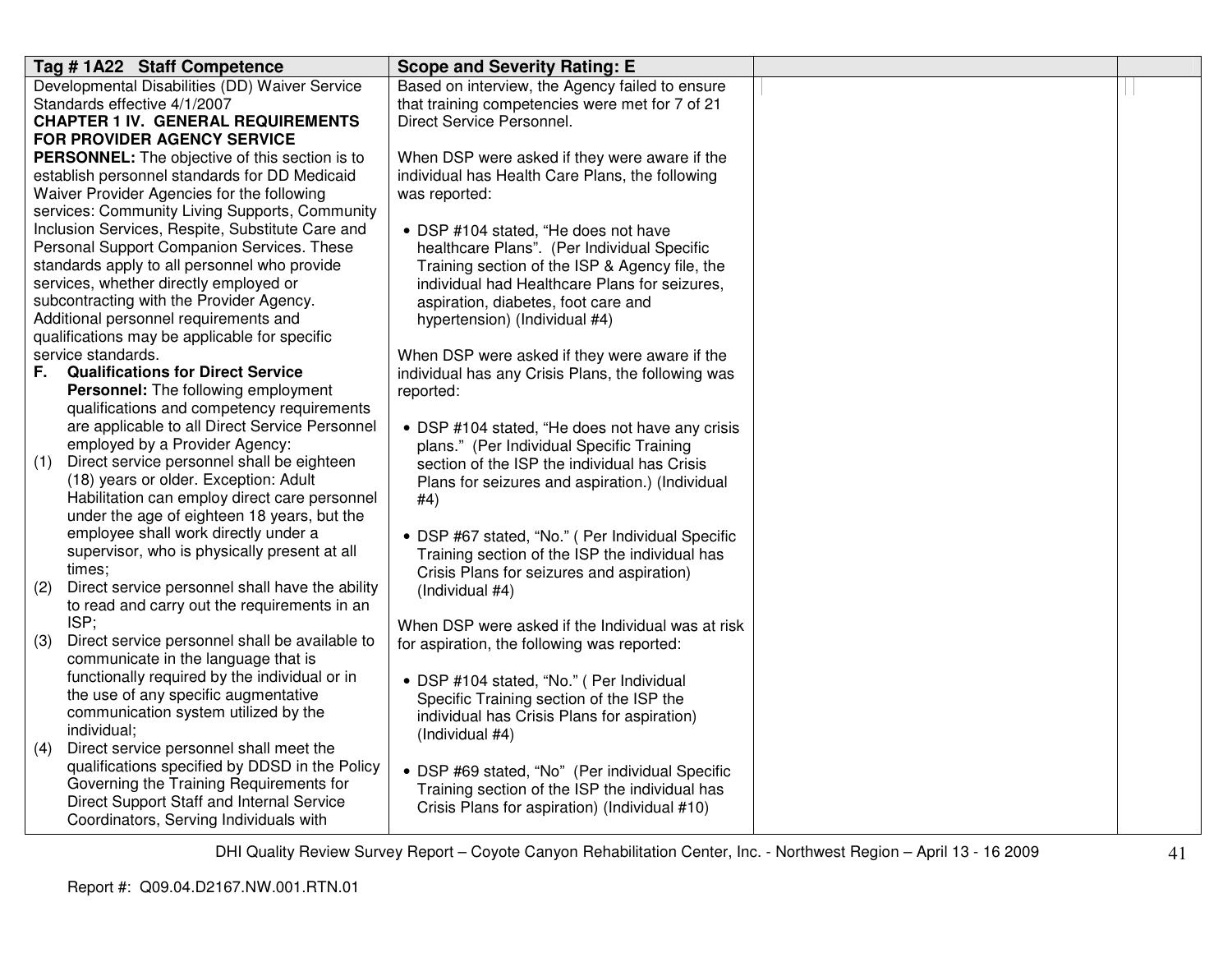|     | Developmental Disabilities; and                | When DSP were asked if the Individual has              |  |
|-----|------------------------------------------------|--------------------------------------------------------|--|
| (5) | Direct service Provider Agencies of Respite    | aspiration, and to describe the signs of aspiration,   |  |
|     | Services, Substitute Care, Personal Support    | and specifically what to do if there is aspiration the |  |
|     | Services, Nutritional Counseling, Therapists   | following was reported:                                |  |
|     | and Nursing shall demonstrate basic            |                                                        |  |
|     | knowledge of developmental disabilities and    | • DSP #55 could not describe signs and                 |  |
|     | have training or demonstrable qualifications   | symptoms of aspiration and stated the                  |  |
|     | related to the role he or she is performing    | following: "I would start CPR if individual has        |  |
|     | and complete individual specific training as   | aspiration " (Per Individual Specific Training         |  |
|     | required in the ISP for each individual he or  | section of the ISP the individual has Mealtime         |  |
|     | she support.                                   | Plan and Aspiration Crisis Plan) (Individual #8)       |  |
| (6) | Report required personnel training status to   |                                                        |  |
|     | the DDSD Statewide Training Database as        | When DSP were asked if they received training on       |  |
|     | specified in DDSD policies as related to       | the Individuals Meal Time Plans, the following was     |  |
|     | training requirements as follows:              | reported:                                              |  |
|     | (a) Initial comprehensive personnel status     |                                                        |  |
|     | report (name, date of hire, Social Security    | • DSP #55 stated, "No, I haven't been trained".        |  |
|     | number category) on all required personnel     | (Per Individual Specific Training section of the       |  |
|     | to be submitted to DDSD Statewide              | ISP the individual has Meal Time Plan and              |  |
|     | Training Database within the first ninety      | Aspiration Crisis Plan.) (Individual #8)               |  |
|     | (90) calendar days of providing services;      |                                                        |  |
|     | (b) Staff who do not wish to use his or her    | When DSP were asked if the individual has a            |  |
|     | Social Security Number may request an          | Meal Time Plan and/or nutritional requirement,         |  |
|     | alternative tracking number; and               | when specifically asked to describe the plan and       |  |
|     | (c) Quarterly personnel update reports sent to | how staff would implement it, the following was        |  |
|     | DDSD Statewide Training Database to            | reported:                                              |  |
|     | reflect new hires, terminations, inter-        |                                                        |  |
|     | provider Agency position changes, and          | • DSP #69 stated, "She has a Meal Time Plan,           |  |
|     | name changes.                                  | her food needs to be cut up". (Per individuals         |  |
|     |                                                | Meal Time Plan, individual is to be given              |  |
|     |                                                | chopped food and soft mechanical diet.                 |  |
|     |                                                | Surveyors on the on site visit to the home             |  |
|     |                                                | witnessed staff serve fish sticks not chopped          |  |
|     |                                                | per individuals Meal Time Plan).                       |  |
|     |                                                |                                                        |  |
|     |                                                | When DSP were asked if the Individual had              |  |
|     |                                                | diabetes, and what would they do if there is low       |  |
|     |                                                | blood sugar, and high blood sugar or if they knew      |  |
|     |                                                | what are the signs and symptoms of low blood           |  |
|     |                                                | sugar/high blood sugar for diabetes the following      |  |
|     |                                                | was reported:                                          |  |
|     |                                                |                                                        |  |
|     |                                                | • DSP #104 stated, "I don't knowfor high blood         |  |
|     |                                                |                                                        |  |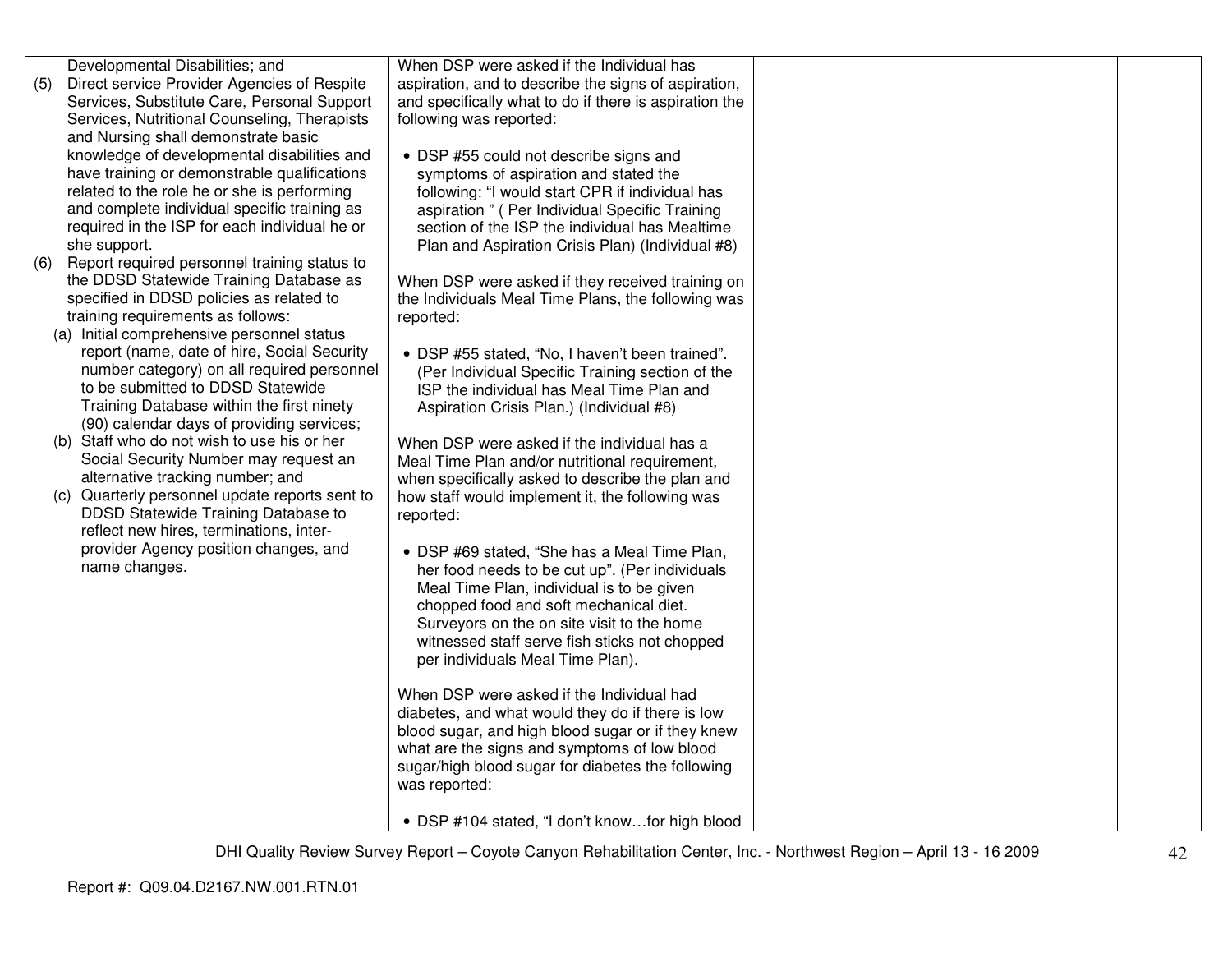| sugar you give sweet juice." DSP was unable<br>to give examples of what to do if there was<br>high blood sugar and/or low blood sugar.<br>(Individual #4)                                                                                                              |  |
|------------------------------------------------------------------------------------------------------------------------------------------------------------------------------------------------------------------------------------------------------------------------|--|
| • DSP #84 stated, "I'm not sure." DSP was<br>unable to give examples of signs and<br>symptoms of high blood sugar when asked<br>specifically the signs for high blood sugar.<br>(Individual #4)                                                                        |  |
| When DSP were asked if the individual has a<br>Seizure Disorder the following was reported:                                                                                                                                                                            |  |
| • DSP #104 stated, "No." (Per Individual's ISP<br>the individual has Seizure disorder). (Individual<br>#4)                                                                                                                                                             |  |
| • DSP #67 stated, "No." (Per Individual's ISP the<br>individual has Seizure disorder). (Individual #4)                                                                                                                                                                 |  |
| When DSP were asked, what are the steps you<br>need to take before assisting an individual with<br>PRN medication with the medication, the<br>following:                                                                                                               |  |
| • DSP #103 stated, "I don't call the nurse, no<br>PRN's are given" Per DDSD standards for<br>PRN medication, Supported Living Provider<br>agencies staff must contact agency nurse<br>prior to administration of medication.<br>(individual #6)                        |  |
| When DSP were asked, what are you supposed<br>to do if there is a medication error (i.e. dropped<br>medication), the following was reported:                                                                                                                           |  |
| • DSP# 88 stated, "Throw it away, flush it" Per<br>Coyote Canyon Rehabilitation Medication<br>Error Policy: "A. Ensure Safety and<br>disposition of the individual. B. Provide<br>CPR/First Aid, if necessary C. Obtain<br>immediate medical services, if an emergency |  |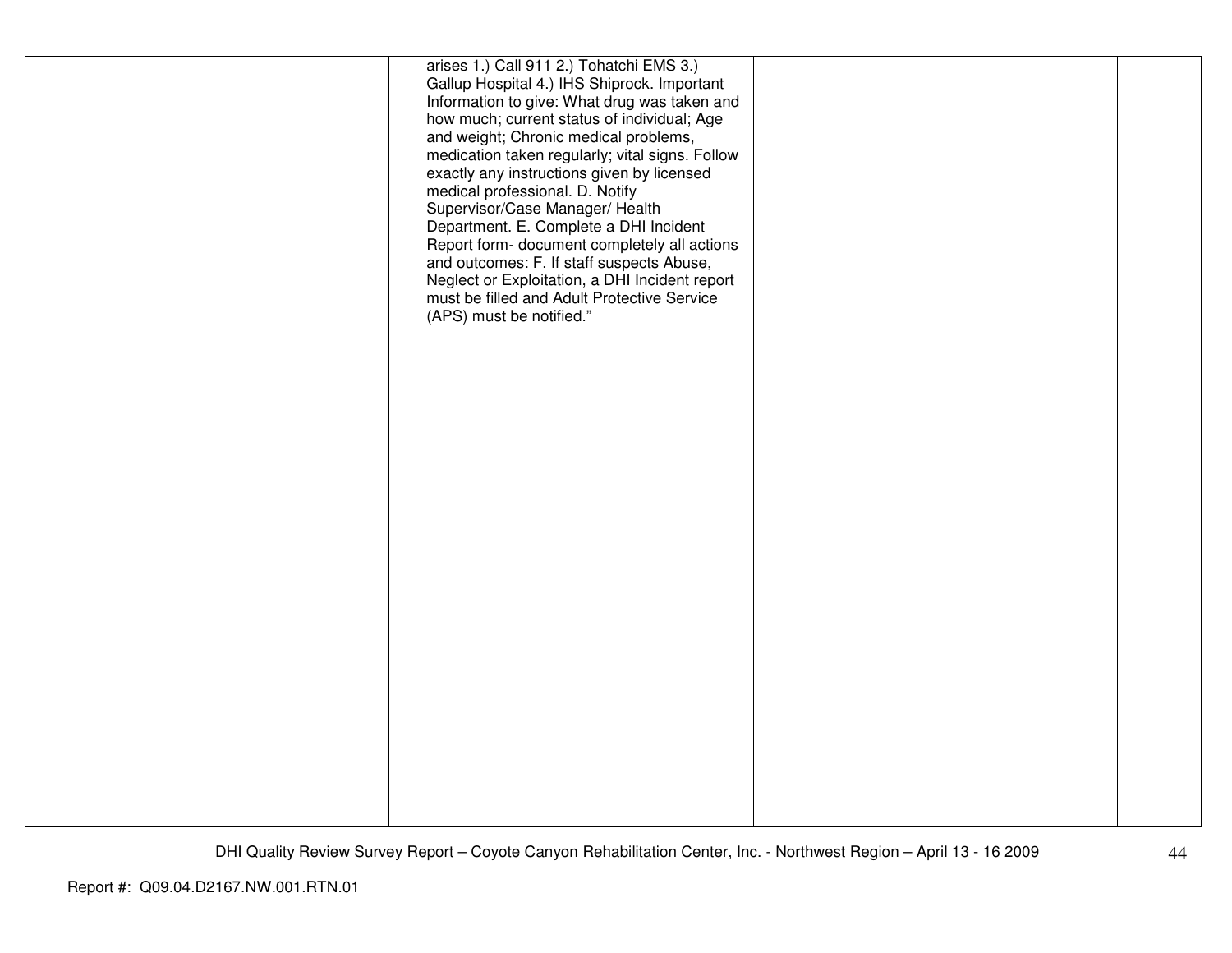| Tag #1A25 (CoP) CCHS                                                                                                                                                                                                                                                                                                                                                                                                                                                                                                                                                                                                                                                                                                                                                                                                           | <b>Scope and Severity Rating: D</b>                                                                                                                                                                                                                                                                                                                            |  |
|--------------------------------------------------------------------------------------------------------------------------------------------------------------------------------------------------------------------------------------------------------------------------------------------------------------------------------------------------------------------------------------------------------------------------------------------------------------------------------------------------------------------------------------------------------------------------------------------------------------------------------------------------------------------------------------------------------------------------------------------------------------------------------------------------------------------------------|----------------------------------------------------------------------------------------------------------------------------------------------------------------------------------------------------------------------------------------------------------------------------------------------------------------------------------------------------------------|--|
| NMAC 7.1.9.8 CAREGIVER AND HOSPITAL<br><b>CAREGIVER EMPLOYMENT REQUIREMENTS:</b><br>F. Timely Submission: Care providers shall<br>submit all fees and pertinent application<br>information for all individuals who meet the<br>definition of an applicant, caregiver or hospital<br>caregiver as described in Subsections B, D and K<br>of 7.1.9.7 NMAC, no later than twenty (20)<br>calendar days from the first day of employment or                                                                                                                                                                                                                                                                                                                                                                                        | Based on record review, the Agency failed to<br>maintain documentation indicating no<br>"disqualifying convictions" or documentation of the<br>timely submission of pertinent application<br>information to the Caregiver Criminal History<br>Screening Program was on file for 3 of 70 Agency<br>Personnel.<br>The following Agency Personnel Files contained |  |
| effective date of a contractual relationship with the<br>care provider.<br>NMAC 7.1.9.9 CAREGIVERS OR HOSPITAL<br><b>CAREGIVERS AND APPLICANTS WITH</b><br><b>DISQUALIFYING CONVICTIONS:</b><br>A. Prohibition on Employment: A care provider<br>shall not hire or continue the employment or<br>contractual services of any applicant, caregiver or<br>hospital caregiver for whom the care provider has<br>received notice of a disqualifying conviction,<br>except as provided in Subsection B of this section.                                                                                                                                                                                                                                                                                                             | no evidence of Caregiver Criminal History<br>Screenings:<br>• #67 - Date of Hire 1/13/2009<br>• #94 - Date of Hire 12/08/2008<br>• #107- Date of Hire 3/14/2009                                                                                                                                                                                                |  |
| <b>NMAC 7.1.9.11</b><br><b>DISQUALIFYING CONVICTIONS.</b> The following<br>felony convictions disqualify an applicant,<br>caregiver or hospital caregiver from employment<br>or contractual services with a care provider:<br>A. homicide;<br><b>B.</b> trafficking, or trafficking in controlled<br>substances;<br>C. kidnapping, false imprisonment, aggravated<br>assault or aggravated battery;<br>D. rape, criminal sexual penetration, criminal<br>sexual contact, incest, indecent exposure, or other<br>related felony sexual offenses;<br>E. crimes involving adult abuse, neglect or<br>financial exploitation;<br>F. crimes involving child abuse or neglect;<br>G. crimes involving robbery, larceny, extortion,<br>burglary, fraud, forgery, embezzlement, credit<br>card fraud, or receiving stolen property; or |                                                                                                                                                                                                                                                                                                                                                                |  |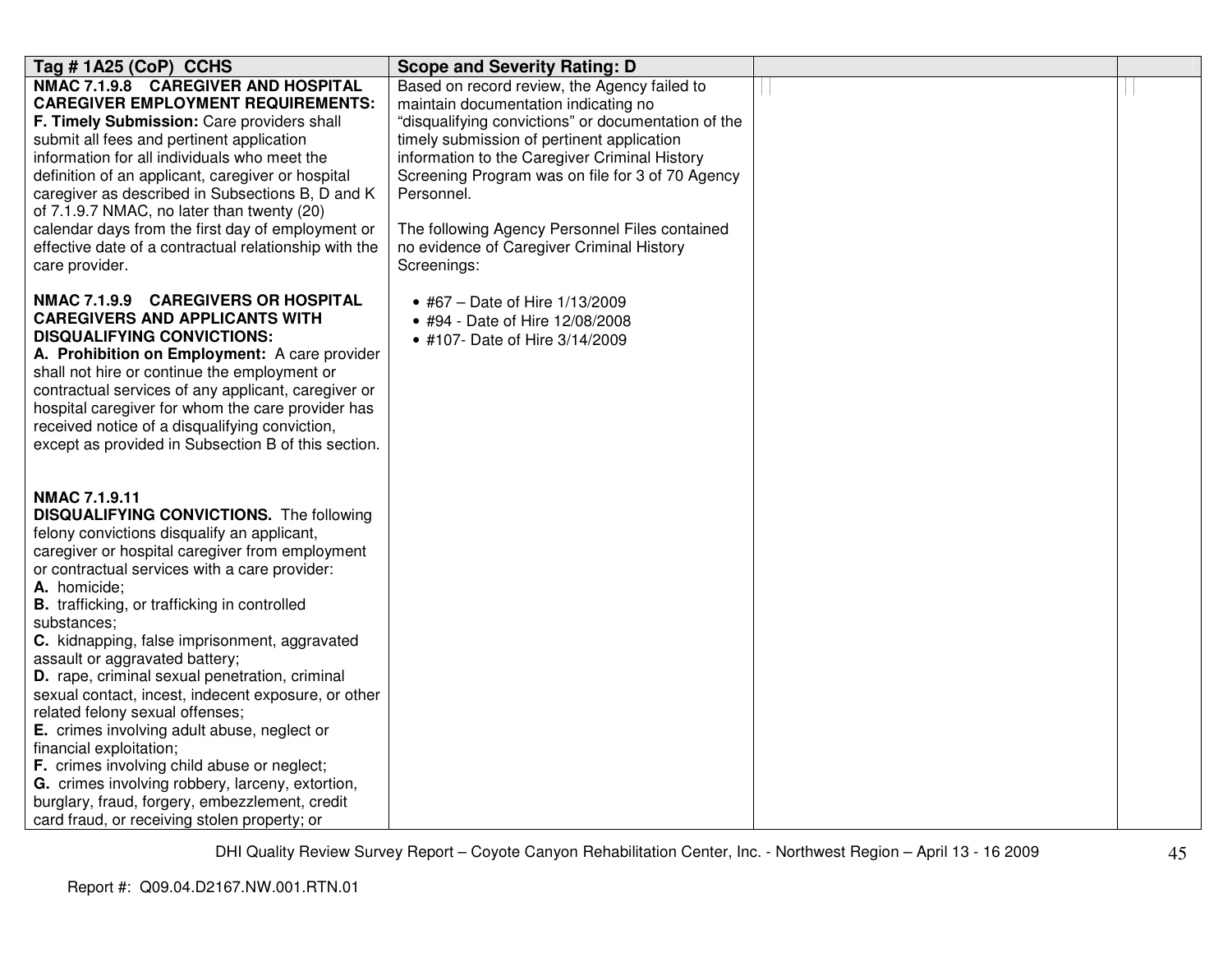| H. an attempt, solicitation, or conspiracy involving |  |  |
|------------------------------------------------------|--|--|
|                                                      |  |  |
| any of the felonies in this subsection.              |  |  |
|                                                      |  |  |
| Developmental Disabilities (DD) Waiver Service       |  |  |
| Standards effective 4/1/2007                         |  |  |
|                                                      |  |  |
| <b>Chapter 1.IV. General Provider Requirements.</b>  |  |  |
| D. Criminal History Screening: All personnel         |  |  |
| shall be screened by the Provider Agency in          |  |  |
|                                                      |  |  |
| regard to the employee's qualifications,             |  |  |
| references, and employment history, prior to         |  |  |
| employment. All Provider Agencies shall comply       |  |  |
| with the Criminal Records Screening for              |  |  |
|                                                      |  |  |
| Caregivers 7.1.12 NMAC and Employee Abuse            |  |  |
| Registry 7.1.12 NMAC as required by the              |  |  |
| Department of Health, Division of Health             |  |  |
|                                                      |  |  |
| Improvement.                                         |  |  |
|                                                      |  |  |
|                                                      |  |  |
|                                                      |  |  |
|                                                      |  |  |
|                                                      |  |  |
|                                                      |  |  |
|                                                      |  |  |
|                                                      |  |  |
|                                                      |  |  |
|                                                      |  |  |
|                                                      |  |  |
|                                                      |  |  |
|                                                      |  |  |
|                                                      |  |  |
|                                                      |  |  |
|                                                      |  |  |
|                                                      |  |  |
|                                                      |  |  |
|                                                      |  |  |
|                                                      |  |  |
|                                                      |  |  |
|                                                      |  |  |
|                                                      |  |  |
|                                                      |  |  |
|                                                      |  |  |
|                                                      |  |  |
|                                                      |  |  |
|                                                      |  |  |
|                                                      |  |  |
|                                                      |  |  |
|                                                      |  |  |
|                                                      |  |  |
|                                                      |  |  |
|                                                      |  |  |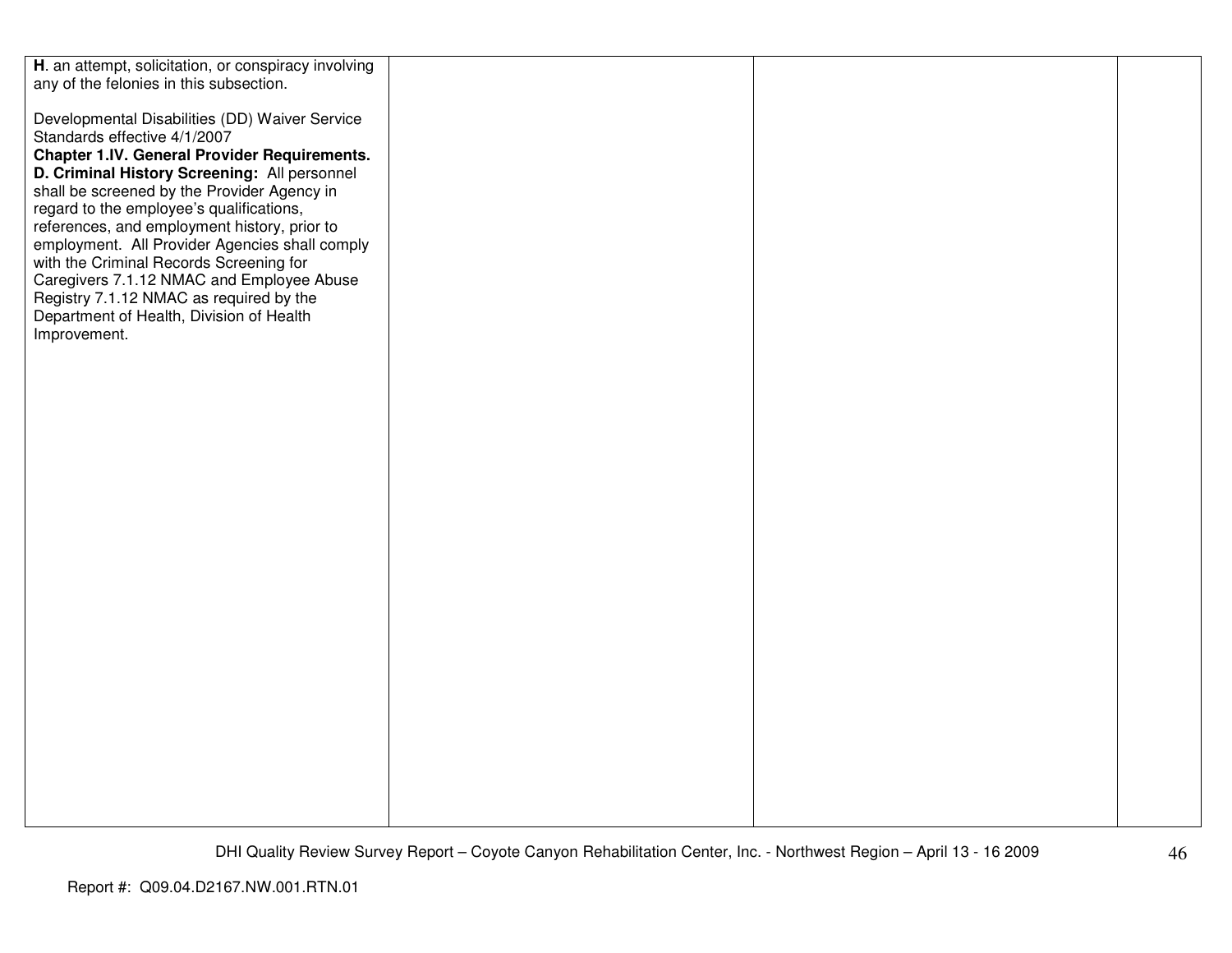| Tag # 1A26 (CoP) COR / EAR                                                              | <b>Scope and Severity Rating: E</b>             |  |
|-----------------------------------------------------------------------------------------|-------------------------------------------------|--|
| <b>NMAC 7.1.12.8</b>                                                                    | Based on record review, the Agency failed to    |  |
| <b>REGISTRY ESTABLISHED; PROVIDER</b>                                                   | maintain documentation in the employee's        |  |
| <b>INQUIRY REQUIRED:</b> Upon the effective date of                                     | personnel records that evidenced inquiry to the |  |
| this rule, the department has established and                                           | Employee Abuse Registry prior to employment for |  |
| maintains an accurate and complete electronic                                           | 35 of 70 Agency Personnel.                      |  |
| registry that contains the name, date of birth,                                         |                                                 |  |
| address, social security number, and other                                              | The following Agency Personnel records          |  |
| appropriate identifying information of all persons                                      | contained evidence that indicated the Employee  |  |
| who, while employed by a provider, have been                                            | Abuse Registry was completed after hire:        |  |
| determined by the department, as a result of an                                         |                                                 |  |
| investigation of a complaint, to have engaged in a                                      | • #46 - Date of Hire 11/3/2006                  |  |
| substantiated registry-referred incident of abuse,                                      | • #47 - Date of Hire 11/20/2008                 |  |
| neglect or exploitation of a person receiving care                                      | • #48 – Date of Hire 1/11/2008                  |  |
| or services from a provider. Additions and                                              | • #49 - Date of Hire 9/26/2008                  |  |
| updates to the registry shall be posted no later                                        | • #53 - Date of Hire 7/21/2008                  |  |
| than two (2) business days following receipt. Only                                      | • #55 - Date of Hire 11/18/2009                 |  |
| department staff designated by the custodian may                                        | • #56 - Date of Hire 12/14/2006                 |  |
| access, maintain and update the data in the                                             | • #59 - Date of Hire 9/25/2007                  |  |
| registry.                                                                               | • #60 - Date of Hire 11/3/2009                  |  |
| Provider requirement to inquire of<br>А.<br>registry. A provider, prior to employing or | • #61 - Date of Hire 10/9/2006                  |  |
| contracting with an employee, shall inquire of the                                      | • #62 - Date of Hire 2/15/2008                  |  |
| registry whether the individual under consideration                                     | • #65 - Date of Hire 9/30/2006                  |  |
| for employment or contracting is listed on the                                          | • #67 - Date of Hire 1/13/2009                  |  |
| registry.                                                                               | • #70 - Date of Hire 11/17/2008                 |  |
| Prohibited employment. A provider may<br>В.                                             | • #71 - Date of Hire 3/11/2008                  |  |
| not employ or contract with an individual to be an                                      | • #72 - Date of Hire 3/17/2008                  |  |
| employee if the individual is listed on the registry                                    | • #73 - Date of Hire 9/3/2008                   |  |
| as having a substantiated registry-referred                                             | • #78 - Date of Hire 12/7/2007                  |  |
| incident of abuse, neglect or exploitation of a                                         | • #79 - Date of Hire 8/23/2008                  |  |
| person receiving care or services from a provider.                                      | • #80 - Date of Hire 6/15/2006                  |  |
| Documentation of inquiry to registry.<br>D.                                             | • #81 - Date of Hire 11/11/2008                 |  |
| The provider shall maintain documentation in the                                        | • #87 - Date of Hire 4/9/2008                   |  |
| employee's personnel or employment records that                                         | • #91 - Date of Hire 5/4/2008                   |  |
| evidences the fact that the provider made an                                            | • #92 - Date of Hire 12/16/2006                 |  |
| inquiry to the registry concerning that employee                                        | • #93 - Date of Hire 7/31/2007                  |  |
| prior to employment. Such documentation must                                            | • #95 - Date of Hire 1/17/2006                  |  |
| include evidence, based on the response to such                                         | • #96 - Date of Hire 10/3/2007                  |  |
| inquiry received from the custodian by the                                              | • #97 - Date of Hire 1/26/2006                  |  |
| provider, that the employee was not listed on the                                       | • #100 - Date of Hire 3/9/2009                  |  |
| registry as having a substantiated registry-referred                                    | • #102 - Date of Hire 2/13/2009                 |  |
| incident of abuse, neglect or exploitation.                                             |                                                 |  |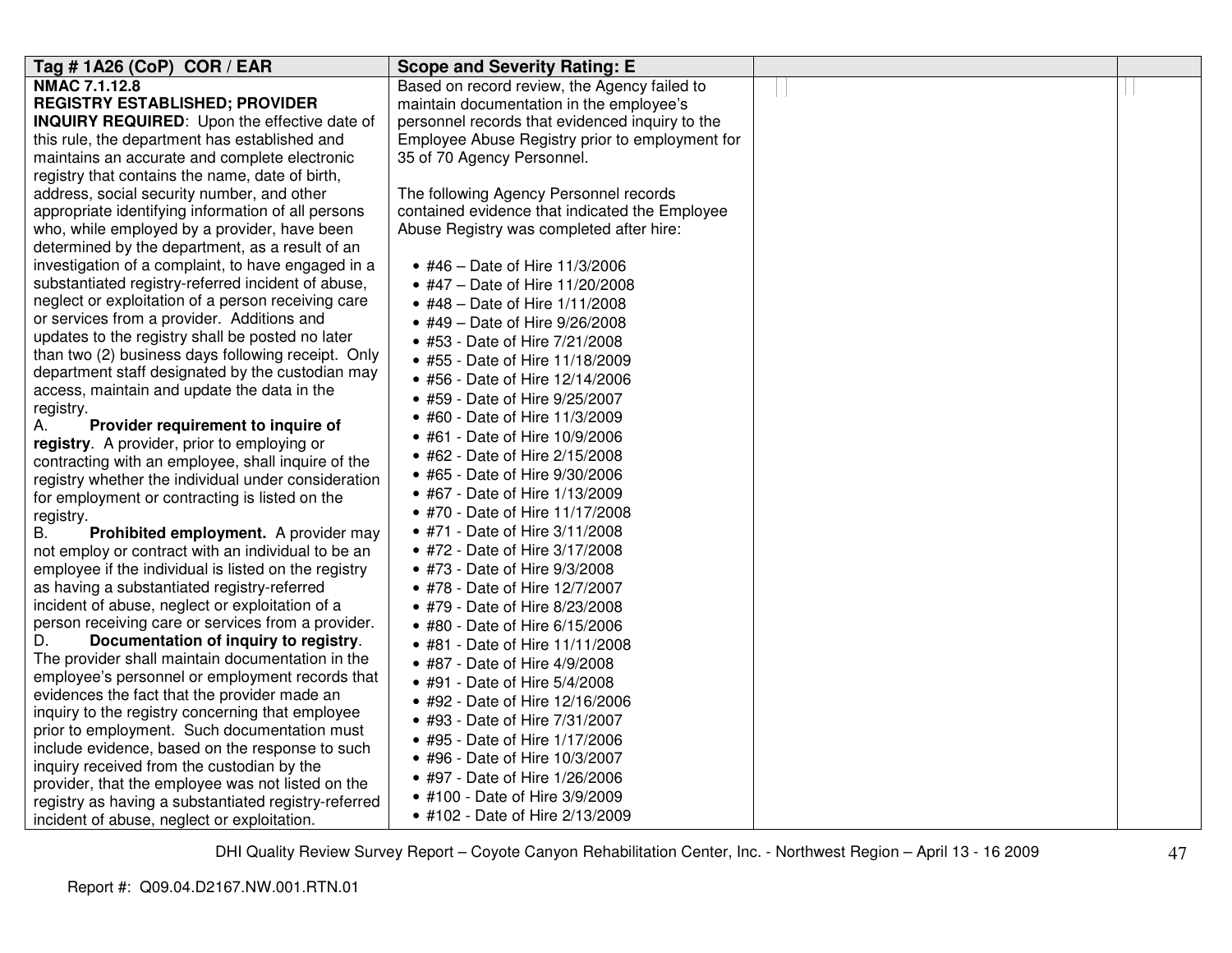| $\overline{E}$ .<br>Documentation for other staff. With | • #103 - Date of Hire 1/9/2006  |  |
|---------------------------------------------------------|---------------------------------|--|
| respect to all employed or contracted individuals       | • #104 - Date of Hire 3/23/2009 |  |
| providing direct care who are licensed health care      | • #105 - Date 0f Hire 7/23/2007 |  |
| professionals or certified nurse aides, the provider    |                                 |  |
| shall maintain documentation reflecting the             | • #107 - Date of Hire 3/14/2009 |  |
| individual's current licensure as a health care         | • #108 - Date of Hire 8/30/2008 |  |
| professional or current certification as a nurse        |                                 |  |
| aide.                                                   |                                 |  |
| Chapter 1.IV. General Provider Requirements.            |                                 |  |
| D. Criminal History Screening: All personnel shall      |                                 |  |
| be screened by the Provider Agency in regard to         |                                 |  |
| the employee's qualifications, references, and          |                                 |  |
| employment history, prior to employment. All            |                                 |  |
| Provider Agencies shall comply with the Criminal        |                                 |  |
| Records Screening for Caregivers 7.1.12 NMAC            |                                 |  |
| and Employee Abuse Registry 7.1.12 NMAC as              |                                 |  |
| required by the Department of Health, Division of       |                                 |  |
| Health Improvement.                                     |                                 |  |
|                                                         |                                 |  |
|                                                         |                                 |  |
|                                                         |                                 |  |
|                                                         |                                 |  |
|                                                         |                                 |  |
|                                                         |                                 |  |
|                                                         |                                 |  |
|                                                         |                                 |  |
|                                                         |                                 |  |
|                                                         |                                 |  |
|                                                         |                                 |  |
|                                                         |                                 |  |
|                                                         |                                 |  |
|                                                         |                                 |  |
|                                                         |                                 |  |
|                                                         |                                 |  |
|                                                         |                                 |  |
|                                                         |                                 |  |
|                                                         |                                 |  |
|                                                         |                                 |  |
|                                                         |                                 |  |
|                                                         |                                 |  |
|                                                         |                                 |  |
|                                                         |                                 |  |
|                                                         |                                 |  |
|                                                         |                                 |  |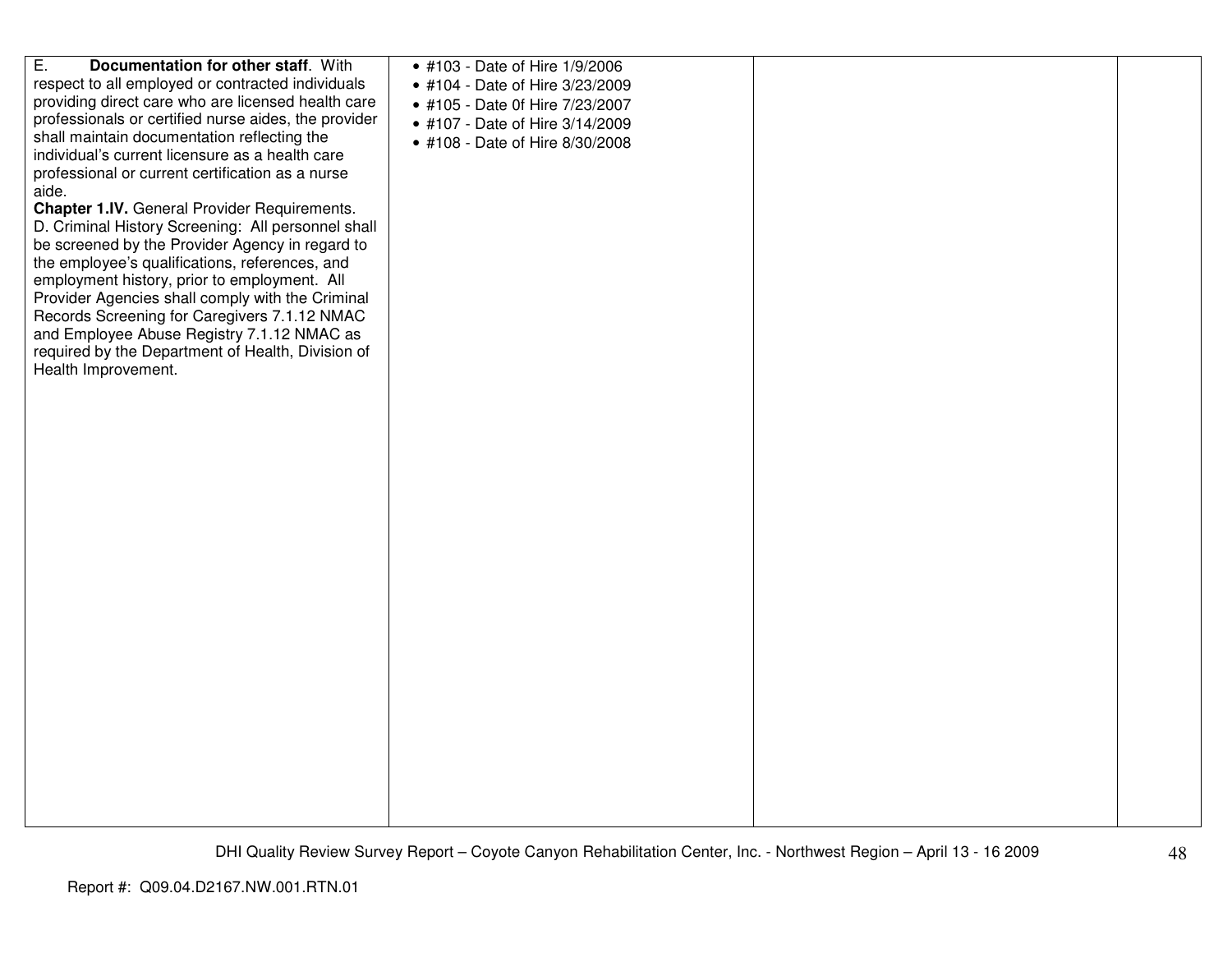| Tag # 1A28 (CoP) Incident Mgt. System                                                                    | <b>Scope &amp; Severity Rating: E</b>             |  |
|----------------------------------------------------------------------------------------------------------|---------------------------------------------------|--|
| <b>NMAC 7.1.13.10</b>                                                                                    | Based on record review and interview, the Agency  |  |
| <b>INCIDENT MANAGEMENT SYSTEM</b>                                                                        | failed to provide documentation verifying         |  |
| <b>REQUIREMENTS:</b>                                                                                     | completion of Incident Management Training for    |  |
| A. General: All licensed health care facilities and<br>community based service providers shall establish | 51 of 70 Agency Personnel.                        |  |
| and maintain an incident management system,                                                              | • Incident Management Training (Abuse, Neglect    |  |
| which emphasizes the principles of prevention                                                            | & Misappropriation of Consumers' Property)        |  |
| and staff involvement. The licensed health care                                                          | (#40, 41, 42, 43, 44, 45, 46, 48, 51, 52, 54, 56, |  |
| facility or community based service provider shall                                                       | 58, 59, 61, 62, 63, 64, 65, 66, 68, 69, 71, 72,   |  |
| ensure that the incident management system                                                               | 74, 75, 76, 78, 80, 82, 83, 84, 85, 86, 88, 89,   |  |
| policies and procedures requires all employees to                                                        | 90, 92, 93, 94, 95, 96, 97, 98, 99, 100, 102,     |  |
| be competently trained to respond to, report, and                                                        | 103, 106, 107 & 109)                              |  |
| document incidents in a timely and accurate                                                              |                                                   |  |
| manner.                                                                                                  |                                                   |  |
| D. Training Documentation: All licensed health                                                           |                                                   |  |
| care facilities and community based service                                                              |                                                   |  |
| providers shall prepare training documentation for                                                       |                                                   |  |
| each employee to include a signed statement                                                              |                                                   |  |
| indicating the date, time, and place they received                                                       |                                                   |  |
| their incident management reporting instruction.<br>The licensed health care facility and community      |                                                   |  |
| based service provider shall maintain                                                                    |                                                   |  |
| documentation of an employee's training for a                                                            |                                                   |  |
| period of at least twelve (12) months, or six (6)                                                        |                                                   |  |
| months after termination of an employee's                                                                |                                                   |  |
| employment. Training curricula shall be kept on                                                          |                                                   |  |
| the provider premises and made available on                                                              |                                                   |  |
| request by the department. Training                                                                      |                                                   |  |
| documentation shall be made available                                                                    |                                                   |  |
| immediately upon a division representative's                                                             |                                                   |  |
| request. Failure to provide employee training                                                            |                                                   |  |
| documentation shall subject the licensed health                                                          |                                                   |  |
| care facility or community based service provider                                                        |                                                   |  |
| to the penalties provided for in this rule.                                                              |                                                   |  |
|                                                                                                          |                                                   |  |
|                                                                                                          |                                                   |  |
|                                                                                                          |                                                   |  |
|                                                                                                          |                                                   |  |
|                                                                                                          |                                                   |  |
|                                                                                                          |                                                   |  |
|                                                                                                          |                                                   |  |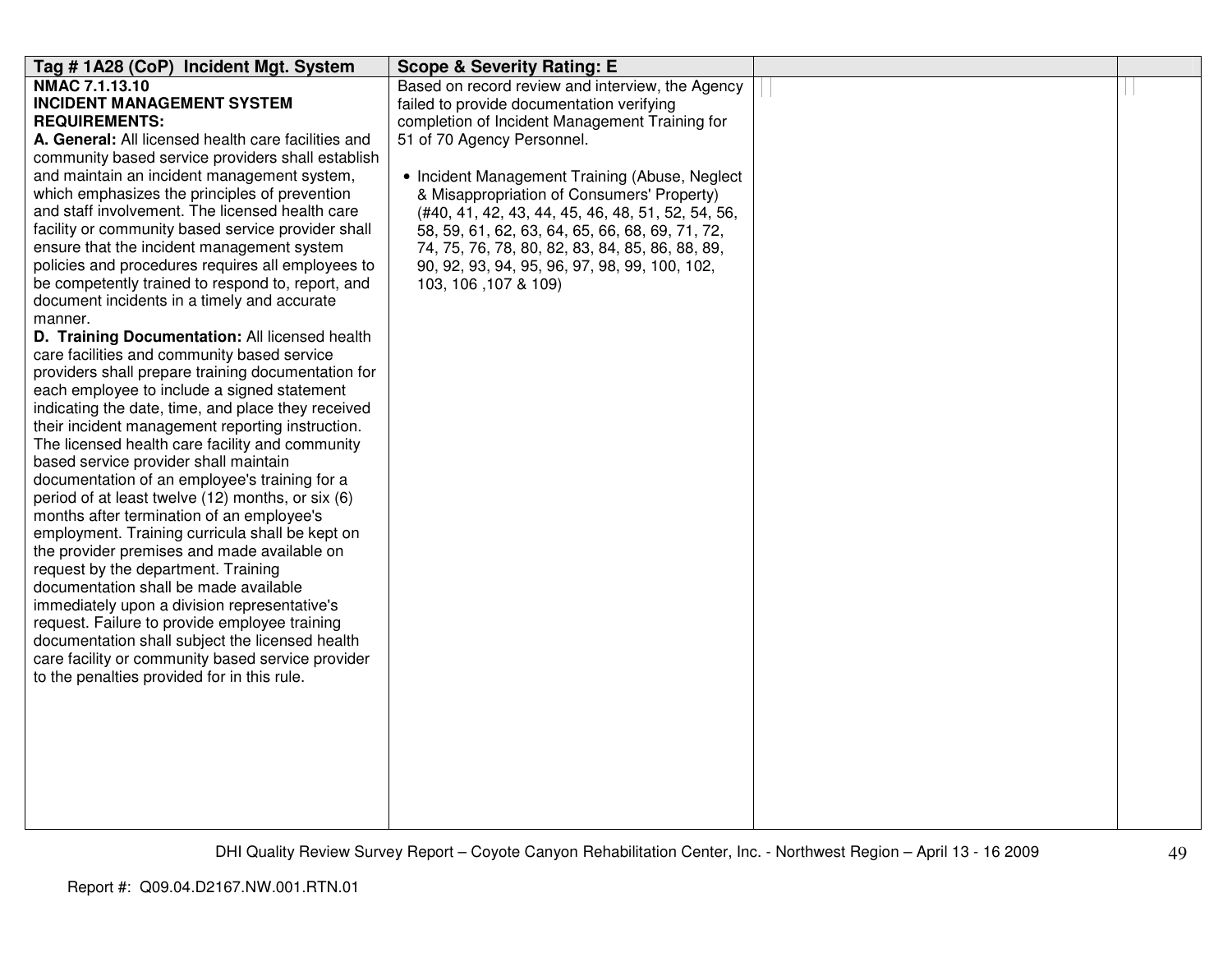| Tag # 1A28 (CoP) Incident Mgt. System -                                                                                                                                                                                                                                                                                                                                                                                                                                                                                                                                                                                                                                                                                                                                                                                                                                                                                                                                | <b>Scope &amp; Severity Rating: F</b>                                                                                                                                                                                                                                                                                                                                                                                                                                                                                               |  |
|------------------------------------------------------------------------------------------------------------------------------------------------------------------------------------------------------------------------------------------------------------------------------------------------------------------------------------------------------------------------------------------------------------------------------------------------------------------------------------------------------------------------------------------------------------------------------------------------------------------------------------------------------------------------------------------------------------------------------------------------------------------------------------------------------------------------------------------------------------------------------------------------------------------------------------------------------------------------|-------------------------------------------------------------------------------------------------------------------------------------------------------------------------------------------------------------------------------------------------------------------------------------------------------------------------------------------------------------------------------------------------------------------------------------------------------------------------------------------------------------------------------------|--|
| <b>Parent/Guardian Training</b>                                                                                                                                                                                                                                                                                                                                                                                                                                                                                                                                                                                                                                                                                                                                                                                                                                                                                                                                        |                                                                                                                                                                                                                                                                                                                                                                                                                                                                                                                                     |  |
| NMAC 7.1.13.10 INCIDENT MANAGEMENT<br><b>SYSTEM REQUIREMENTS:</b><br>A. General: All licensed health care facilities and<br>community based service providers shall establish<br>and maintain an incident management system,<br>which emphasizes the principles of prevention<br>and staff involvement. The licensed health care<br>facility or community based service provider shall<br>ensure that the incident management system<br>policies and procedures requires all employees to<br>be competently trained to respond to, report, and<br>document incidents in a timely and accurate<br>manner.                                                                                                                                                                                                                                                                                                                                                               | Based on record review, the Agency failed to<br>provide documentation indicating consumer,<br>family members, or legal guardians had received<br>an orientation packet including incident<br>management system policies and procedural<br>information concerning the reporting of Abuse,<br>Neglect and Misappropriation of Consumers'<br>Property, for 10 of 10 individuals.<br>• Parent/Guardian Incident Management<br>Training (Abuse, Neglect & Misappropriation of<br>Consumers' Property) (#1, 2, 3, 4, 5, 6, 7, 8, 9<br>810 |  |
| <b>E. Consumer and Guardian Orientation</b><br>Packet: Consumers, family members and legal<br>guardians shall be made aware of and have<br>available immediate accessibility to the licensed<br>health care facility and community based service<br>provider incident reporting processes. The<br>licensed health care facility and community based<br>service provider shall provide consumers, family<br>members or legal guardians an orientation packet<br>to include incident management systems policies<br>and procedural information concerning the<br>reporting of abuse, neglect or misappropriation.<br>The licensed health care facility and community<br>based service provider shall include a signed<br>statement indicating the date, time, and place they<br>received their orientation packet to be contained<br>in the consumer's file. The appropriate consumer,<br>family member or legal guardian shall sign this at<br>the time of orientation. |                                                                                                                                                                                                                                                                                                                                                                                                                                                                                                                                     |  |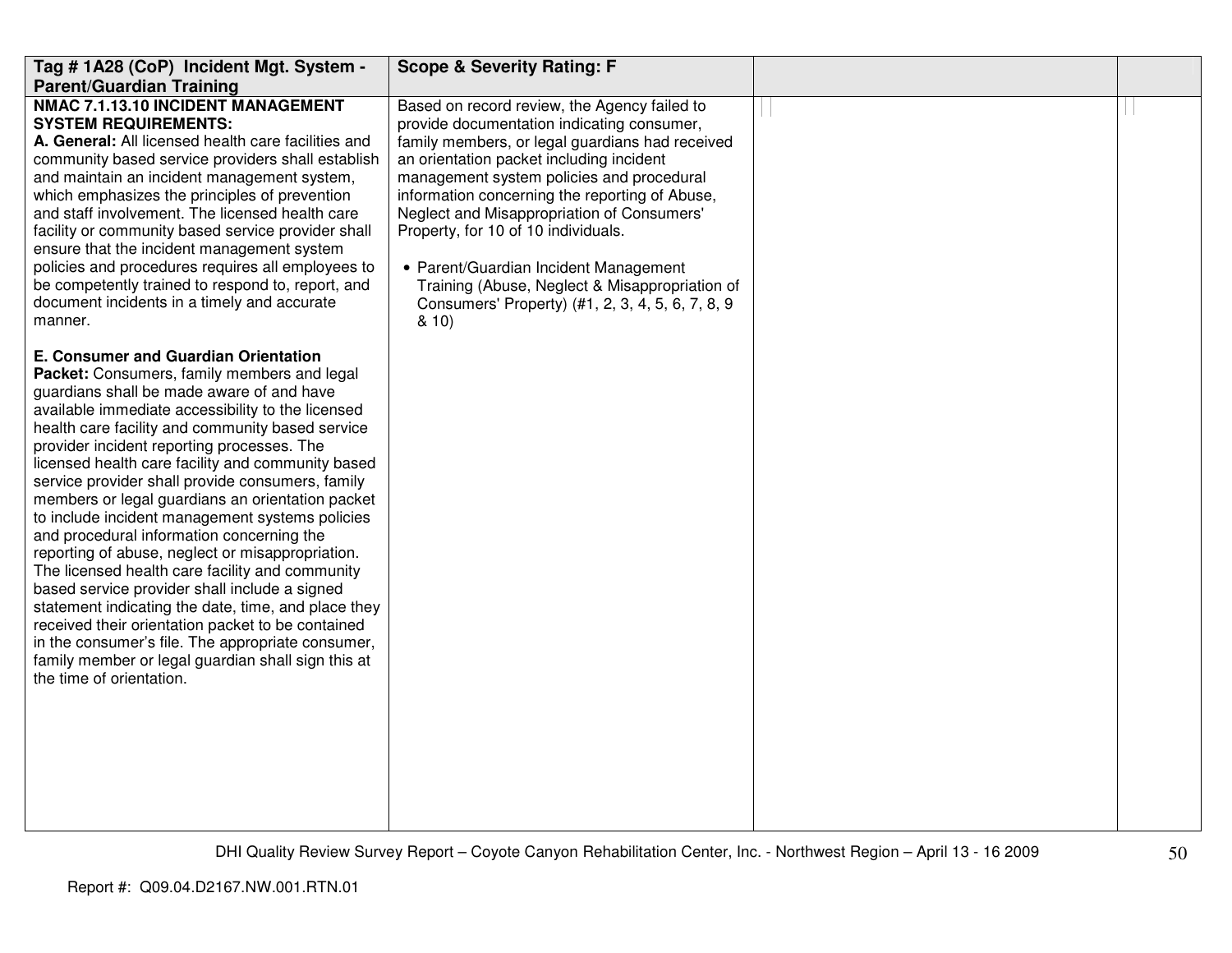| Tag #1A29 Complaints / Grievances -                                                                                                                                                                                                                                                                                                                                                                                                                                                                                                                                                                                                                                                                                                                                                                                                                                                                                                                                                                                                                                  | <b>Scope and Severity Rating: C</b>                                                                                                                                                                                                                                                           |  |
|----------------------------------------------------------------------------------------------------------------------------------------------------------------------------------------------------------------------------------------------------------------------------------------------------------------------------------------------------------------------------------------------------------------------------------------------------------------------------------------------------------------------------------------------------------------------------------------------------------------------------------------------------------------------------------------------------------------------------------------------------------------------------------------------------------------------------------------------------------------------------------------------------------------------------------------------------------------------------------------------------------------------------------------------------------------------|-----------------------------------------------------------------------------------------------------------------------------------------------------------------------------------------------------------------------------------------------------------------------------------------------|--|
| <b>Acknowledgement</b>                                                                                                                                                                                                                                                                                                                                                                                                                                                                                                                                                                                                                                                                                                                                                                                                                                                                                                                                                                                                                                               |                                                                                                                                                                                                                                                                                               |  |
| NMAC 7.26.3.6<br>Α.<br>These regulations set out rights that the<br>department expects all providers of services to<br>individuals with developmental disabilities to<br>respect. These regulations are intended to<br>complement the department's Client Complaint<br>Procedures (7 NMAC 26.4) [now 7.26.4 NMAC].<br>NMAC 7.26.3.13 Client Complaint Procedure<br>Available. A complainant may initiate a complaint<br>as provided in the client complaint procedure to<br>resolve complaints alleging that a service provider<br>has violated a client's rights as described in<br>Section 10 [now 7.26.3.10 NMAC]. The<br>department will enforce remedies for<br>substantiated complaints of violation of a client's<br>rights as provided in client complaint procedure.<br>[09/12/94; 01/15/97; Recompiled 10/31/01]<br>NMAC 7.26.4.13 Complaint Process:<br>A. (2). The service provider's complaint or<br>grievance procedure shall provide, at a minimum,<br>that: (a) the client is notified of the service<br>provider's complaint or grievance procedure | Based on record review, the Agency failed to<br>provide documentation that the complaint<br>procedure had been made available to individuals<br>or their legal guardians for 10 of 10 individuals.<br>• Grievance/Complaint Procedure<br>Acknowledgement (#1, 2, 3, 4, 5, 6, 7, 8, 9 &<br>10) |  |
|                                                                                                                                                                                                                                                                                                                                                                                                                                                                                                                                                                                                                                                                                                                                                                                                                                                                                                                                                                                                                                                                      |                                                                                                                                                                                                                                                                                               |  |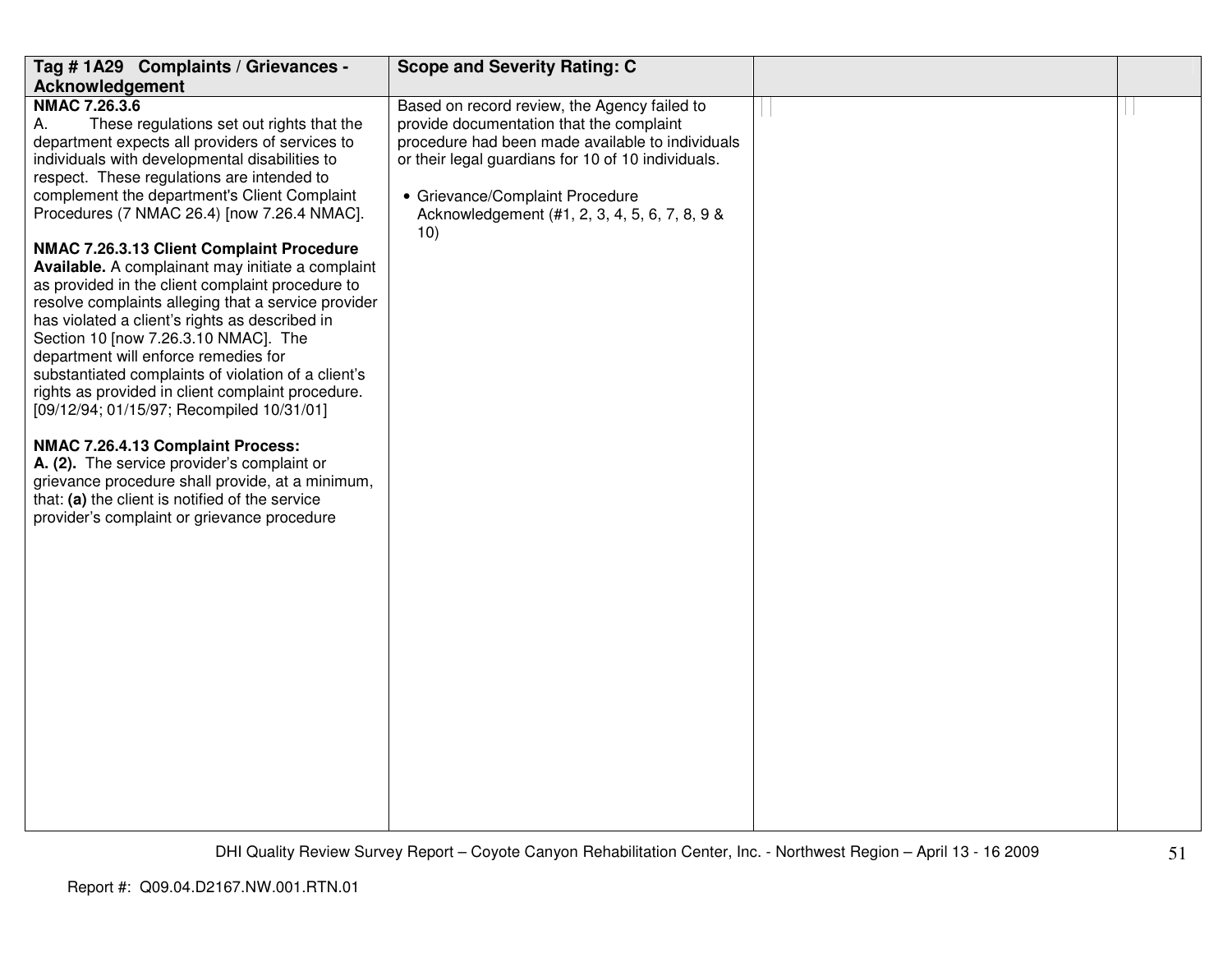| Tag # 1A31 (CoP) Client Rights                                                           | <b>Scope and Severity Rating: D</b>                |  |
|------------------------------------------------------------------------------------------|----------------------------------------------------|--|
| NMAC 7.26.3.11                                                                           | A review of Agency Individual files indicated 1 of |  |
| <b>RESTRICTIONS OR LIMITATION OF CLIENT'S</b>                                            | 10 Individuals required Human Rights Committee     |  |
| <b>RIGHTS:</b>                                                                           | Approval for restrictions.                         |  |
| A. A service provider shall not restrict or limit a                                      |                                                    |  |
| client's rights except:                                                                  | No documentation was found regarding Human         |  |
| where the restriction or limitation is<br>(1)                                            | Rights Approval for the following:                 |  |
| allowed in an emergency and is necessary to                                              |                                                    |  |
| prevent imminent risk of physical harm to the                                            | • Physical Restraint (Mandt) - (Individual #9):    |  |
| client or another person; or                                                             |                                                    |  |
| where the interdisciplinary team has<br>(2)                                              |                                                    |  |
| determined that the client's limited capacity to                                         | Based on record review, the Agency failed to       |  |
| exercise the right threatens his or her physical                                         | follow DDSD Policy and Procedure regarding         |  |
| safety; or                                                                               | Human Rights Committee Requirements. Review        |  |
| as provided for in Section 10.1.14<br>(3)                                                | of Agency Policy and Procedure found no            |  |
| [now Subsection N of 7.26.3.10 NMAC].                                                    | evidence of agencies Human Rights Committee        |  |
| B. Any emergency intervention to prevent<br>physical harm shall be reasonable to prevent | policy.                                            |  |
| harm, shall be the least restrictive intervention                                        |                                                    |  |
| necessary to meet the emergency, shall be                                                |                                                    |  |
| allowed no longer than necessary and shall be                                            |                                                    |  |
| subject to interdisciplinary team (IDT) review. The                                      |                                                    |  |
| IDT upon completion of its review may refer its                                          |                                                    |  |
| findings to the office of quality assurance. The                                         |                                                    |  |
| emergency intervention may be subject to review                                          |                                                    |  |
| by the service provider's behavioral support                                             |                                                    |  |
| committee or human rights committee in                                                   |                                                    |  |
| accordance with the behavioral support policies or                                       |                                                    |  |
| other department regulation or policy.                                                   |                                                    |  |
| C. The service provider may adopt reasonable                                             |                                                    |  |
| program policies of general applicability to clients                                     |                                                    |  |
| served by that service provider that do not violate                                      |                                                    |  |
| client rights.                                                                           |                                                    |  |
| [09/12/94; 01/15/97; Recompiled 10/31/01]                                                |                                                    |  |
|                                                                                          |                                                    |  |
|                                                                                          |                                                    |  |
| <b>Long Term Services Division</b>                                                       |                                                    |  |
| <b>Policy Title: Human Rights Committee</b>                                              |                                                    |  |
| Requirements Eff Date: March 1, 2003                                                     |                                                    |  |
|                                                                                          |                                                    |  |
| <b>IV. POLICY STATEMENT</b>                                                              |                                                    |  |
| Human Rights Committees are required for                                                 |                                                    |  |
| residential service provider agencies. The                                               |                                                    |  |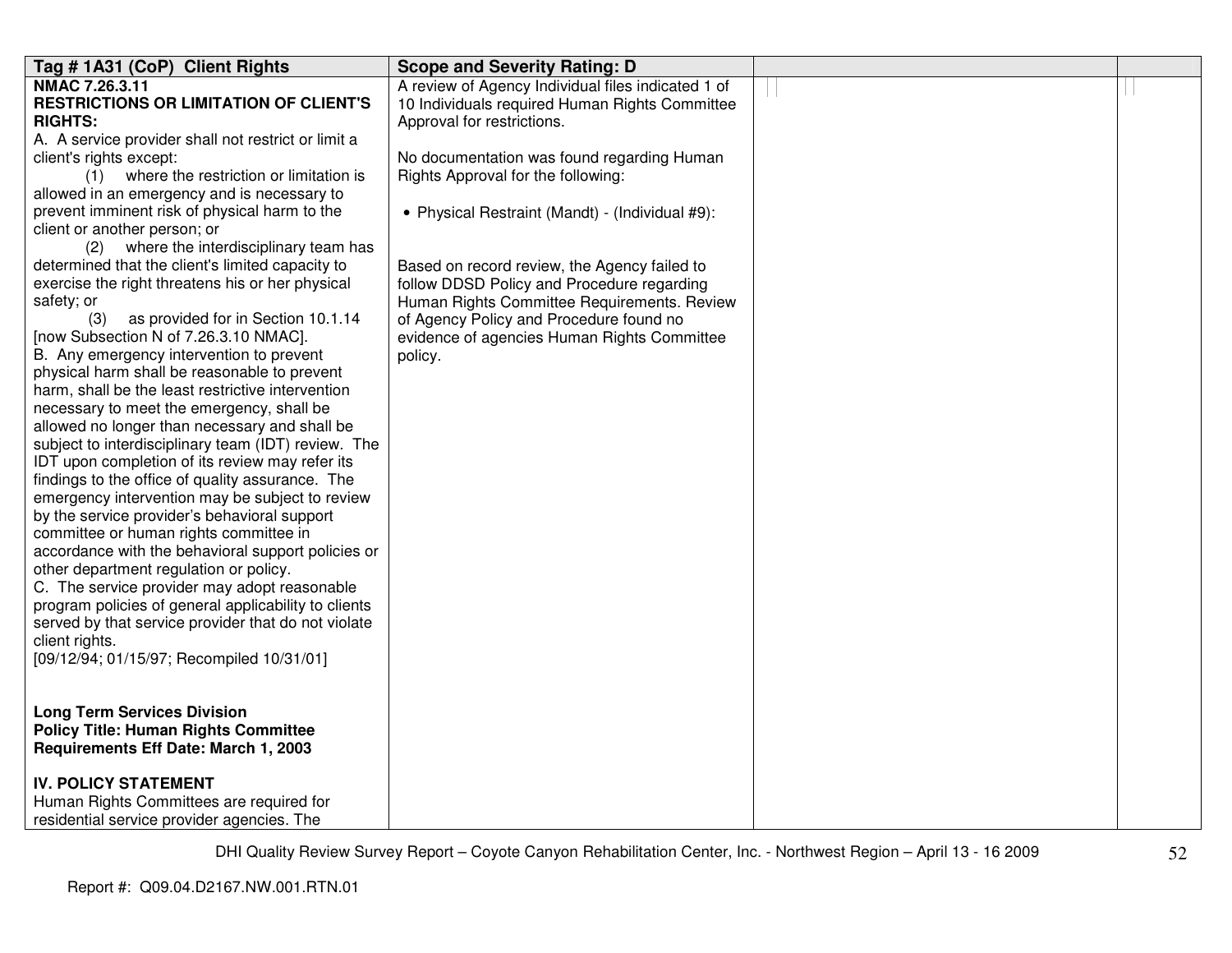| purpose of these committees with respect to the<br>provision of Behavior Supports is to review and<br>monitor the implementation of certain Behavior<br>Support Plans.                                                                         |  |  |
|------------------------------------------------------------------------------------------------------------------------------------------------------------------------------------------------------------------------------------------------|--|--|
| Human Rights Committees may not approve any<br>of the interventions specifically prohibited in the<br>following policies:<br>• Aversive Intervention Prohibitions<br>• Psychotropic Medications Use<br>• Behavioral Support Service Provision. |  |  |
| A Human Rights Committee may also serve other<br>agency functions as appropriate, such as the<br>review of internal policies on sexuality and<br>incident management follow-up.                                                                |  |  |
| A. HUMAN RIGHTS COMMITTEE ROLE IN<br><b>BEHAVIOR SUPPORTS</b>                                                                                                                                                                                  |  |  |
| 2. The Human Rights Committee will determine<br>and adopt a written policy stating the frequency<br>and purpose of meetings. Behavior Support Plans<br>approved by the Human Rights Committee will be<br>reviewed at least quarterly.          |  |  |
|                                                                                                                                                                                                                                                |  |  |
|                                                                                                                                                                                                                                                |  |  |
|                                                                                                                                                                                                                                                |  |  |
|                                                                                                                                                                                                                                                |  |  |
|                                                                                                                                                                                                                                                |  |  |
|                                                                                                                                                                                                                                                |  |  |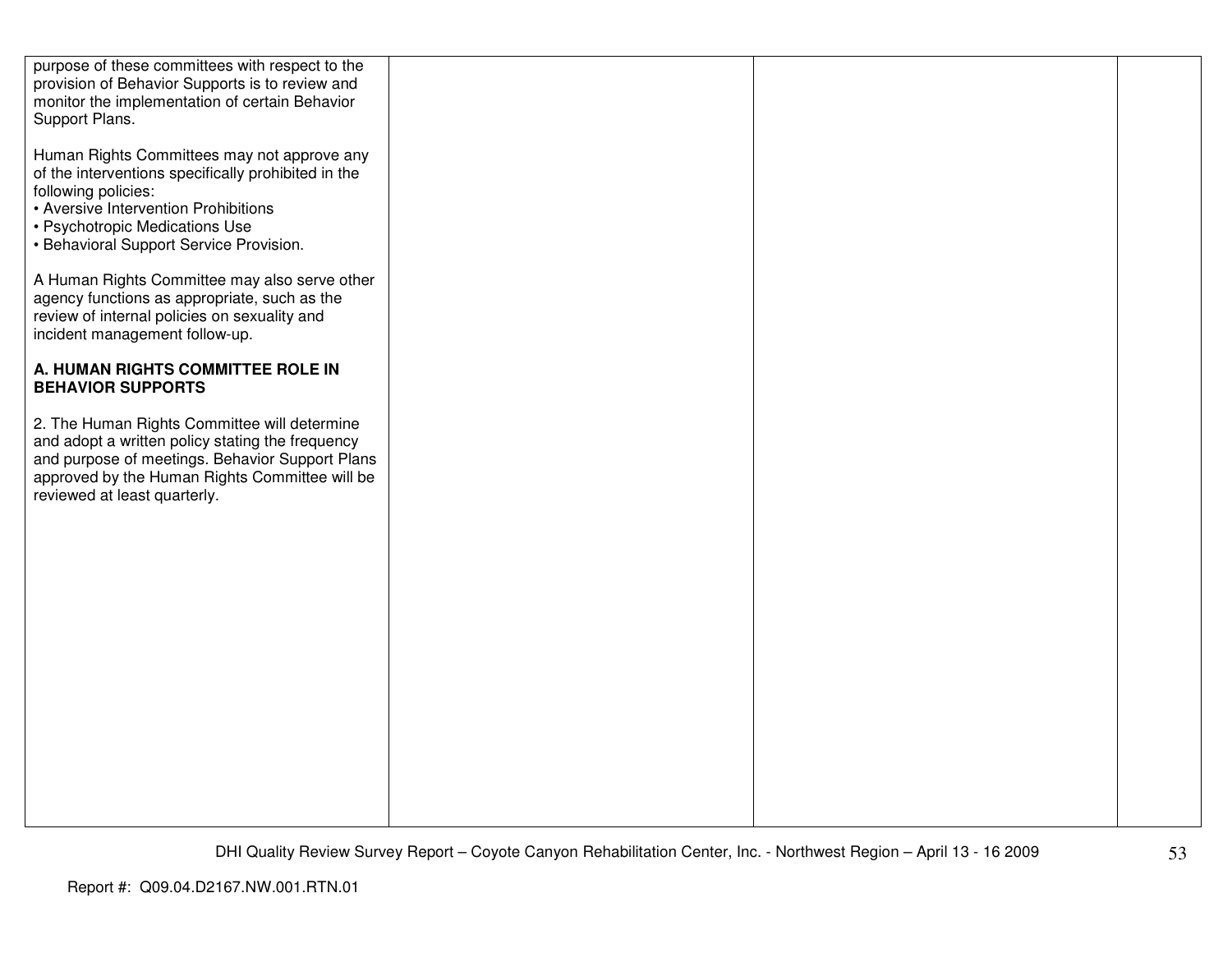| Tag #1A32 (CoP) ISP Implementation                   | <b>Scope and Severity Rating: D</b>                |  |
|------------------------------------------------------|----------------------------------------------------|--|
| NMAC 7.26.5.16.C and D                               | Based on record review the Agency failed to        |  |
| Development of the ISP. Implementation of the        | implement the ISP according to the timelines       |  |
| ISP. The ISP shall be implemented according to       | determined by the IDT and as specified in the ISP  |  |
| the timelines determined by the IDT and as           | for each stated desired outcomes and action plan   |  |
| specified in the ISP for each stated desired         | for 1 of 10 individuals.                           |  |
| outcomes and action plan.                            |                                                    |  |
|                                                      | Per Individuals ISP's the following was found with |  |
| C.<br>The IDT shall review and discuss               | regards to the implementation of ISP Outcomes:     |  |
| information and recommendations with the             |                                                    |  |
| individual, with the goal of supporting the          | Supported Employment Data Collection/Data          |  |
| individual in attaining desired outcomes. The IDT    | Tracking/Progress with regards to ISP Outcomes:    |  |
| develops an ISP based upon the individual's          |                                                    |  |
| personal vision statement, strengths, needs,         | • None found for December 2008 - February          |  |
| interests and preferences. The ISP is a dynamic      | 2009 (Individual #9)                               |  |
| document, revised periodically, as needed, and       |                                                    |  |
| amended to reflect progress towards personal         |                                                    |  |
| goals and achievements consistent with the           |                                                    |  |
| individual's future vision. This regulation is       |                                                    |  |
| consistent with standards established for            |                                                    |  |
| individual plan development as set forth by the      |                                                    |  |
| commission on the accreditation of rehabilitation    |                                                    |  |
| facilities (CARF) and/or other program               |                                                    |  |
| accreditation approved and adopted by the            |                                                    |  |
| developmental disabilities division and the          |                                                    |  |
| department of health. It is the policy of the        |                                                    |  |
| developmental disabilities division (DDD), that to   |                                                    |  |
| the extent permitted by funding, each individual     |                                                    |  |
| receive supports and services that will assist and   |                                                    |  |
| encourage independence and productivity in the       |                                                    |  |
| community and attempt to prevent regression or       |                                                    |  |
| loss of current capabilities. Services and supports  |                                                    |  |
| include specialized and/or generic services,         |                                                    |  |
| training, education and/or treatment as              |                                                    |  |
| determined by the IDT and documented in the          |                                                    |  |
| ISP.                                                 |                                                    |  |
| D. The intent is to provide choice and obtain        |                                                    |  |
| opportunities for individuals to live, work and play |                                                    |  |
| with full participation in their communities. The    |                                                    |  |
| following principles provide direction and purpose   |                                                    |  |
| in planning for individuals with developmental       |                                                    |  |
| disabilities.                                        |                                                    |  |
| [05/03/94; 01/15/97; Recompiled 10/31/01]            |                                                    |  |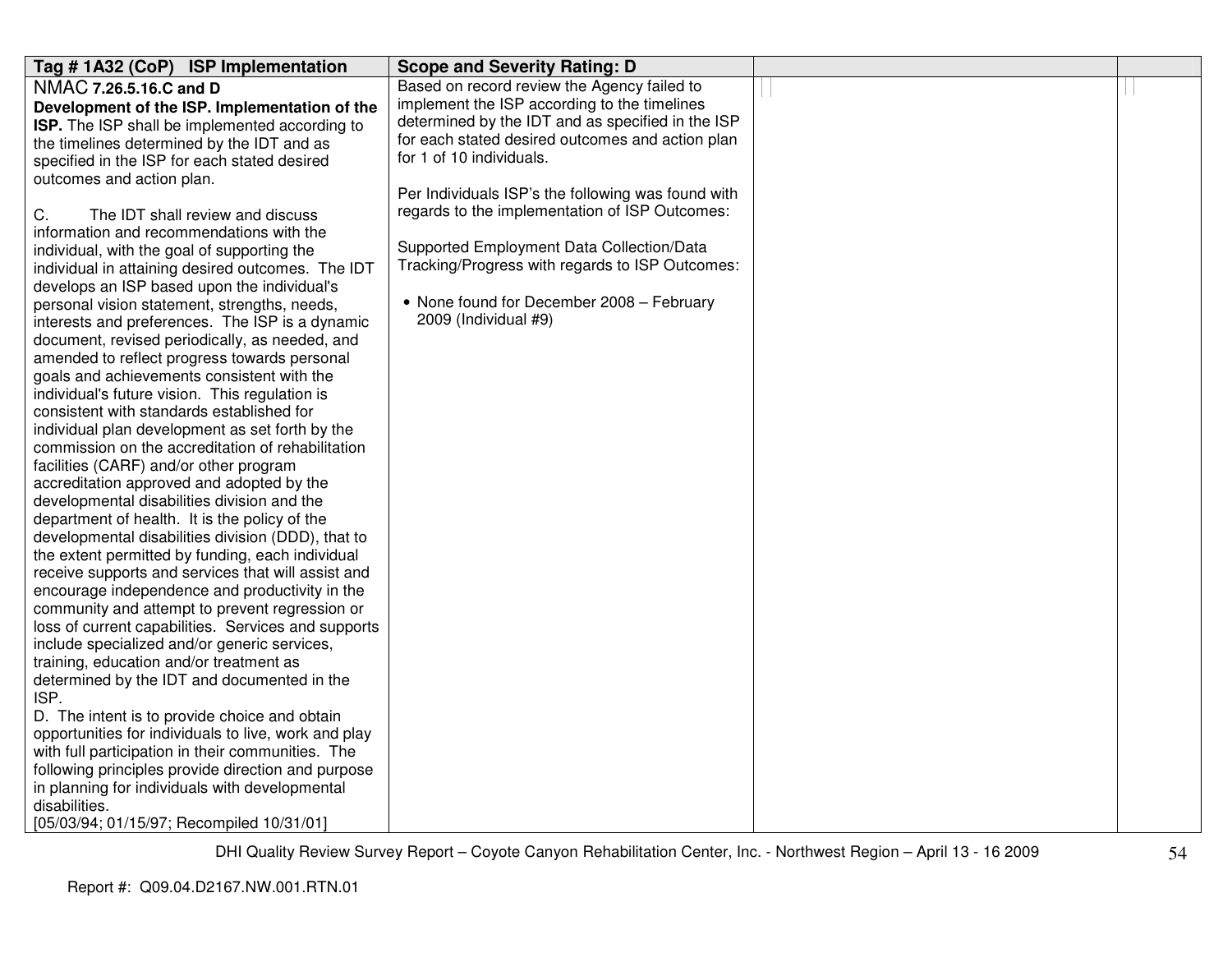| Tag #1A33 Board of Pharmacy - Lic<br><b>New Mexico Board of Pharmacy Model</b><br><b>Custodial Drug Procedures Manual</b><br>6. Display of License and Inspection Reports<br>A. The following are required to be publicly<br>displayed:<br>□ Current Custodial Drug Permit from the<br>NM Board of Pharmacy<br>Current registration from the consultant<br>$\Box$<br>pharmacist<br>Current NM Board of Pharmacy<br>$\Box$<br><b>Inspection Report</b> | <b>Scope and Severity Rating: A</b><br>Based on observation, the Agency failed to<br>provide the current Custodial Drug Permit from<br>the New Mexico Board of Pharmacy, the current<br>registration from the Consultant Pharmacist, or<br>the current New Mexico Board of Pharmacy<br>Inspection Report for the following:<br>Individual Residence:<br>• Current NM Board of Pharmacy Inspection<br>report $(#1)$ |  |
|-------------------------------------------------------------------------------------------------------------------------------------------------------------------------------------------------------------------------------------------------------------------------------------------------------------------------------------------------------------------------------------------------------------------------------------------------------|--------------------------------------------------------------------------------------------------------------------------------------------------------------------------------------------------------------------------------------------------------------------------------------------------------------------------------------------------------------------------------------------------------------------|--|
|                                                                                                                                                                                                                                                                                                                                                                                                                                                       |                                                                                                                                                                                                                                                                                                                                                                                                                    |  |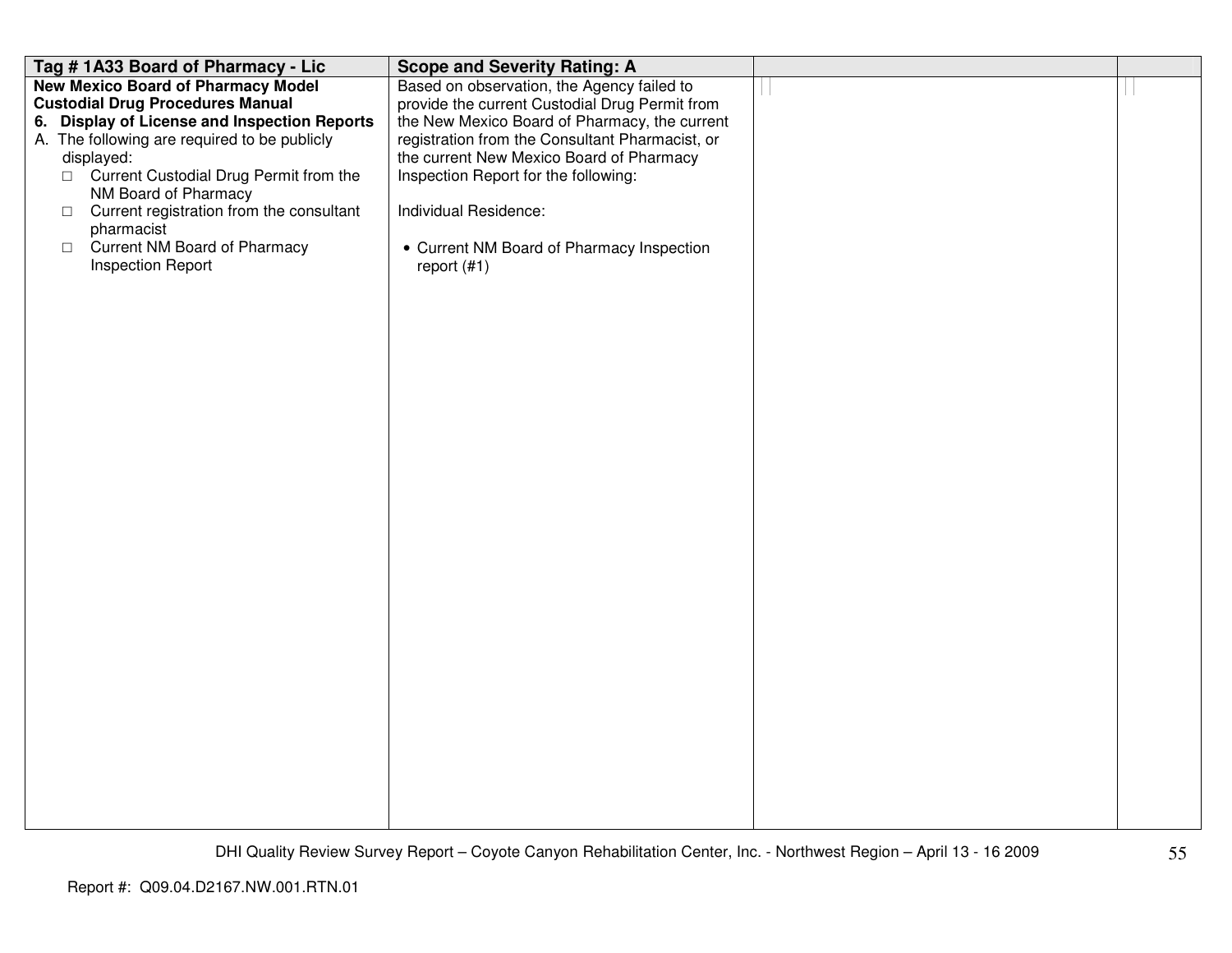| Tag # 1A36 SC Training                                                             | <b>Scope and Severity Rating: A</b>               |  |
|------------------------------------------------------------------------------------|---------------------------------------------------|--|
| Developmental Disabilities (DD) Waiver Service                                     | Based on record review, the Agency failed to      |  |
| Standards effective 4/1/2007                                                       | ensure that Orientation and Training requirements |  |
| <b>CHAPTER 1 IV. GENERAL REQUIREMENTS</b>                                          | were met for 1 of 1 Service Coordinators.         |  |
| FOR PROVIDER AGENCY SERVICE                                                        |                                                   |  |
| <b>PERSONNEL:</b> The objective of this section is to                              | Review of Service Coordinators training records   |  |
| establish personnel standards for DD Medicaid                                      | found no evidence of the following required       |  |
| Waiver Provider Agencies for the following                                         | DOH/DDSD trainings being completed:               |  |
| services: Community Living Supports, Community                                     |                                                   |  |
| Inclusion Services, Respite, Substitute Care and                                   | • Pre-Service Manual (SC #109)                    |  |
| Personal Support Companion Services. These                                         |                                                   |  |
| standards apply to all personnel who provide                                       |                                                   |  |
| services, whether directly employed or                                             |                                                   |  |
| subcontracting with the Provider Agency.                                           |                                                   |  |
| Additional personnel requirements and                                              |                                                   |  |
| qualifications may be applicable for specific                                      |                                                   |  |
| service standards.                                                                 |                                                   |  |
| <b>C.</b> Orientation and Training Requirements:                                   |                                                   |  |
| Orientation and training for direct support                                        |                                                   |  |
| staff and his or her supervisors shall comply                                      |                                                   |  |
| with the DDSD/DOH Policy Governing the<br>Training Requirements for Direct Support |                                                   |  |
| <b>Staff and Internal Service Coordinators</b>                                     |                                                   |  |
| Serving Individuals with Developmental                                             |                                                   |  |
| Disabilities to include the following:                                             |                                                   |  |
| Each new employee shall receive<br>(1)                                             |                                                   |  |
| appropriate orientation, including but not                                         |                                                   |  |
| limited to, all policies relating to fire                                          |                                                   |  |
| prevention, accident prevention, incident                                          |                                                   |  |
| management and reporting, and emergency                                            |                                                   |  |
| procedures; and                                                                    |                                                   |  |
|                                                                                    |                                                   |  |
|                                                                                    |                                                   |  |
|                                                                                    |                                                   |  |
|                                                                                    |                                                   |  |
|                                                                                    |                                                   |  |
|                                                                                    |                                                   |  |
|                                                                                    |                                                   |  |
|                                                                                    |                                                   |  |
|                                                                                    |                                                   |  |
|                                                                                    |                                                   |  |
|                                                                                    |                                                   |  |
|                                                                                    |                                                   |  |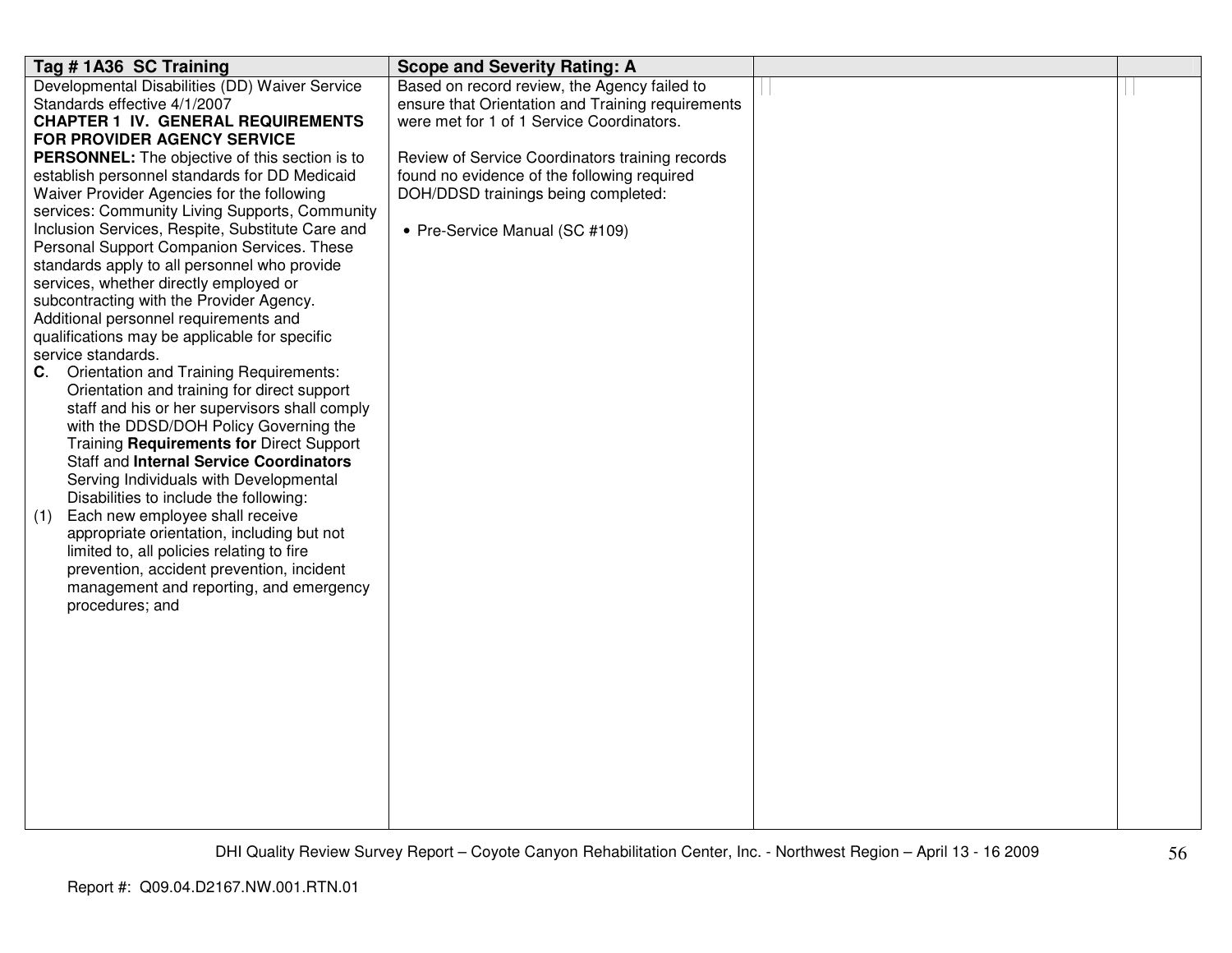| Tag # 1A37 Individual Specific Training                                                | <b>Scope and Severity Rating: E</b>              |  |
|----------------------------------------------------------------------------------------|--------------------------------------------------|--|
| Developmental Disabilities (DD) Waiver Service                                         | Based on record review, the Agency failed to     |  |
| Standards effective 4/1/2007                                                           | ensure that Individual Specific Training         |  |
| <b>CHAPTER 1 IV. GENERAL REQUIREMENTS</b>                                              | requirements were met for 24 of 70 Agency        |  |
| FOR PROVIDER AGENCY SERVICE                                                            | Personnel.                                       |  |
| PERSONNEL: The objective of this section is to                                         |                                                  |  |
| establish personnel standards for DD Medicaid                                          | • Individual Specific Training (#44, 45, 48, 51, |  |
| Waiver Provider Agencies for the following                                             | 52, 53, 55, 63, 64, 66, 68, 78, 79, 80, 81, 82,  |  |
| services: Community Living Supports, Community                                         | 86, 88, 91, 94, 98, 101, 105 & 108)              |  |
| Inclusion Services, Respite, Substitute Care and                                       |                                                  |  |
| Personal Support Companion Services. These                                             |                                                  |  |
| standards apply to all personnel who provide<br>services, whether directly employed or |                                                  |  |
| subcontracting with the Provider Agency.                                               |                                                  |  |
| Additional personnel requirements and                                                  |                                                  |  |
| qualifications may be applicable for specific                                          |                                                  |  |
| service standards.                                                                     |                                                  |  |
|                                                                                        |                                                  |  |
| C.<br><b>Orientation and Training</b>                                                  |                                                  |  |
| <b>Requirements:</b> Orientation and training for direct                               |                                                  |  |
| support staff and his or her supervisors shall                                         |                                                  |  |
| comply with the DDSD/DOH Policy Governing the                                          |                                                  |  |
| Training Requirements for Direct Support Staff                                         |                                                  |  |
| and Internal Service Coordinators Serving                                              |                                                  |  |
| Individuals with Developmental Disabilities to                                         |                                                  |  |
| include the following:                                                                 |                                                  |  |
| Individual-specific training for each<br>(2)                                           |                                                  |  |
| individual under his or her direct care, as                                            |                                                  |  |
| described in the individual service plan, prior                                        |                                                  |  |
| to working alone with the individual.                                                  |                                                  |  |
|                                                                                        |                                                  |  |
| Department of Health (DOH)                                                             |                                                  |  |
| Developmental Disabilities Supports Division                                           |                                                  |  |
| (DDSD) Policy                                                                          |                                                  |  |
| <b>Policy Title: Training Requirements for Direct</b>                                  |                                                  |  |
| Service Agency Staff Policy - Eff. March 1,                                            |                                                  |  |
| 2007                                                                                   |                                                  |  |
| <b>II. POLICY STATEMENTS:</b>                                                          |                                                  |  |
| A. Individuals shall receive services from                                             |                                                  |  |
| competent and qualified staff.                                                         |                                                  |  |
| B. Staff shall complete individual-specific                                            |                                                  |  |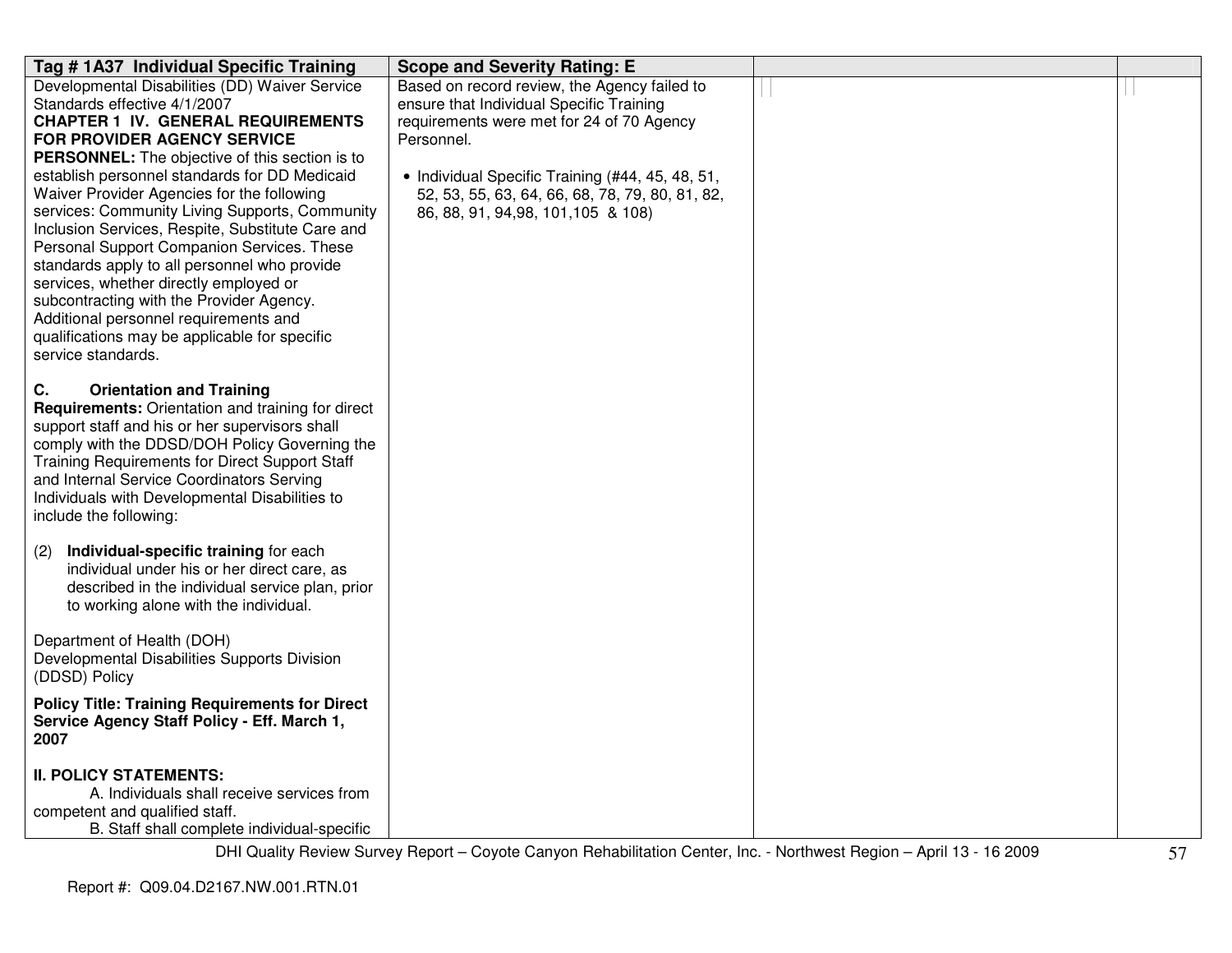| (formerly known as "Addendum B") training<br>requirements in accordance with the |  |  |
|----------------------------------------------------------------------------------|--|--|
| specifications described in the individual service                               |  |  |
|                                                                                  |  |  |
| plan (ISP) of each individual served.                                            |  |  |
| C. Staff shall complete training on DOH-                                         |  |  |
| approved incident reporting procedures in                                        |  |  |
| accordance with 7 NMAC 1.13.                                                     |  |  |
| D. Staff providing direct services shall                                         |  |  |
| complete training in universal precautions on an                                 |  |  |
| annual basis. The training materials shall meet                                  |  |  |
| Occupational Safety and Health Administration                                    |  |  |
| (OSHA) requirements.                                                             |  |  |
| E. Staff providing direct services shall                                         |  |  |
| maintain certification in first aid and CPR. The                                 |  |  |
| training materials shall meet OSHA                                               |  |  |
| requirements/guidelines.                                                         |  |  |
| F. Staff who may be exposed to                                                   |  |  |
| hazardous chemicals shall complete relevant                                      |  |  |
| training in accordance with OSHA requirements.                                   |  |  |
| G. Staff shall be certified in a DDSD-                                           |  |  |
| approved behavioral intervention system (e.g.,                                   |  |  |
| Mandt, CPI) before using physical restraint                                      |  |  |
| techniques. Staff members providing direct                                       |  |  |
| services shall maintain certification in a DDSD-                                 |  |  |
| approved behavioral intervention system if an                                    |  |  |
| individual they support has a behavioral crisis plan                             |  |  |
| that includes the use of physical restraint                                      |  |  |
| techniques.                                                                      |  |  |
| H. Staff shall complete and maintain                                             |  |  |
| certification in a DDSD-approved medication                                      |  |  |
| course in accordance with the DDSD Medication                                    |  |  |
| Delivery Policy M-001.                                                           |  |  |
|                                                                                  |  |  |
| I. Staff providing direct services shall                                         |  |  |
| complete safety training within the first thirty (30)                            |  |  |
| days of employment and before working alone                                      |  |  |
| with an individual receiving services. The training                              |  |  |
| shall address at least the following:                                            |  |  |
| 1. Operating a fire extinguisher                                                 |  |  |
| 2. Proper lifting procedures                                                     |  |  |
| 3. General vehicle safety precautions (e.g.,                                     |  |  |
| pre-trip inspection, removing keys from the                                      |  |  |
| ignition when not in the driver's seat)                                          |  |  |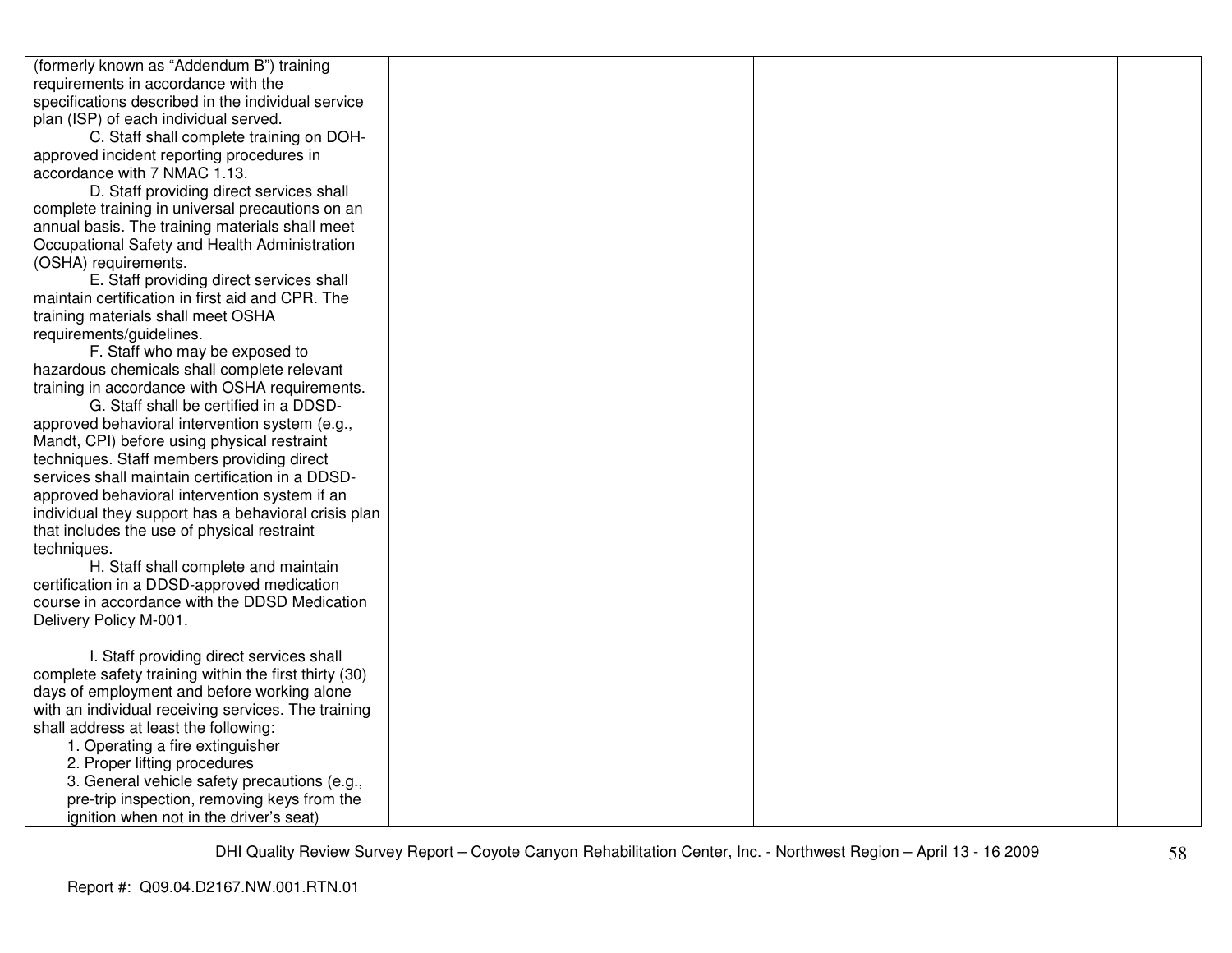| 4. Assisting passengers with cognitive and/or   |  |  |
|-------------------------------------------------|--|--|
|                                                 |  |  |
| physical impairments (e.g., general             |  |  |
| guidelines for supporting individuals who may   |  |  |
| be unaware of safety issues involving traffic   |  |  |
| or those who require physical assistance to     |  |  |
| enter/exit a vehicle)                           |  |  |
| 5. Operating wheelchair lifts (if applicable to |  |  |
| the staff's role)                               |  |  |
|                                                 |  |  |
| 6. Wheelchair tie-down procedures (if           |  |  |
| applicable to the staff's role)                 |  |  |
| 7. Emergency and evacuation procedures          |  |  |
| (e.g., roadside emergency, fire emergency)      |  |  |
|                                                 |  |  |
|                                                 |  |  |
|                                                 |  |  |
|                                                 |  |  |
|                                                 |  |  |
|                                                 |  |  |
|                                                 |  |  |
|                                                 |  |  |
|                                                 |  |  |
|                                                 |  |  |
|                                                 |  |  |
|                                                 |  |  |
|                                                 |  |  |
|                                                 |  |  |
|                                                 |  |  |
|                                                 |  |  |
|                                                 |  |  |
|                                                 |  |  |
|                                                 |  |  |
|                                                 |  |  |
|                                                 |  |  |
|                                                 |  |  |
|                                                 |  |  |
|                                                 |  |  |
|                                                 |  |  |
|                                                 |  |  |
|                                                 |  |  |
|                                                 |  |  |
|                                                 |  |  |
|                                                 |  |  |
|                                                 |  |  |
|                                                 |  |  |
|                                                 |  |  |
|                                                 |  |  |
|                                                 |  |  |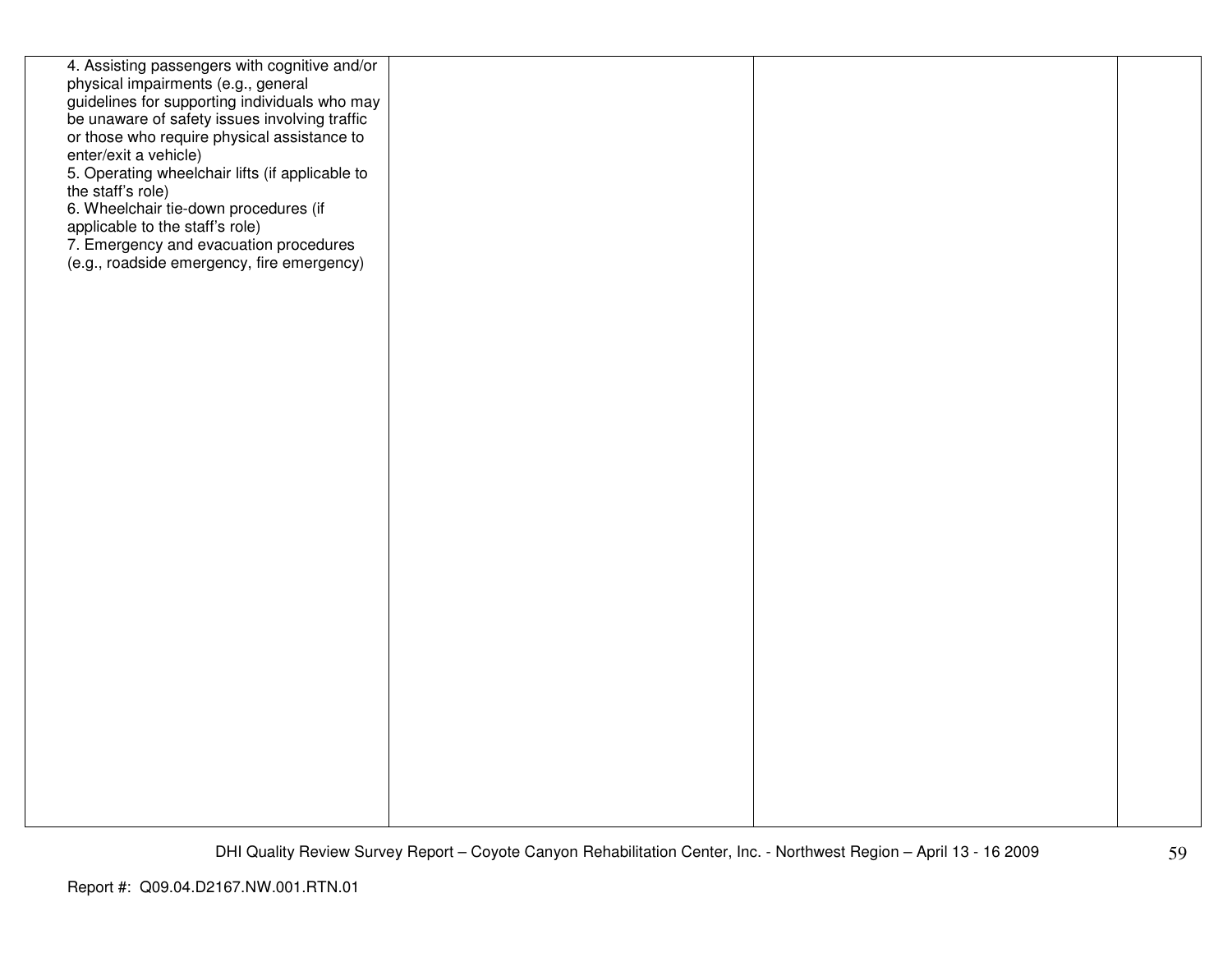| Tag # 5122 SE Agency Case File                                                                                                                                                                                                                                                                                                                                                                                                                                                                                                                                                                                                                                                                                                                                   | <b>Scope and Severity Rating: A</b>                                                                                                                                                                                                                                  |  |
|------------------------------------------------------------------------------------------------------------------------------------------------------------------------------------------------------------------------------------------------------------------------------------------------------------------------------------------------------------------------------------------------------------------------------------------------------------------------------------------------------------------------------------------------------------------------------------------------------------------------------------------------------------------------------------------------------------------------------------------------------------------|----------------------------------------------------------------------------------------------------------------------------------------------------------------------------------------------------------------------------------------------------------------------|--|
| Developmental Disabilities (DD) Waiver Service<br>Standards effective 4/1/2007<br><b>CHAPTER 5 VII. SUPPORTED EMPLOYMENT</b><br><b>SERVICES REQUIREMENTS</b><br><b>D. Provider Agency Requirements</b><br>(1) Provider Agency Records: The provider<br>adheres to the Department of Labor (DOL) wage<br>laws and maintains required certificates and<br>documentation. These documents are subject to<br>review by the DDSD. Each individual's earnings<br>and benefits shall be monitored by the Provider<br>Agency in accordance with the Fair Labor<br>Standards Act. Each individual's earnings and<br>benefits shall be reviewed at least semi-annually<br>by the Supported Employment Provider to ensure<br>the appropriateness of pay rates and benefits. | Based on Record review the Agency failed to<br>maintain a confidential case file for each individual<br>for 1 of 3 individuals.<br>The following were not found, incomplete and/or<br>not current:<br>• Vocational Assessment (#9)<br>• Career Development Plan (#9) |  |
| (2) The Provider Agency shall maintain a<br>confidential case file for each individual that<br>includes all items listed in section IV.D. above and<br>the following additional items:<br>(a) Quarterly progress reports;<br>(b) Vocational assessments (A vocational<br>assessment or profile is an objective analysis of a<br>person's interests, skills, needs, career goals,                                                                                                                                                                                                                                                                                                                                                                                 |                                                                                                                                                                                                                                                                      |  |
| preferences, concerns, in areas that can pertain<br>to an employment outcome and can ultimately be<br>compared to the requirements and attributes of a<br>potential job in order to determine the degree of<br>compatibility as well as identification of training<br>needs). A vocational assessment must be of a<br>quality and content to be acceptable to DVR or<br>DDSD;                                                                                                                                                                                                                                                                                                                                                                                    |                                                                                                                                                                                                                                                                      |  |
| (c) Career development plan as incorporated in<br>the ISP; a career development plan consists of<br>the vocational assessment and the ISP<br>Work/Learn Action Plan that specifies steps<br>necessary towards a successful employment<br>outcome and identifies the people who will<br>complete specific tasks including the individual,<br>as well and a review and reporting mechanism                                                                                                                                                                                                                                                                                                                                                                         |                                                                                                                                                                                                                                                                      |  |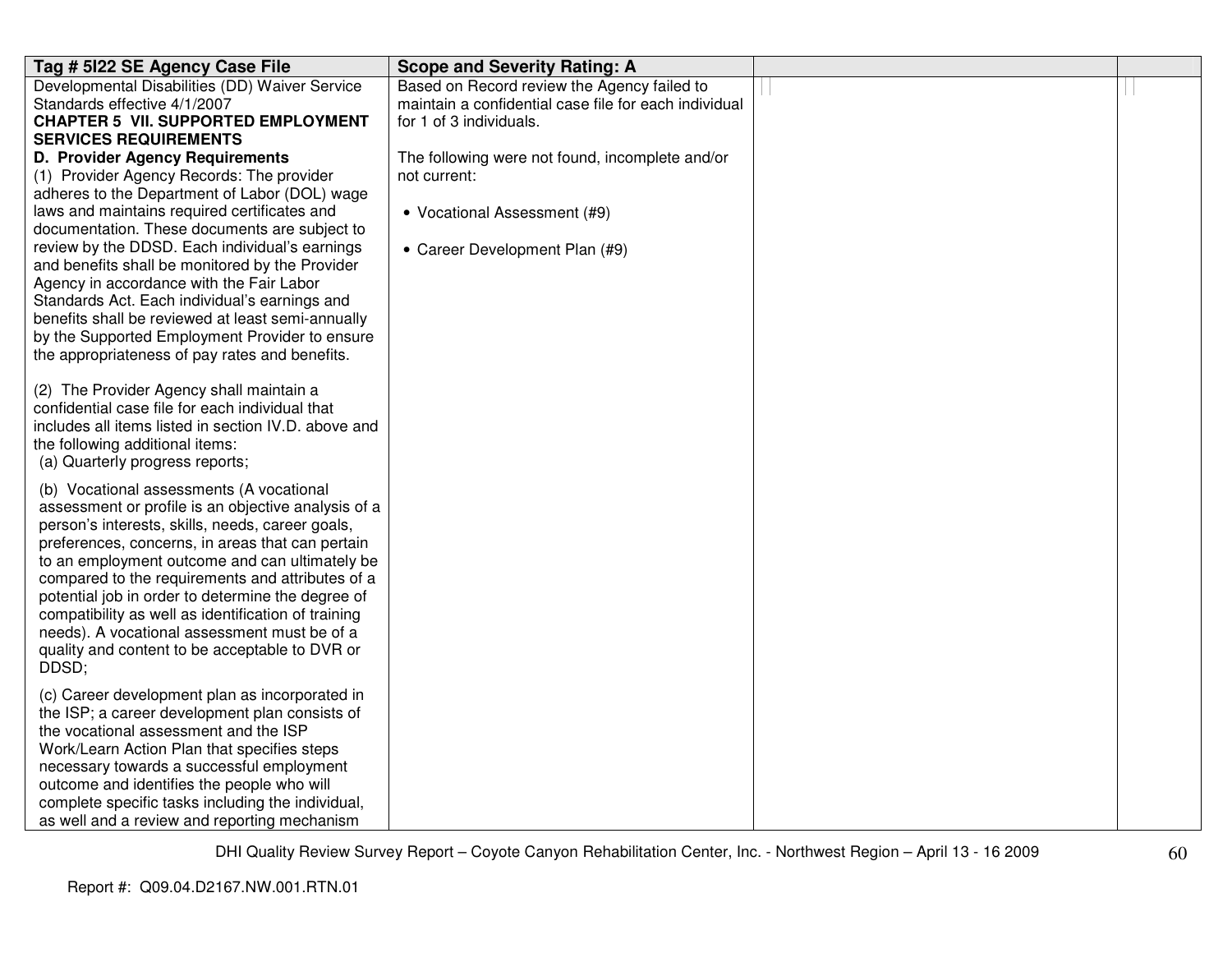| for mutual accountability; and<br>(d) Documentation of decisions concerning the<br>Division of Vocational Rehabilitation that services |  |  |
|----------------------------------------------------------------------------------------------------------------------------------------|--|--|
|                                                                                                                                        |  |  |
| provided under the Waiver are not otherwise                                                                                            |  |  |
| available under the Rehabilitation Act of 1973.                                                                                        |  |  |
|                                                                                                                                        |  |  |
|                                                                                                                                        |  |  |
|                                                                                                                                        |  |  |
|                                                                                                                                        |  |  |
|                                                                                                                                        |  |  |
|                                                                                                                                        |  |  |
|                                                                                                                                        |  |  |
|                                                                                                                                        |  |  |
|                                                                                                                                        |  |  |
|                                                                                                                                        |  |  |
|                                                                                                                                        |  |  |
|                                                                                                                                        |  |  |
|                                                                                                                                        |  |  |
|                                                                                                                                        |  |  |
|                                                                                                                                        |  |  |
|                                                                                                                                        |  |  |
|                                                                                                                                        |  |  |
|                                                                                                                                        |  |  |
|                                                                                                                                        |  |  |
|                                                                                                                                        |  |  |
|                                                                                                                                        |  |  |
|                                                                                                                                        |  |  |
|                                                                                                                                        |  |  |
|                                                                                                                                        |  |  |
|                                                                                                                                        |  |  |
|                                                                                                                                        |  |  |
|                                                                                                                                        |  |  |
|                                                                                                                                        |  |  |
|                                                                                                                                        |  |  |
|                                                                                                                                        |  |  |
|                                                                                                                                        |  |  |
|                                                                                                                                        |  |  |
|                                                                                                                                        |  |  |
|                                                                                                                                        |  |  |
|                                                                                                                                        |  |  |
|                                                                                                                                        |  |  |
|                                                                                                                                        |  |  |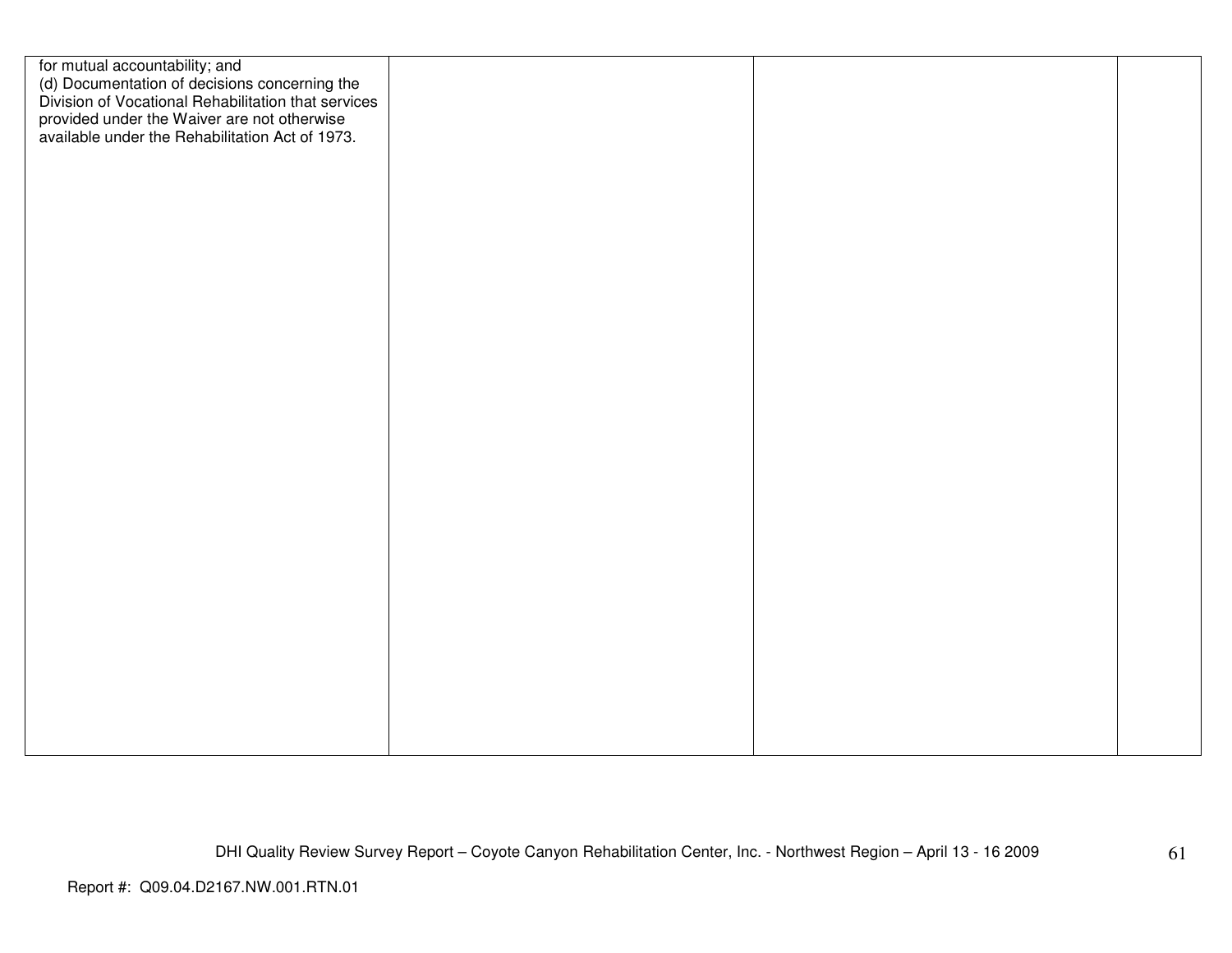| Tag # 5144 AH Reimbursement                         | <b>Scope and Severity Rating: B</b>                  |  |
|-----------------------------------------------------|------------------------------------------------------|--|
| Developmental Disabilities (DD) Waiver Service      | Based on record review, the Agency failed to         |  |
| Standards effective 4/1/2007                        | provide written or electronic documentation as       |  |
| <b>CHAPTER 5 XVI. REIMBURSEMENT</b>                 | evidence for each unit billed for Adult Habilitation |  |
| A. Billable Unit. A billable unit for Adult         | Services for 3 of 10 individuals.                    |  |
| Habilitation Services is in 15-minute increments    |                                                      |  |
| hour. The rate is based on the individual's level   | Individual #1                                        |  |
| of care.                                            | • December 2008 - Agency billed 357 units of         |  |
| <b>B. Billable Activities</b>                       | Adult Habilitation. Documentation received           |  |
| (1) The Community Inclusion Provider Agency         | accounted for 336 units.                             |  |
| can bill for those activities listed and described  |                                                      |  |
| on the ISP and within the Scope of Service.         | • January 2009 - Agency billed 404 units of          |  |
| Partial units are allowable. Billable units are     | Adult Habilitation. Documentation received           |  |
| face-to-face, except that Adult Habilitation        | accounted for 264 units.                             |  |
| services may be non-face-to-face under the          |                                                      |  |
| following conditions: (a) Time that is non face-to- | • February 2009 - Agency billed 160 units of         |  |
| face is documented separately and clearly           | Adult Habilitation. Documentation received           |  |
| identified as to the nature of the activity; and(b) | accounted for 120 units.                             |  |
| Non face-to-face hours do not exceed 5% of the      |                                                      |  |
| monthly billable hours.                             | Individual #2                                        |  |
|                                                     | • January 2009 - Agency billed 404 units of          |  |
| (2) Adult Habilitation Services can be provided     | Adult Habilitation. Documentation received           |  |
| with any other services, insofar as the services    | accounted for 380 units.                             |  |
| are not reported for the same hours on the same     |                                                      |  |
| day, except that Therapy Services and Case          | Individual #10                                       |  |
| Management may be provided and billed for the       | · January 2009 - Agency billed 284 units of          |  |
| same hours                                          | Adult Habilitation. Documentation received           |  |
|                                                     | accounted for 312 units.                             |  |
|                                                     |                                                      |  |
|                                                     |                                                      |  |
|                                                     |                                                      |  |
|                                                     |                                                      |  |
|                                                     |                                                      |  |
|                                                     |                                                      |  |
|                                                     |                                                      |  |
|                                                     |                                                      |  |
|                                                     |                                                      |  |
|                                                     |                                                      |  |
|                                                     |                                                      |  |
|                                                     |                                                      |  |
|                                                     |                                                      |  |
|                                                     |                                                      |  |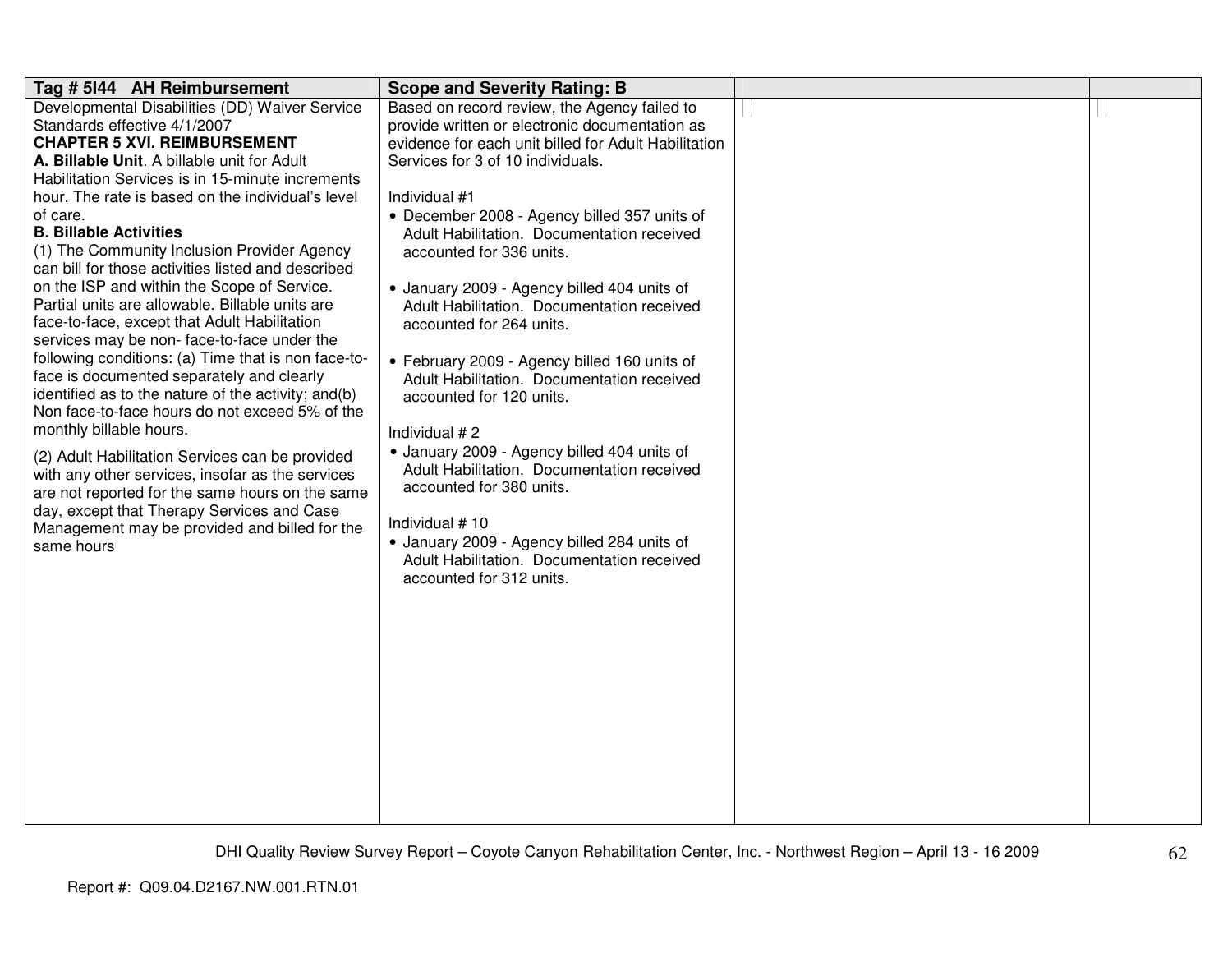| Tag # 6L13 (CoP) - CL Healthcare Reqts.                                                       | <b>Scope and Severity Rating: E</b>                   |  |
|-----------------------------------------------------------------------------------------------|-------------------------------------------------------|--|
| Developmental Disabilities (DD) Waiver Service                                                | Based on record review, the Agency failed to          |  |
| Standards effective 4/1/2007                                                                  | provide documentation of annual physical              |  |
| <b>CHAPTER 6. VI. GENERAL REQUIREMENTS</b>                                                    | examinations and/or other examinations as             |  |
| <b>FOR COMMUNITY LIVING</b>                                                                   | specified by a licensed physician for 4 of 10         |  |
| G. Health Care Requirements for                                                               | individuals receiving Supported Living Services       |  |
| <b>Community Living Services.</b>                                                             |                                                       |  |
| (1) The Community Living Service providers                                                    | • Vision Exams:                                       |  |
| shall ensure completion of a HAT for each                                                     | Individual #1 - Per agency file last eye<br>$\bullet$ |  |
| individual receiving this service. The HAT shall                                              | exam was completed on 3/17/07. Per                    |  |
| be completed 2 weeks prior to the annual ISP                                                  | Doctors orders individual is to return 1-2            |  |
| meeting and submitted to the Case Manager and                                                 | years. No evidence of follow-up exam                  |  |
| all other IDT Members. A revised HAT is                                                       | found.                                                |  |
| required to also be submitted whenever the                                                    |                                                       |  |
| individual's health status changes significantly.                                             | Individual #8 - Per agency file last eye              |  |
| For individuals who are newly allocated to the                                                | exam was completed on 8/2/06. Per                     |  |
| DD Waiver program, the HAT may be completed                                                   | Doctors orders individual is to return 1-2            |  |
| within 2 weeks following the initial ISP meeting                                              | years. No evidence of follow-up exam                  |  |
| and submitted with any strategies and support                                                 | found.                                                |  |
| plans indicated in the ISP, or within 72 hours                                                |                                                       |  |
| following admission into direct services, which                                               | Individual #9 - Per agency file last eye              |  |
| ever comes first.                                                                             | exam was completed on 11/8/06. Per                    |  |
| (2) Each individual will have a Health Care                                                   | Doctors orders to return in 2 years. No               |  |
| Coordinator, designated by the IDT. When the                                                  | evidence of follow-up exam found.                     |  |
| individual's HAT score is 4, 5 or 6 the Health                                                |                                                       |  |
| Care Coordinator shall be an IDT member, other                                                | • Pap Exam                                            |  |
| than the individual. The Health Care Coordinator                                              | Individual #10 - Per agency file it was               |  |
| shall oversee and monitor health care services<br>for the individual in accordance with these | noted by Doctor during annual exam that               |  |
| standards. In circumstances where no IDT                                                      | routine Pap was to be completed by                    |  |
| member voluntarily accepts designation as the                                                 | 3/26/08. No evidence of exam found.                   |  |
| health care coordinator, the community living                                                 |                                                       |  |
| provider shall assign a staff member to this role.                                            |                                                       |  |
| (3) For each individual receiving Community                                                   |                                                       |  |
| Living Services, the provider agency shall                                                    |                                                       |  |
| ensure and document the following:                                                            |                                                       |  |
| (a) Provision of health care oversight                                                        |                                                       |  |
| consistent with these Standards as                                                            |                                                       |  |
| detailed in Chapter One section III E:                                                        |                                                       |  |
| Healthcare Documentation by Nurses For                                                        |                                                       |  |
| <b>Community Living Services, Community</b>                                                   |                                                       |  |
| Inclusion Services and Private Duty                                                           |                                                       |  |
| Nursing Services.                                                                             |                                                       |  |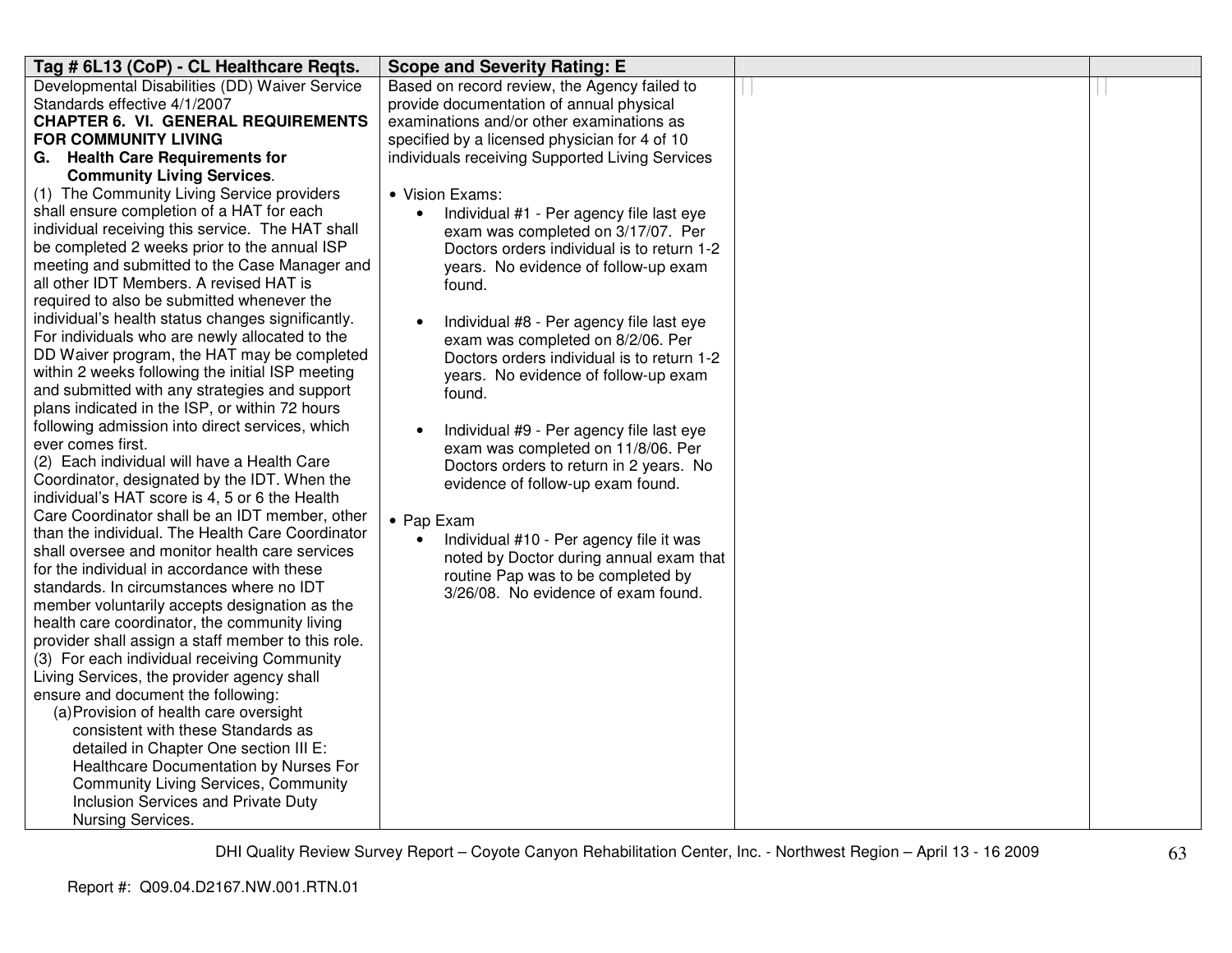| b) That each individual with a score of 4, 5, or  |  |  |
|---------------------------------------------------|--|--|
| 6 on the HAT, has a Health Care Plan              |  |  |
| developed by a licensed nurse.                    |  |  |
| (c) That an individual with chronic condition(s)  |  |  |
| with the potential to exacerbate into a life      |  |  |
| threatening condition, has Crisis                 |  |  |
| Prevention/ Intervention Plan(s) developed        |  |  |
| by a licensed nurse or other appropriate          |  |  |
| professional for each such condition.             |  |  |
| (4) That an average of 3 hours of documented      |  |  |
| nutritional counseling is available annually, if  |  |  |
| recommended by the IDT.                           |  |  |
| (5) That the physical property and grounds are    |  |  |
| free of hazards to the individual's health and    |  |  |
| safety.                                           |  |  |
| (6) In addition, for each individual receiving    |  |  |
| Supported Living or Family Living Services, the   |  |  |
| provider shall verify and document the following: |  |  |
| (a) The individual has a primary licensed         |  |  |
| physician;                                        |  |  |
| (b) The individual receives an annual physical    |  |  |
| examination and other examinations as             |  |  |
| specified by a licensed physician;                |  |  |
| (c) The individual receives annual dental         |  |  |
| check-ups and other check-ups as                  |  |  |
| specified by a licensed dentist;                  |  |  |
| (d) The individual receives eye examinations      |  |  |
| as specified by a licensed optometrist or         |  |  |
| ophthalmologist; and                              |  |  |
| (e) Agency activities that occur as follow-up to  |  |  |
| medical appointments (e.g. treatment,             |  |  |
| visits to specialists, changes in medication      |  |  |
| or daily routine).                                |  |  |
|                                                   |  |  |
|                                                   |  |  |
|                                                   |  |  |
|                                                   |  |  |
|                                                   |  |  |
|                                                   |  |  |
|                                                   |  |  |
|                                                   |  |  |
|                                                   |  |  |
|                                                   |  |  |
|                                                   |  |  |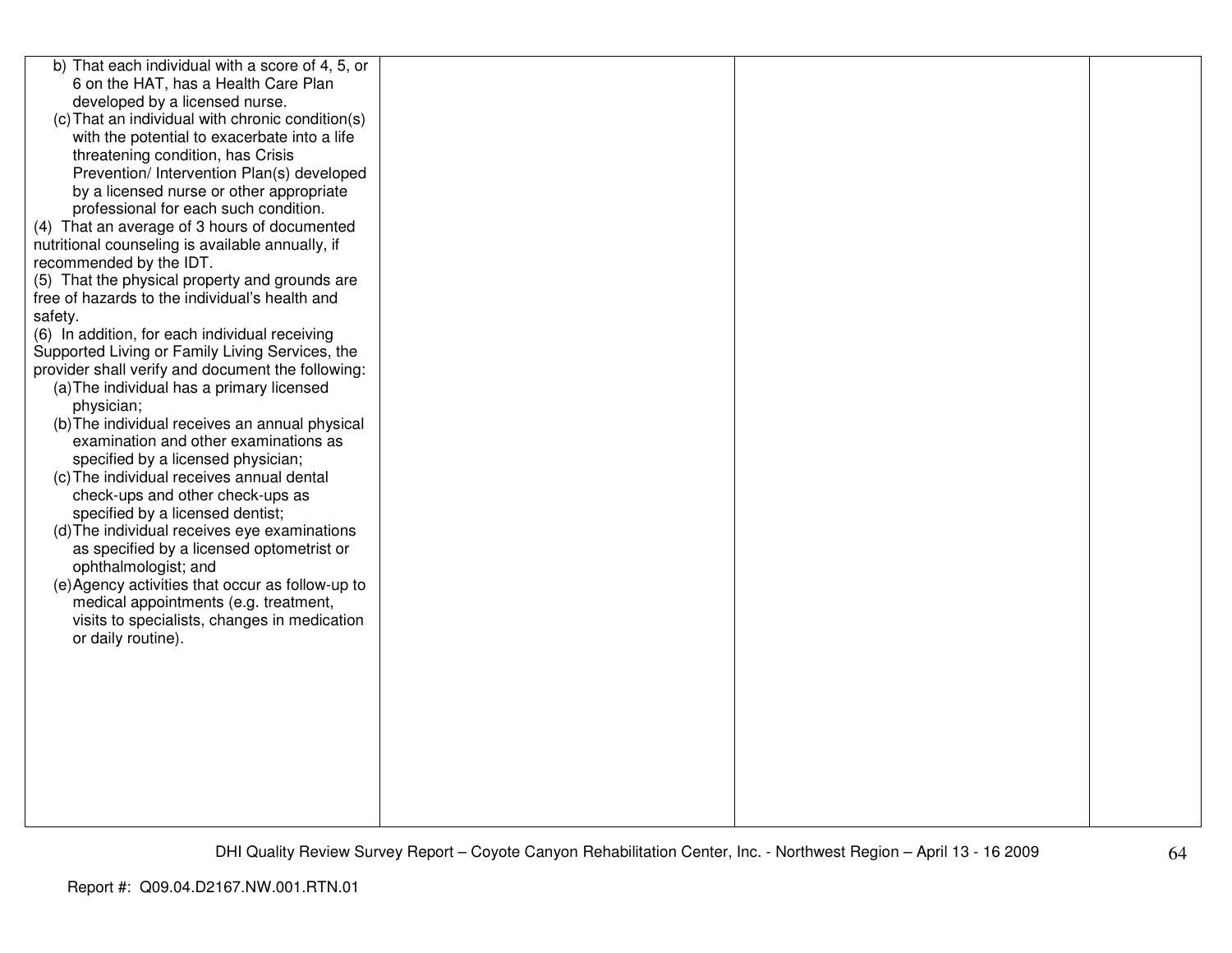| Tag # 6L14 Residential Case File                    | <b>Scope and Severity Rating: E</b>               |  |
|-----------------------------------------------------|---------------------------------------------------|--|
| Developmental Disabilities (DD) Waiver Service      | Based on record review, the Agency failed to      |  |
| Standards effective 4/1/2007                        | maintain a complete and confidential case file in |  |
| CHAPTER 6. VIII. COMMUNITY LIVING                   | the residence for 8 of 10 Individuals receiving   |  |
| SERVICE PROVIDER AGENCY                             | Supported Living Services.                        |  |
| <b>REQUIREMENTS</b>                                 |                                                   |  |
| A. Residence Case File: For individuals             | • Current Emergency & Personal Identification     |  |
| receiving Supported Living or Family Living, the    | ° Did not contain Pharmacy Information (#1, 2,    |  |
| Agency shall maintain in the individual's home a    | 3, 4, 5, 6, 9 & 10                                |  |
| complete and current confidential case file for     |                                                   |  |
| each individual. For individuals receiving          | • Addendum A $(#4 \& 9)$                          |  |
| Independent Living Services, rather than            |                                                   |  |
| maintaining this file at the individual's home, the | • Positive Behavioral Plan (#5 & 6)               |  |
| complete and current confidential case file for     |                                                   |  |
| each individual shall be maintained at the          | • Positive Behavioral Crisis Plan (#3, 5 & 6)     |  |
| agency's administrative site. Each file shall       |                                                   |  |
| include the following:                              | • Speech Therapy Plan (#1, 2 & 10)                |  |
| (1) Complete and current ISP and all                |                                                   |  |
| supplemental plans specific to the individual;      | • Physical Therapy Plan (#2)                      |  |
| (2) Complete and current Health Assessment          |                                                   |  |
| Tool;                                               | • Special Health Care Needs                       |  |
| (3) Current emergency contact information,          | • Meal Time Plan $(#4 & 6)$                       |  |
| which includes the individual's address,            |                                                   |  |
| telephone number, names and telephone               |                                                   |  |
| numbers of residential Community Living             | • Health Assessment Tool (#1 & 9)                 |  |
| Support providers, relatives, or guardian or        |                                                   |  |
| conservator, primary care physician's name(s)       | • Crisis Plan $(#4)$                              |  |
| and telephone number(s), pharmacy name,             | • Seizures (#4)                                   |  |
| address and telephone number and dentist            | $\bullet$ Diabetes (#4)                           |  |
| name, address and telephone number, and             | • Aspiration $(#4 \& 6)$                          |  |
| health plan;                                        |                                                   |  |
| (4) Up-to-date progress notes, signed and dated     | • Data Collection/Data Tracking:                  |  |
| by the person making the note for at least the      | ° Individual #5 - None found for April 2009       |  |
| past month (older notes may be transferred to       |                                                   |  |
| the agency office);                                 | ° Individual #6 - None found for April 2009       |  |
|                                                     |                                                   |  |
| (5) Data collected to document ISP Action Plan      | ° Individual #9 - None found for April 2009       |  |
| implementation                                      |                                                   |  |
| (6) Progress notes written by direct care staff     | • Progress Notes written by DSP and/or Nurses     |  |
| and by nurses regarding individual health status    | regarding Health Status:                          |  |
| and physical conditions including action taken in   | ° Individual #5 - None found for April 2009       |  |
| response to identified changes in condition for at  |                                                   |  |
| least the past month;                               |                                                   |  |
|                                                     |                                                   |  |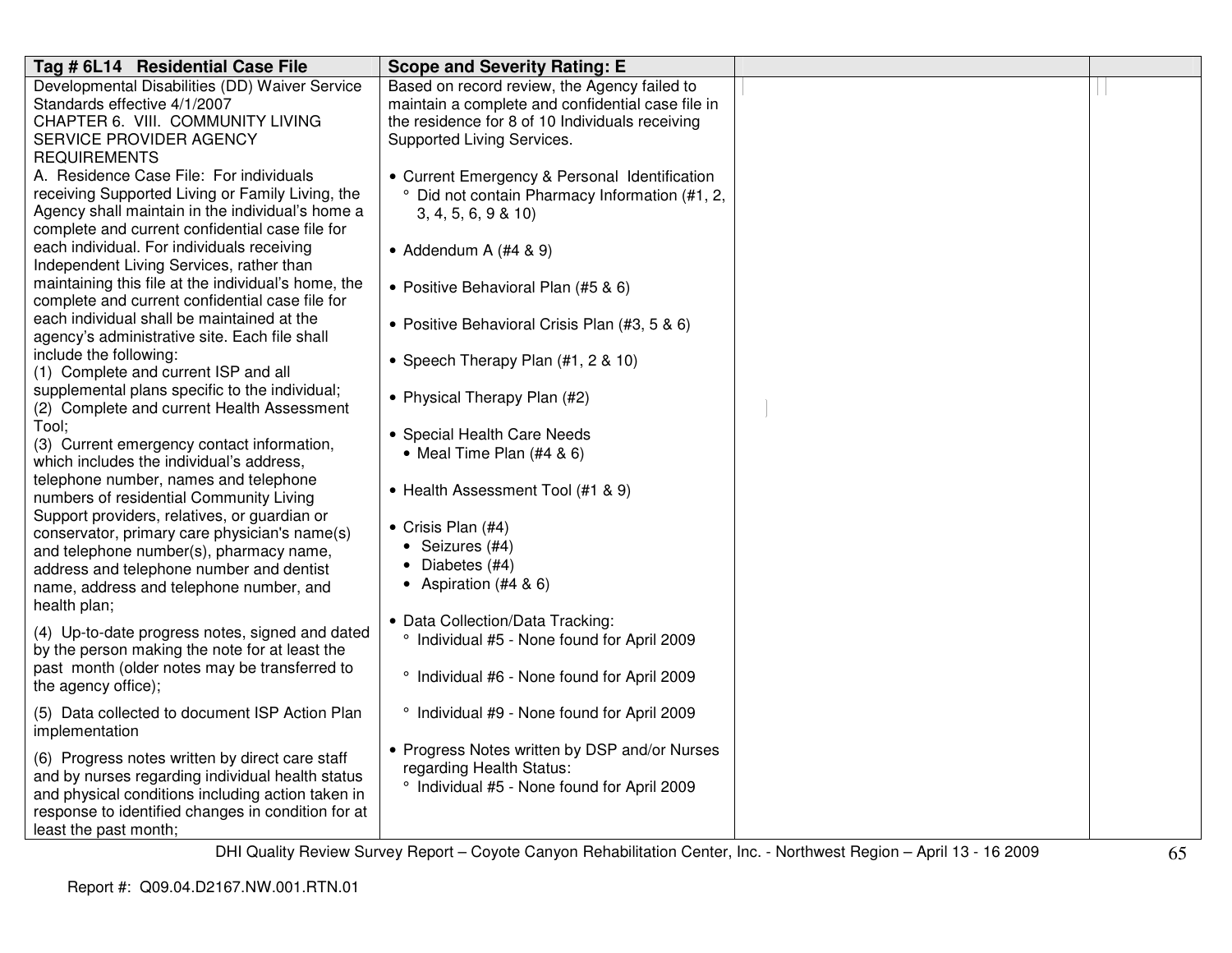| (7) Physician's or qualified health care providers   | • Health Care Providers Written Orders (#2, 3,      |  |
|------------------------------------------------------|-----------------------------------------------------|--|
| written orders;                                      | (4, 6, 8, 9)                                        |  |
| (8) Progress notes documenting implementation        |                                                     |  |
| of a physician's or qualified health care            | • Record of visits of healthcare practitioners (#9) |  |
| provider's order(s);                                 |                                                     |  |
| (9) Medication Administration Record (MAR) for       |                                                     |  |
| the past three (3) months which includes:            |                                                     |  |
| (a) The name of the individual;                      |                                                     |  |
| (b) A transcription of the healthcare                |                                                     |  |
| practitioners prescription including the             |                                                     |  |
| brand and generic name of the medication;            |                                                     |  |
| (c) Diagnosis for which the medication is            |                                                     |  |
| prescribed;                                          |                                                     |  |
| (d) Dosage, frequency and method/route of            |                                                     |  |
| delivery;                                            |                                                     |  |
| (e) Times and dates of delivery;                     |                                                     |  |
| Initials of person administering or assisting<br>(1) |                                                     |  |
| with medication; and                                 |                                                     |  |
| (g) An explanation of any medication                 |                                                     |  |
| irregularity, allergic reaction or adverse           |                                                     |  |
| effect.                                              |                                                     |  |
| (h) For PRN medication an explanation for the        |                                                     |  |
| use of the PRN must include:                         |                                                     |  |
| Observable signs/symptoms or<br>(i)                  |                                                     |  |
| circumstances in which the medication                |                                                     |  |
| is to be used, and                                   |                                                     |  |
| Documentation of the<br>(ii)                         |                                                     |  |
| effectiveness/result of the PRN                      |                                                     |  |
| delivered.                                           |                                                     |  |
| A MAR is not required for individuals<br>(i)         |                                                     |  |
| participating in Independent Living Services         |                                                     |  |
| who self-administer their own medication.            |                                                     |  |
| However, when medication administration is           |                                                     |  |
| provided as part of the Independent Living           |                                                     |  |
| Service a MAR must be maintained at the              |                                                     |  |
| individual's home and an updated copy                |                                                     |  |
| must be placed in the agency file on a               |                                                     |  |
| weekly basis.                                        |                                                     |  |
| (10) Record of visits to healthcare practitioners    |                                                     |  |
| including any treatment provided at the visit and    |                                                     |  |
| a record of all diagnostic testing for the current   |                                                     |  |
| ISP year; and                                        |                                                     |  |
| (11) Medical History to include: demographic         |                                                     |  |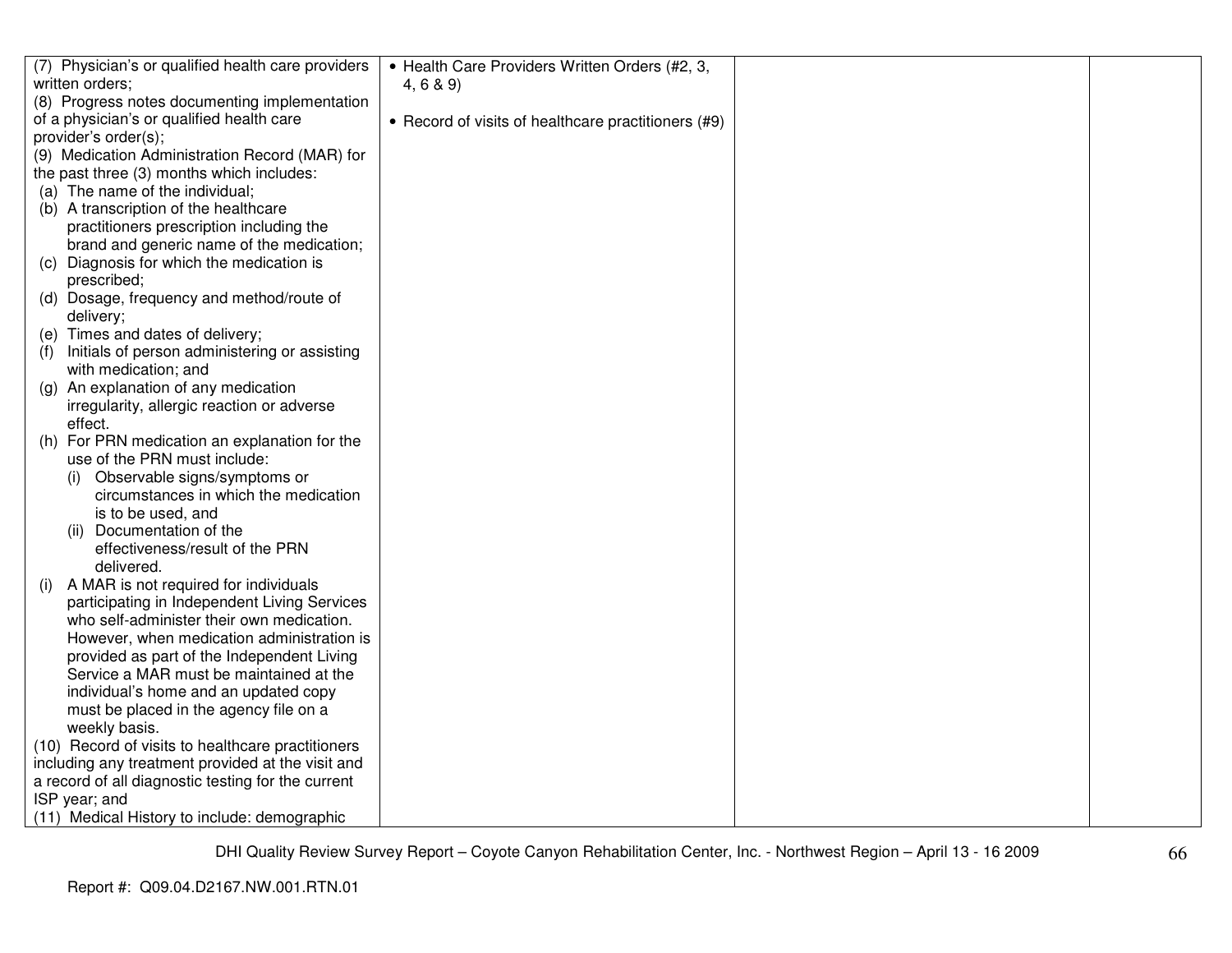| data, current and past medical diagnoses          |  |  |
|---------------------------------------------------|--|--|
| including the cause (if known) of the             |  |  |
| developmental disability and any psychiatric      |  |  |
| diagnosis, allergies (food, environmental,        |  |  |
| medications), status of routine adult health care |  |  |
| screenings, immunizations, hospital discharge     |  |  |
| summaries for past twelve (12) months, past       |  |  |
| medical history including hospitalizations,       |  |  |
| surgeries, injuries, family history and current   |  |  |
| physical exam.                                    |  |  |
|                                                   |  |  |
|                                                   |  |  |
|                                                   |  |  |
|                                                   |  |  |
|                                                   |  |  |
|                                                   |  |  |
|                                                   |  |  |
|                                                   |  |  |
|                                                   |  |  |
|                                                   |  |  |
|                                                   |  |  |
|                                                   |  |  |
|                                                   |  |  |
|                                                   |  |  |
|                                                   |  |  |
|                                                   |  |  |
|                                                   |  |  |
|                                                   |  |  |
|                                                   |  |  |
|                                                   |  |  |
|                                                   |  |  |
|                                                   |  |  |
|                                                   |  |  |
|                                                   |  |  |
|                                                   |  |  |
|                                                   |  |  |
|                                                   |  |  |
|                                                   |  |  |
|                                                   |  |  |
|                                                   |  |  |
|                                                   |  |  |
|                                                   |  |  |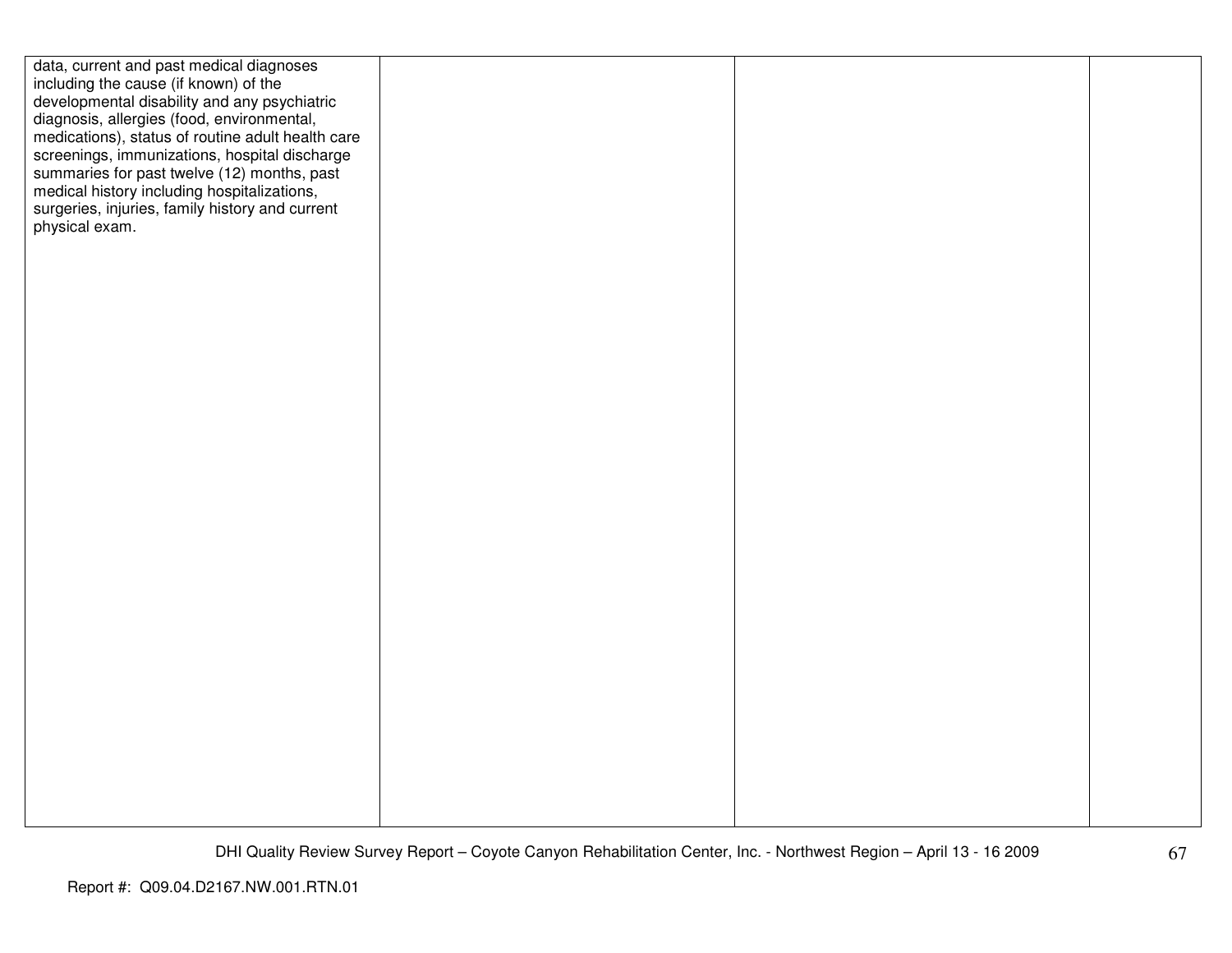| Tag # 6L25 (CoP) Residential Regts.               | <b>Scope and Severity Rating: E</b>              |  |
|---------------------------------------------------|--------------------------------------------------|--|
| Developmental Disabilities (DD) Waiver Service    | Based on observation, the Agency failed to       |  |
| Standards effective 4/1/2007                      | ensure that each individual's residence met all  |  |
| <b>CHAPTER 6. VIII. COMMUNITY LIVING</b>          | requirements within the standard for 8 of 10     |  |
| <b>SERVICE PROVIDER AGENCY</b>                    | Supported Living residences.                     |  |
| <b>REQUIREMENTS</b>                               |                                                  |  |
| L. Residence Requirements for Family Living       | The following items were not found, not          |  |
| <b>Services and Supported Living Services</b>     | functioning or incomplete:                       |  |
| (1) Supported Living Services and Family Living   |                                                  |  |
| Services providers shall assure that each         | • Accessible written procedures for emergency    |  |
| individual's residence has:                       | evacuation e.g. fire and weather-related         |  |
| (a) Battery operated or electric smoke            | threats (#2, 3 & 6)                              |  |
| detectors, heat sensors, or a sprinkler           |                                                  |  |
| system installed in the residence;                | • Accessible written procedures for the safe     |  |
| (b) General-purpose first aid kit;                | storage of all medications with dispensing       |  |
| (c) When applicable due to an individual's        | instructions for each individual that are        |  |
| health status, a blood borne pathogens kit;       | consistent with the Assisting with Medication    |  |
| (d) Accessible written procedures for             | Administration training or each individual's ISP |  |
| emergency evacuation e.g. fire and                | (H1, 2, 3, 4, 5, 6, 9 & 10)                      |  |
| weather-related threats;                          |                                                  |  |
| (e) Accessible telephone numbers of poison        |                                                  |  |
| control centers located within the line of        | • Accessible written procedures for emergency    |  |
| sight of the telephone;                           | placement and relocation of individuals in the   |  |
| Accessible written documentation of actual<br>(f) | event of an emergency evacuation that makes      |  |
| evacuation drills occurring at least three (3)    | the residence unsuitable for occupancy. (#1, 2,  |  |
| times a year. For Supported Living                | 3, 4, 5, 6, 9 & 10                               |  |
| evacuation drills shall occur at least once a     |                                                  |  |
| year during each shift;                           |                                                  |  |
| (g) Accessible written procedures for the safe    |                                                  |  |
| storage of all medications with dispensing        |                                                  |  |
| instructions for each individual that are         |                                                  |  |
| consistent with the Assisting with                |                                                  |  |
| Medication Administration training or each        |                                                  |  |
| individual's ISP; and                             |                                                  |  |
| (h) Accessible written procedures for             |                                                  |  |
| emergency placement and relocation of             |                                                  |  |
| individuals in the event of an emergency          |                                                  |  |
| evacuation that makes the residence               |                                                  |  |
| unsuitable for occupancy. The emergency           |                                                  |  |
| evacuation procedures shall address, but          |                                                  |  |
| are not limited to, fire, chemical and/or         |                                                  |  |
| hazardous waste spills, and flooding.             |                                                  |  |
|                                                   |                                                  |  |